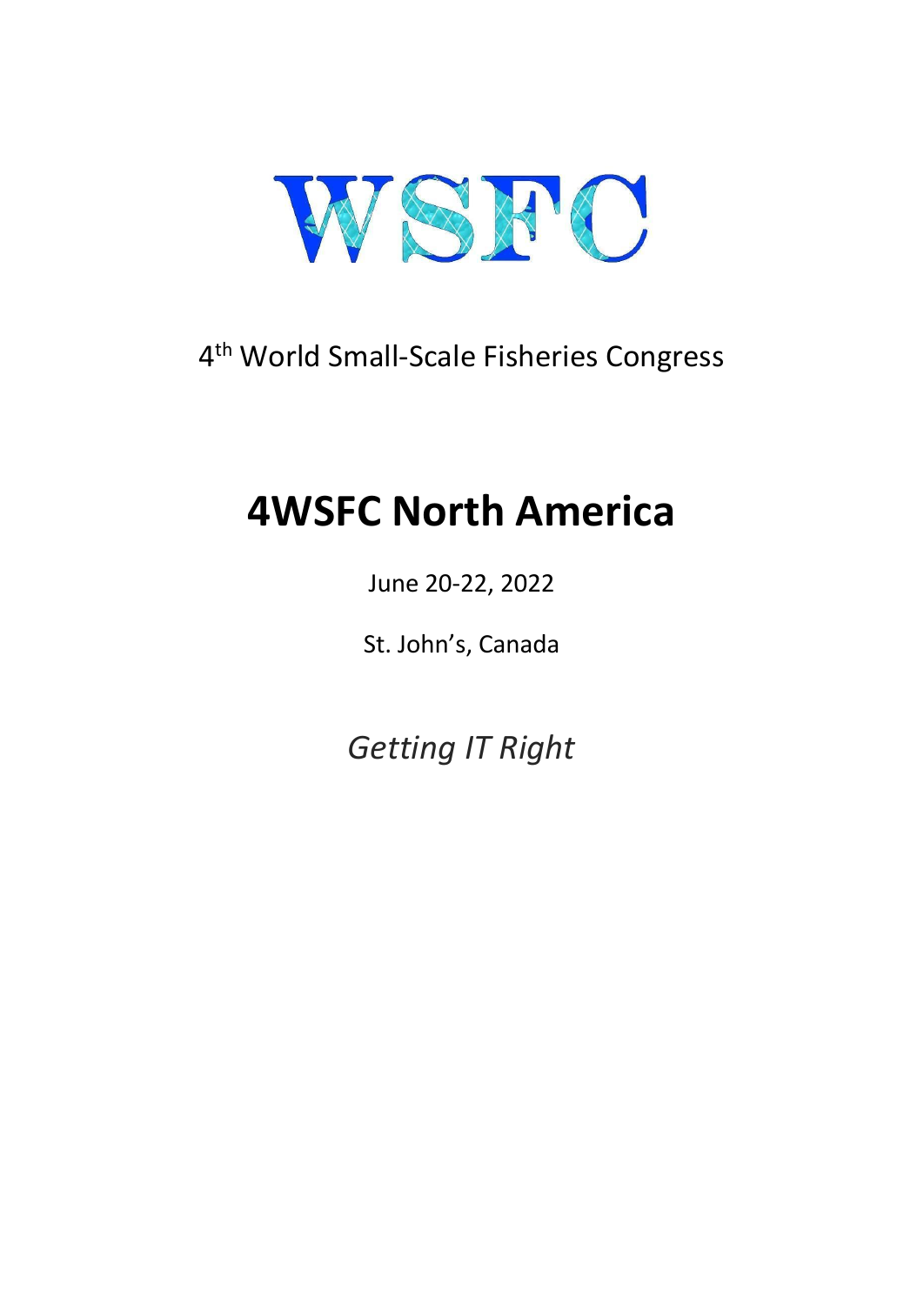# **Table of Contents**

| 3  |
|----|
| 11 |
| 21 |
| 25 |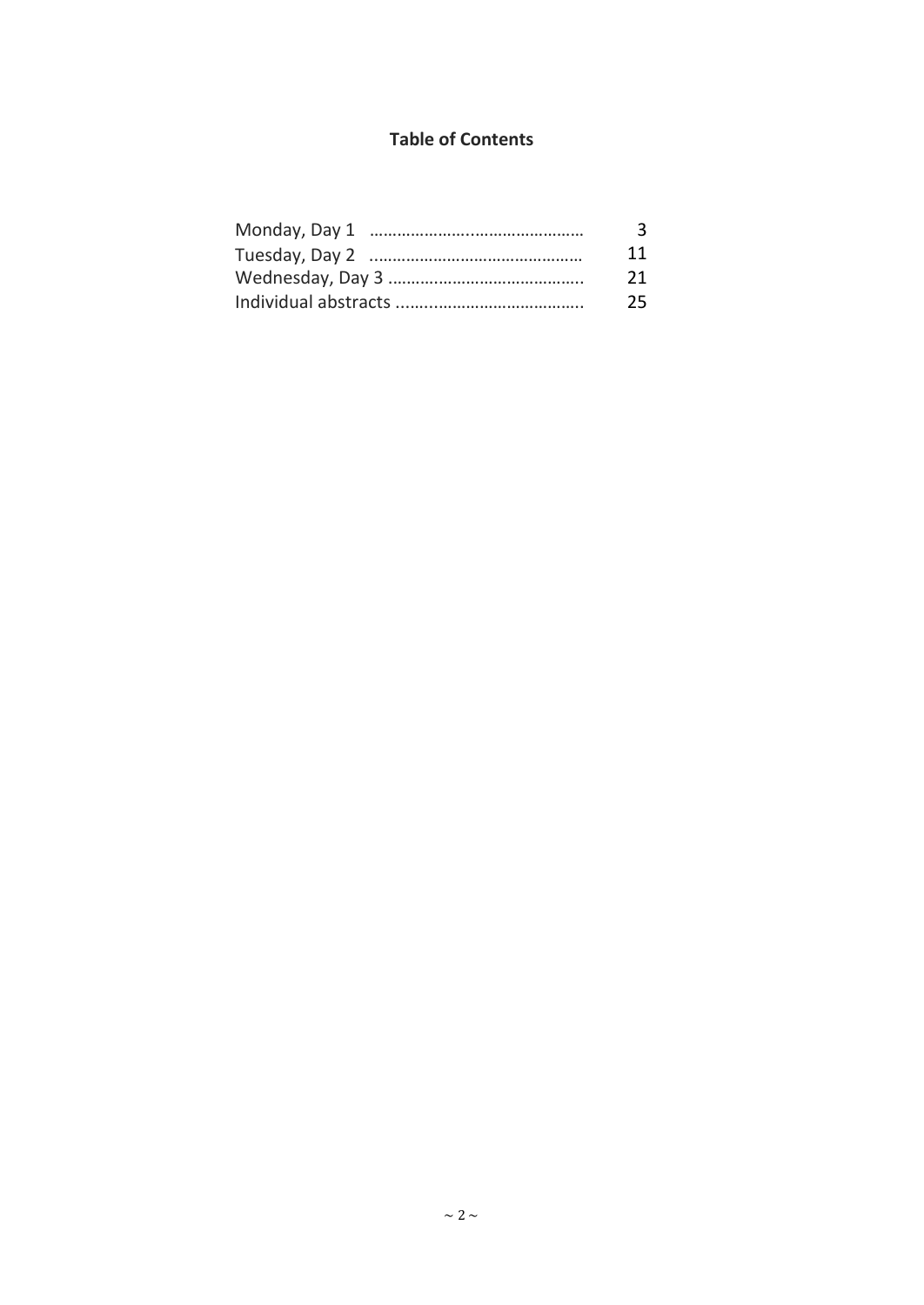# **CONGRESS PROGRAM**

#### **MONDAY, JUNE 20TH – DAY 1**

#### **OPENING REMARKS**

Monday, June 20<sup>th</sup>, 09:30 - 10:20

Hosts:

- Paul Foley, Memorial University, Canada
- Evan J. Andrews, Memorial University, Canada
- Ratana Chuenpagdee, Memorial University, Canada

#### **Opening and welcome remarks**

• Welcome speeches from St. John's City, FFAW, DFO & MUN

#### **PLENARY SESSION #1 Getting ADAPTATION Right**

Monday, June  $20^{th}$ ,  $10:30 - 12:30$  PM Location: SALON A

Chairs:

- Maria Andree Lopez Gomez, Autonomous University of Barcelona, Spain
- Sarah Harper, University of Victoria / University of British Columbia, Canada

Small-scale fisheries in North America face many challenges yet have to potential to be resilient and adapt to changing social, economic, and ecological conditions. This interactive plenary session will feature several panelists exploring how to 'Get Adaptation Right', with a focus on access and infrastructure considerations, overcoming labour and market challenges, identifying knowledge/data requirements for adaptation planning, and highlighting innovative approaches and tools for responding to change, including examples of policies and programs that exist or are needed for adaptation in SSF. Session participants are invited to engage in dialogue with the panelists for a rich discussion on adaptation in small-scale fisheries, sharing their questions and insights from the places and experiences that they work and live.

- Sonia Strobel, Skipper Otto, Canada
- Rick Williams, Canadian Council of Professional Fish Harvesters, Canada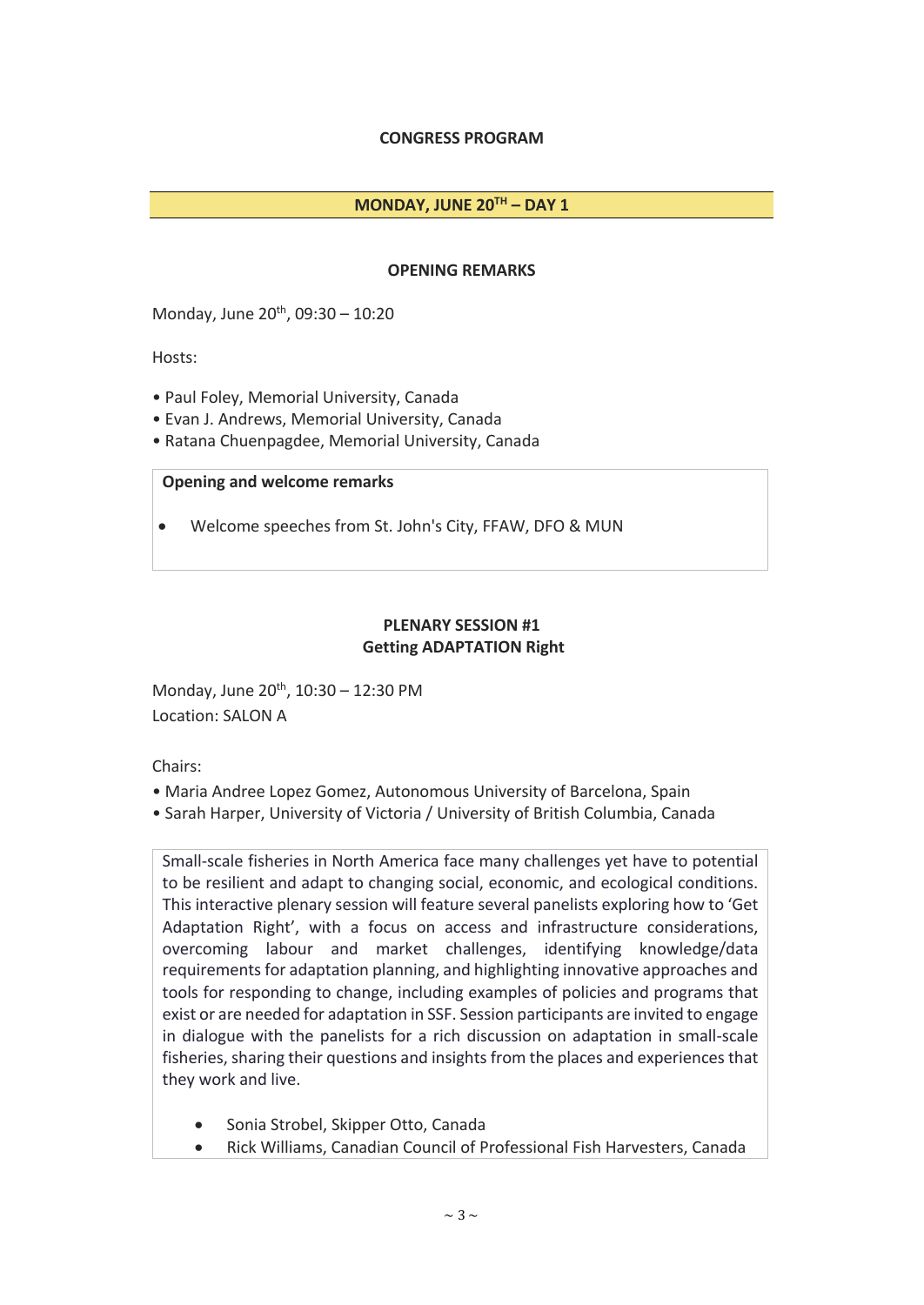- Kanae Tokunage, Gulf of Maine Research Institute, USA
- Alida Bundy, Fisheries and Oceans, Canada

#### **LUNCH (12:30-13:45)**

# **PLENARY SESSION #2 Making Connections for Get SMALL Right**

Monday, June  $20^{th}$ ,  $13:45 - 15:45$ Location: SALON A

Chair/Moderators:

- Evan J. Andrews, Memorial University, Canada
- Cynthia Grace-McCaskey, East Carolina University, USA
- Katia Frangoudes, University of Brest, France

This plenary explores what it means to be 'small' in coastal and marine systems, and how we can better understand and support connections to understand diverse interactions in coastal social-ecological systems. Making connections is at the heart of making sense of small-scale fisheries, including their relationships with other aspects of coastal and marine sustainability. The 3rd World Small-Scale Fisheries Congress enriched many discussions about the meaning of 'small', drawing attention to relationships among coastal and marine aspects often thought of as too 'small' to require broad attention, including rural families, dependent communities, local markets, and local governance. Now, during the 4th World Small-Scale Fisheries Regional Congress, we have an opportunity to exchange knowledge and reflections, and to ask new questions about the meaning of 'small' in North American contexts, where small-scale fisheries and these coastal connections are under-recognized. To take advantage of this opportunity, this plenary seeks to foster and enable connections among ideas to enrich and broaden discussion about how to Get Small Right in complex coastal and marine systems. As such, the plenary builds on previous plenaries and sessions, and feeds into discussions about the future. The plenary will feature three presentations from researchers and practitioners, followed by an opportunity to ask questions. Then, guided by key questions, attendees will discuss what they see as key connections for small-scale fisheries in coastal and marine systems.

- Tony Doyle, FFAW-Unifor, Canada
- Dean Bavington, Memorial University, Canada
- Hannah Harrison, University of Guelph, Canada
- Jennifer Ford, Fisheries and Oceans, Canada
- Erin Carruthers, FFAW-Unifor, Canada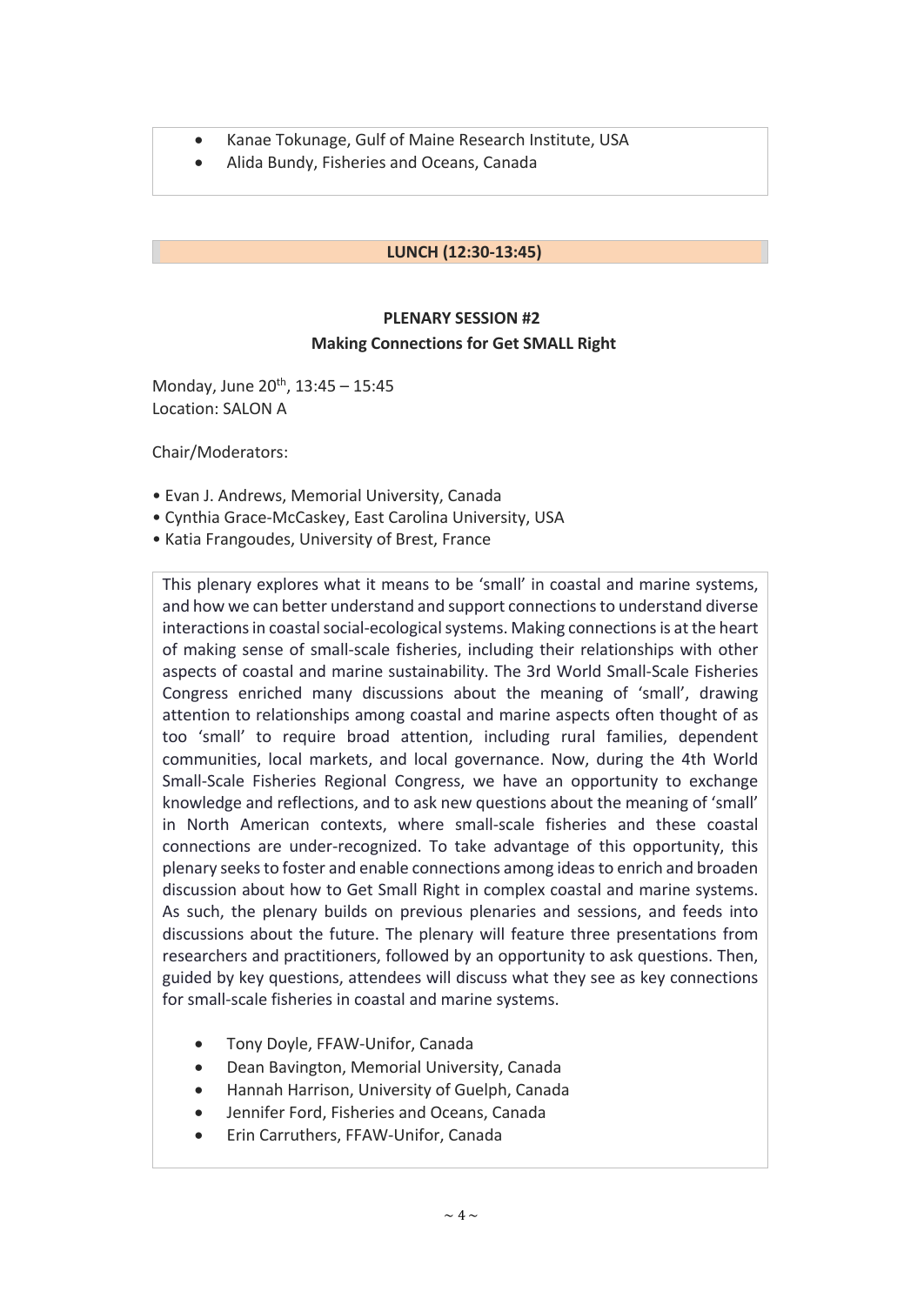### **BREAK (15:45 – 16:15)**

#### **PARALLEL SESSION #1**

| Time            | <b>Session title</b>                                    |
|-----------------|---------------------------------------------------------|
| $16:15 - 17:45$ | Parallel Session #1                                     |
|                 | #1.1: Basic Income                                      |
|                 | #1.2: Getting Fish Harvesting Policy Right              |
|                 | #1.3: Getting Adaptation Right (I) - Contributed papers |
|                 | #1.4: Getting Small Right – Contributed papers          |

# **Parallel session #1.1: Basic Income**

#### Location: SALON B

Organized by:

- Kristen Lowitt, Queen's University, Canada
- Barb Neis, Memorial University, Canada
- Hannah Harrison, University of Guelph, Canada
- Deatra Walsh, Municipalities Newfoundland and Labrador

#### Speakers:

- Ryan Lauzon, Chippewas of Nawash Unceded First Nation, Canada
- Sonia Strobel, Skipper Otto Community Supported Fishery, Canada
- Rick Williams, Canadian Council of Professional Fish Harvesters, Canada
- Alyse Stuart, FFAW-Unifor, Canada
- Chalsie Kook-Marche, Mayor, Port au Port West-Aguathuna-Felix Cove
- Barbara Boraks, Coalition Canada

#### Synopsis:

This session will explore the potential for a basic income to support sustainable livelihoods in the fisheries sector. A basic income provides an income floor so that everyone can meet their basic needs with dignity. Undertaken as part of Coalition Canada's case for basic income series, the session will present an overview of the new case for basic income in the fisheries that is currently being developed. After a short overview of this case, we will hear from a panel of cross-sector fisheries representatives including union, government, and community members from across the country sharing their feedback and reflections on the potential for a basic income in the fisheries sector. A Q&A will take place at the end of the session to consider audience questions and provide opportunities for feedback.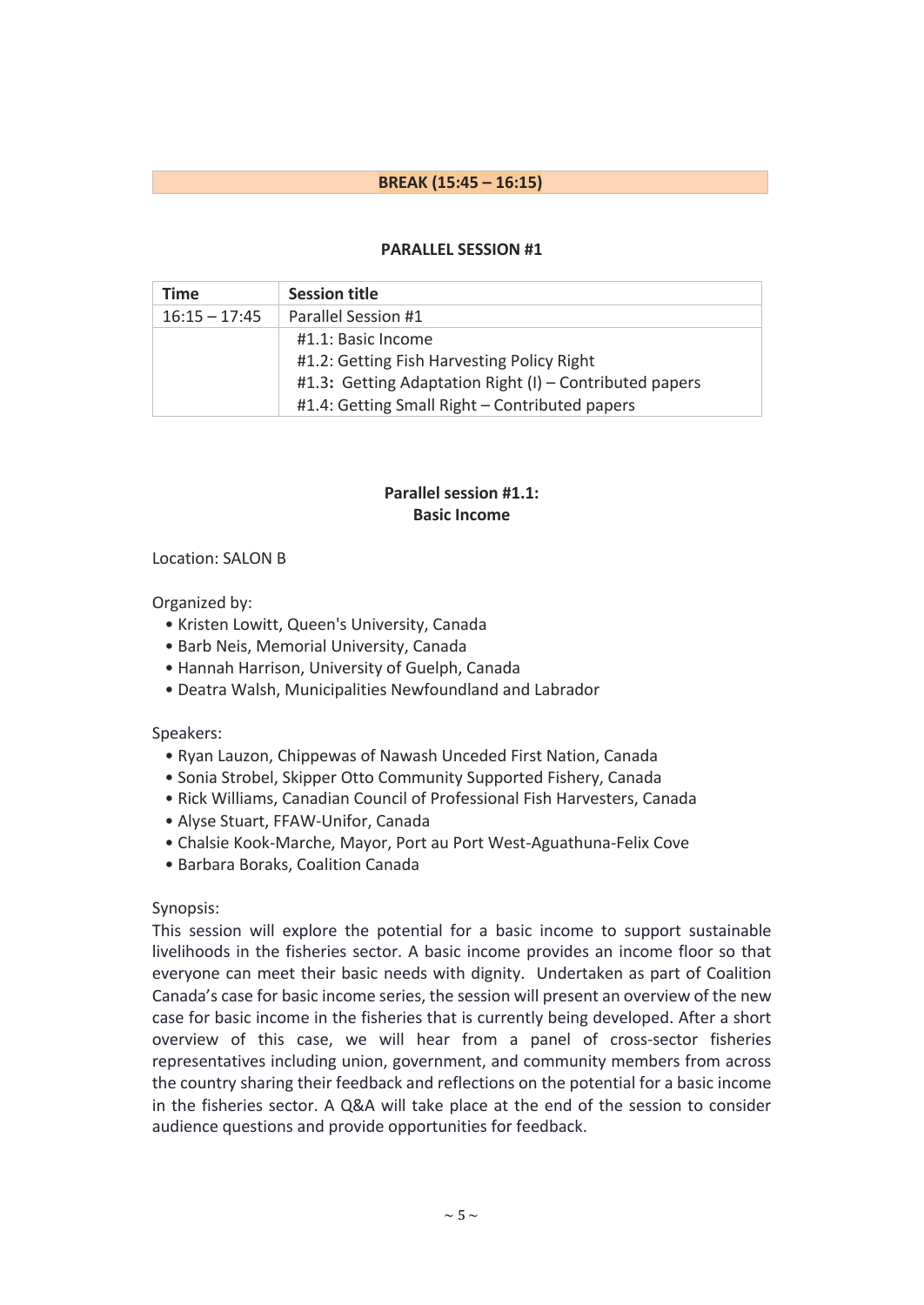#### **Parallel session #1.2: Getting Fish Harvesting Policy Right**

Location: SALON C

Organized by:

- Barry Darby, Changing Course, Canada
- Helen Forsey, Changing Course, Canada

#### Speakers:

- Barry Darby, Changing Course, Canada
- Helen Forsey, Changing Course, Canada

#### Synopsis:

Bucking the tide of conventional fishery management, our organization Changing Course advocates an alternative harvesting policy framework that favours small-scale fisheries and is based on science, local knowledge and responsiveness to the everchanging realities of the ocean. The current dominant approach to fishery management – calculating allowable catches and setting quotas – is flawed by untenable assumptions, and leads to ongoing failures. We propose a paradigm shift in fishery governance, aiming to optimize economic and social benefits while ensuring the sustainability of fish stocks and marine ecosystems. This session will present and discuss the fundamentals of our alternative harvest management approach, based on regulating fishing effort (controlling input) rather than setting quotas (controlling output.) This effort-based system sets rules for certified commercial harvesters – gear and methods, seasons and zones. Ecosystem balance and health are maintained using past knowledge, real-time data and ecosystem feedback in a largely self-adjusting system. For decades, effort-based management has been continuously successful in our lobster fishery, yet management of our other fisheries is still quota-based. The new policy framework that we advocate integrates Western science and modern data technology with the deeper knowledge systems of Indigenous peoples and with lessons learned from our rich history of traditional outport fishing. With such an approach, we humans can play the honourable role of sustainably harvesting the living commons of the ocean. Challenging the status quo – and being challenged in turn – will make this session an integral part of the process of forging better ways to "get fish harvesting policy right."

### **Parallel session #1.3: Getting Adaptation Right (I) – Contributed papers**

Location: SALON D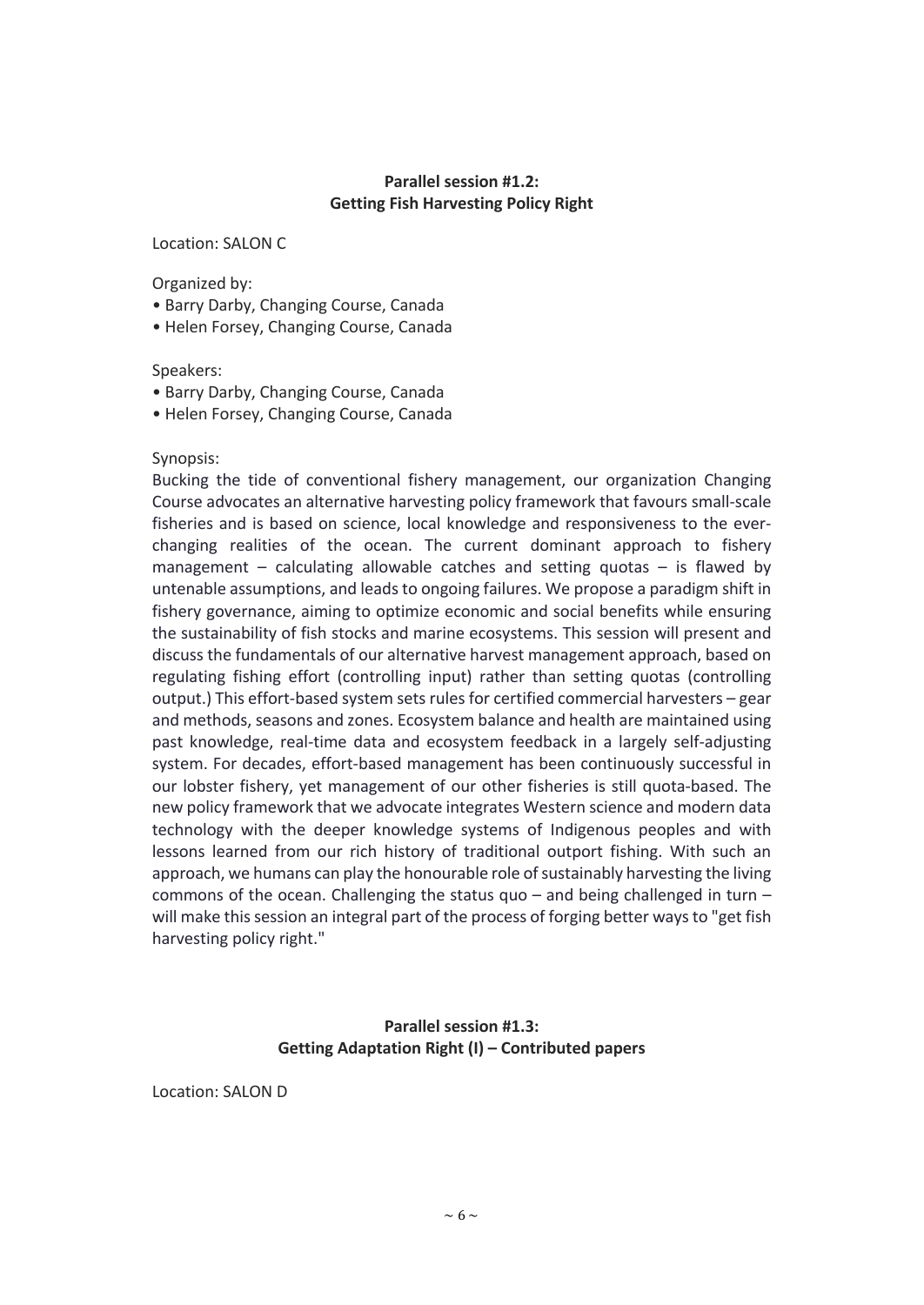Contributions from individual papers.

Chair: Prateep Nayak, University of Waterloo, Canada

| <b>Speakers</b>         | <b>Title</b>                                                                                                                          |
|-------------------------|---------------------------------------------------------------------------------------------------------------------------------------|
| Kanae TOKUNAGA          | Understanding the roles of knowledge and<br>learning in climate resilient small-scale fisheries                                       |
| Sarah HARPER            | Bringing perceptions of fairness into the fold in<br>navigating climate change impacts on fisheries<br>systems                        |
| Natascia TAMBURELLO     | A climate-smart fisheries monitoring framework<br>for guiding adaptation in the small-scale fisheries<br>sector                       |
| lan IVANY               | Understanding the past to build resilient futures:<br>Documenting historic deepwater flounder<br>inshore fisheries in Newfoundland    |
| Eider GRANER URTIZBEREA | The decline of European sea bass stocks in Iroise<br>Sea, France: a case study on the adaptation<br>strategies of small-scale liners  |
| Alexandria MAJOR        | Activating personal locator beacons: the impact<br>of cold water exposure on hand dexterity for<br>personal locator beacon activation |

# **Parallel session #1.4: Getting Small Right – Contributed papers**

Location: Placentia Bay

Chair: Cynthia Grace-McCaskey, East Carolina University, Canada

Contributions from individual papers.

| <b>Speakers</b>     | <b>Title</b>                                                                                                        |
|---------------------|---------------------------------------------------------------------------------------------------------------------|
| Stephan SCHOTT      | An inshore fishery model for the Arctic                                                                             |
| <b>Tony CHARLES</b> | Understanding small-scale fisheries in Canada                                                                       |
| Hillary SMITH       | Are targets really SMART-er? Challenging<br>assumptions behind global ocean policies to<br>realize fisheries equity |
| Juan MARTI          | A data-driven social franchise business model for<br>small-scale fisheries                                          |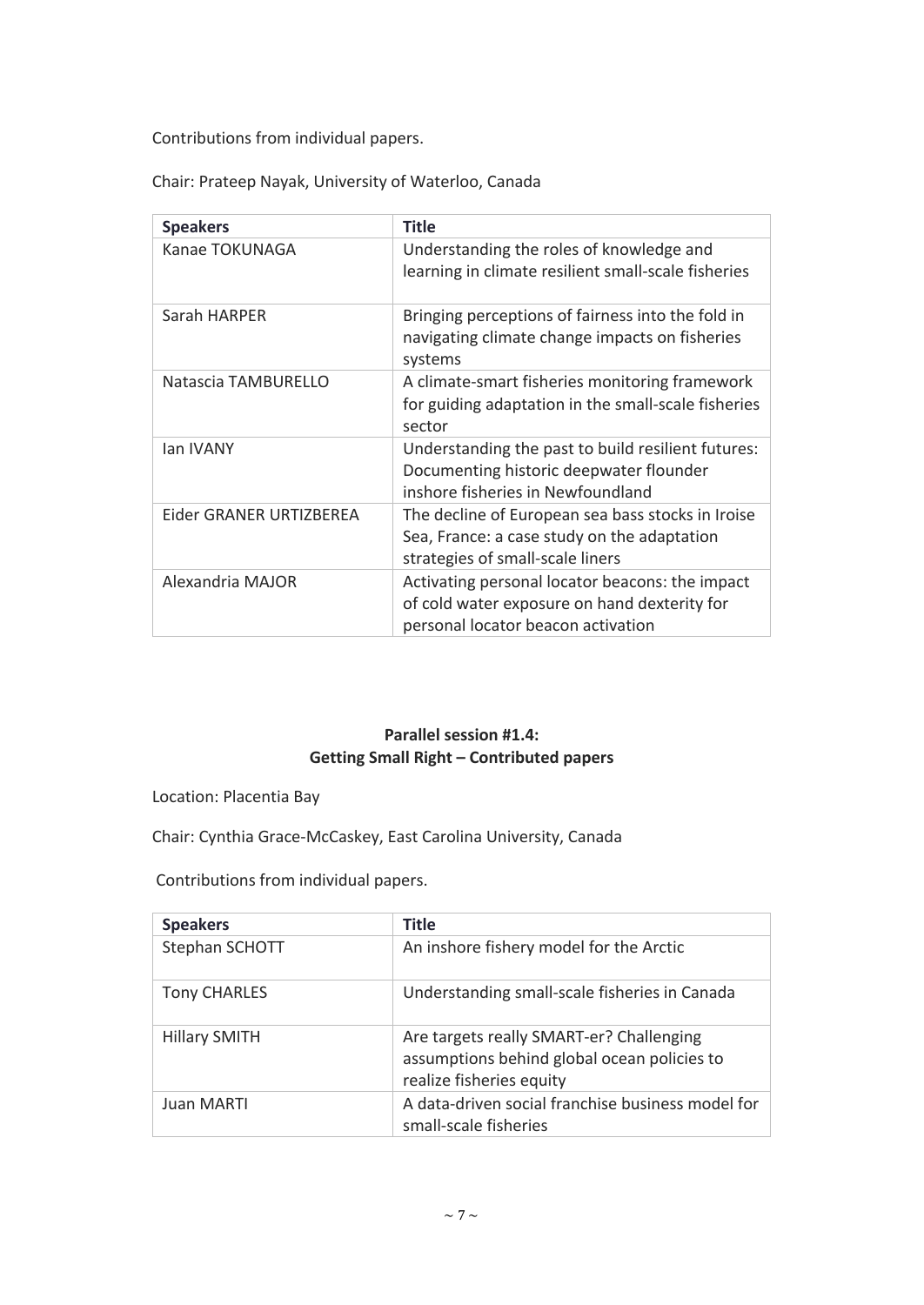| Maria Andree LOPEZ GOMEZ | Getting recruitment and retention of people in<br>small-scale fisheries right                                                                    |
|--------------------------|--------------------------------------------------------------------------------------------------------------------------------------------------|
| Md. Ruyel MIAH           | Vulnerability to the viability of small-scale<br>fisheries: are existing governance approaches<br>and theories well-equipped for the transition? |

#### **PARALLEL SESSION #2**

| <b>Time</b>     | <b>Session title</b>                                                                                                                                                                                                                                                                                                      |
|-----------------|---------------------------------------------------------------------------------------------------------------------------------------------------------------------------------------------------------------------------------------------------------------------------------------------------------------------------|
| $18:00 - 19:30$ | Parallel Session #2                                                                                                                                                                                                                                                                                                       |
|                 | #2.1: Canada and Japan comparison: Different but Similar<br>#2.2: Transitioning from vulnerability to viability:<br>Transdisciplinary approaches to getting small-scale fisheries<br>governance right<br>#2.3: Getting Governance Right (I) - Contributed papers<br>#2.4: Getting Conservation Right - Contributed papers |

# **Parallel session #2.1: Girls who Fish Canada and Japan: Apart but Together**

Location: SALON B

Organized by:

- Yinji Li, Tokai University, Japan
- Kimberly Orren, Fishing for Success, Canada

# Speakers:

- Jennifer Brenton, Memorial University / Girls Who Fish Canada
- Megan Meadus, The Guided Spirit / Girls Who Fish Canada
- Jasmine Paul, commercial fish harvester / Girls Who Fish & Fishing for Success
- Yinji Li, Tokai University, Japan
- Kimberly Orren, Fishing for Success, Canada

Synopsis:

The Canadian 'Girls Who Fish' program, which has been successfully run by Fishing For Success, a non-profit organization from Petty Harbour, Newfoundland & Labrador. Their year-round programming for youth, women, and immigrants encourages visitors to form their own bonds with nature, through purposeful and practical experiences of fishing, gathering, gardening, etc. The non-profit places a great emphasis on the community, and youth to make decisions about their future, the way they want to live, and perhaps make a living. Girls Who Fish Japan is a program inspired by the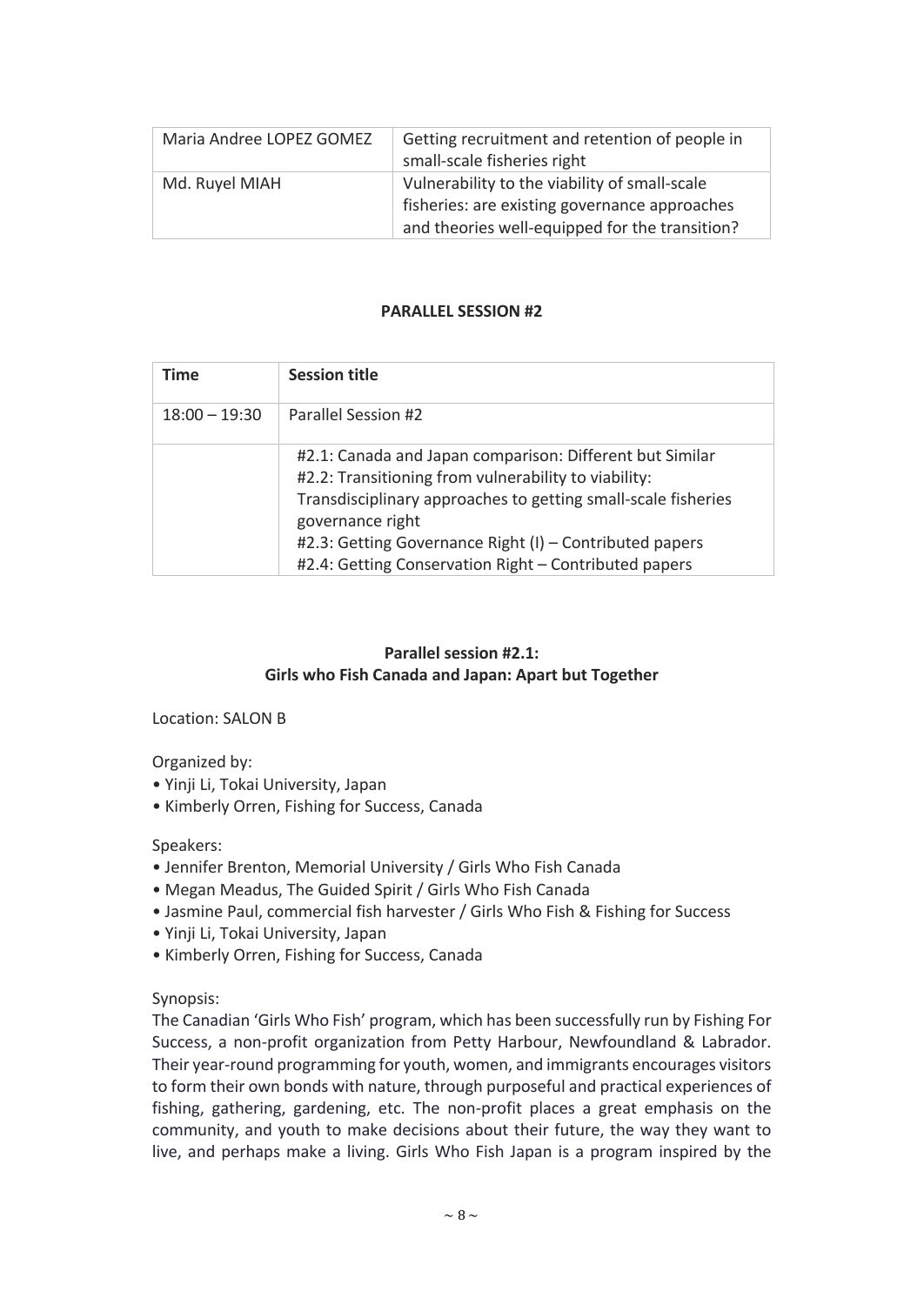Canadian 'Girls Who Fish' that started in October 2021 bringing girls and women to fisheries in Japan. Coordinated by TBTI Japan Research Network, the program members from eight to eighty years old gather together once a month at the Mochimune fishing community in Shizuoka and experience hands-on learning about the fisheries and fishing communities. In this session, Girls Who Fish members and coordinators will get together to present and discuss the commonalities and differences in gender and women in fisheries in both countries, why this program, what progress has been made, and the way forward. After two presentations about Girls Who Fish Canada and Japan, a moderated discussion and an open discussion will follow.

# **Parallel session #2.2: Transitioning from Vulnerability to Viability: Transdisciplinary Approaches to Getting Small-Scale Fisheries Governance Right**

Location: SALON C

Organized by:

• Prateep Kumar Nayak, University of Waterloo, Canada

Roundtable / Panel Speakers:

- Jessica Blythe, Brock University, Canada
- Ana Carolina Esteves Dias, University of Waterloo, Canada
- Ratana Chuenpagdee, Memorial University/TBTI, Canada
- Derek Armitage, University of Waterloo, Canada

Graduate Student Discussants:

- Natasha Serrao, University of Waterloo, Canada
- Bhabishya Khaniya, University of Waterloo, Canada
- Ruyel Miah, PhD Student, University of Waterloo, Canada

#### Synopsis:

Strongly anchored in local communities, small-scale fisheries reflect a way of life, and they provide critical contributions to nutrition, food security, poverty alleviation, livelihoods, and local/national economies. Yet, their multiple benefits and contributions are often overlooked as many SSF communities remain economically and politically marginalised, are highly vulnerable to change, and remain invisible in policy debates. Nonetheless, the survivability of many small-scale fisheries suggests certain strengths and forms of resilience. A holistic understanding of what causes vulnerability and what makes small-scale fisheries viable is required. The goal of the roundtable panel is to critically examine the diverse factors and conditions contributing to the vulnerability of SSF and to reflect on ways that are crucial to enhance and facilitate their transition to viability. The panel invitees, mainly constituting members of the Vulnerability to Viability (V2V) Global Partnership, will reflect on the different dimensions of 'Vulnerability to Viability (V2V) Transition' as a transdisciplinary approach useful to facilitate the process of 'getting small-scale fisheries governance right' within the context of a rapidly changing ocean.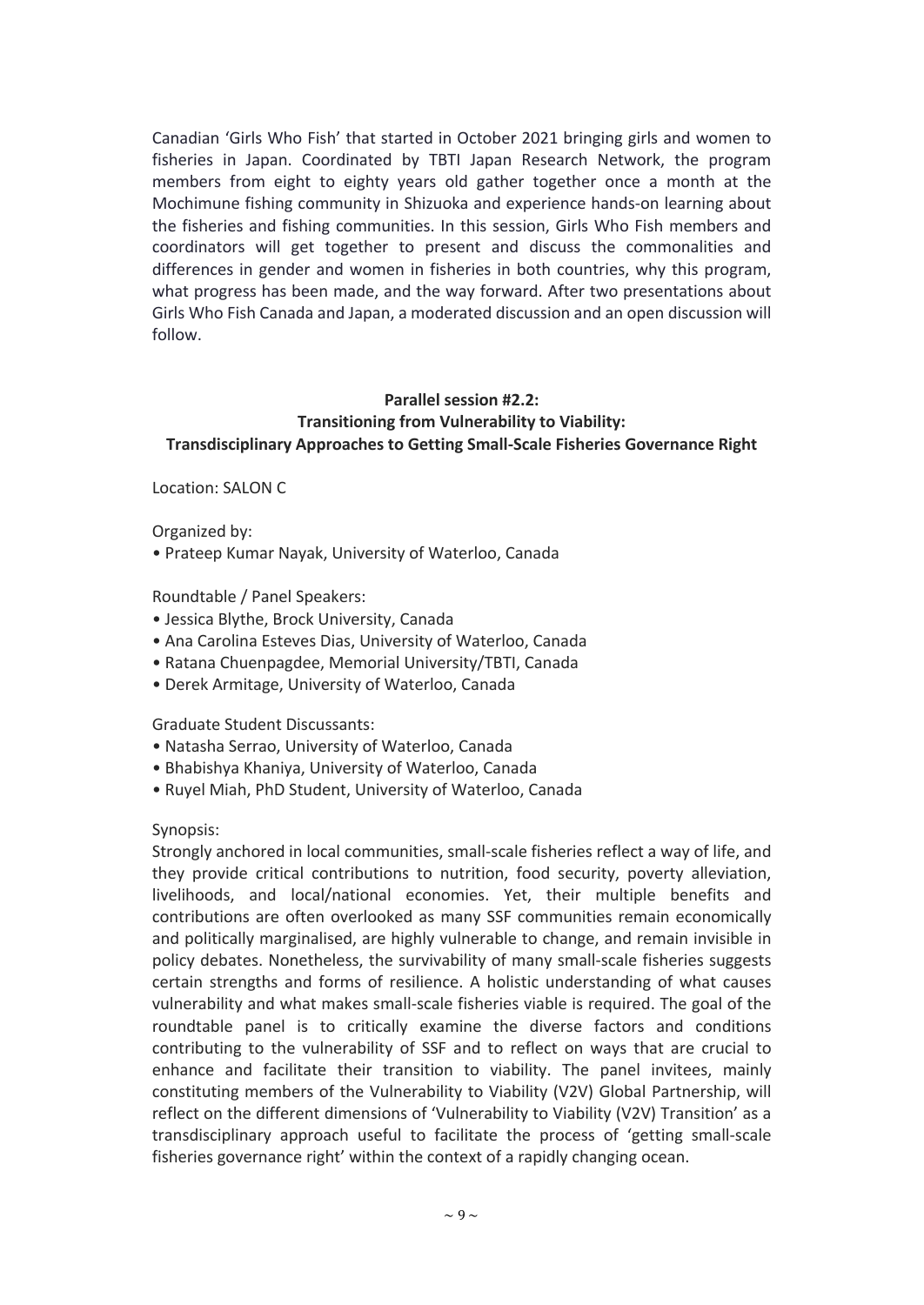# **Parallel session #2.3: Adjusting the Governance Lens (I) – Contributed papers**

Location: SALON D

Chair: Susan Squires, University of North Texas, USA

Contributions from individual papers.

| <b>Speaker</b>        | Title                                                                                                                                       |
|-----------------------|---------------------------------------------------------------------------------------------------------------------------------------------|
| Courtenay E. PARLEE   | Full spectrum sustainability and a theory of access:<br>Integrating social benefits into fisheries governance                               |
| Frédéric Cyr          | Getting your pantry right: How the COVID-19<br>pandemic boosted local seafood consumption on the<br>Magdalen Islands                        |
| <b>Charles MATHER</b> | Recruitment and retention in Newfoundland and<br>Labrador's fish processing sector (in the time of<br>COVID-19)                             |
| Madu GALAPPATHTHI     | Women's experiences in influencing and shaping<br>small-scale fisheries governance: A global literature<br>review                           |
| Sahir ADVANI          | Selling seafood by the seashore $-$ Getting the size of<br>the US direct seafood sector right                                               |
| Katia FRANGOUDES      | A transdisciplinary research to support Ecosystem<br>Based management in French English Channel: design<br>of an acoustic telemetry network |

# **Parallel session #2.4: Getting Conservation Right – Contributed papers**

Location: Placentia Bay

Chair: Patricia Pinto da Silva, NOAA, USA

Contributions from individual papers.

| <b>Speaker</b> | ┅ |
|----------------|---|
|                |   |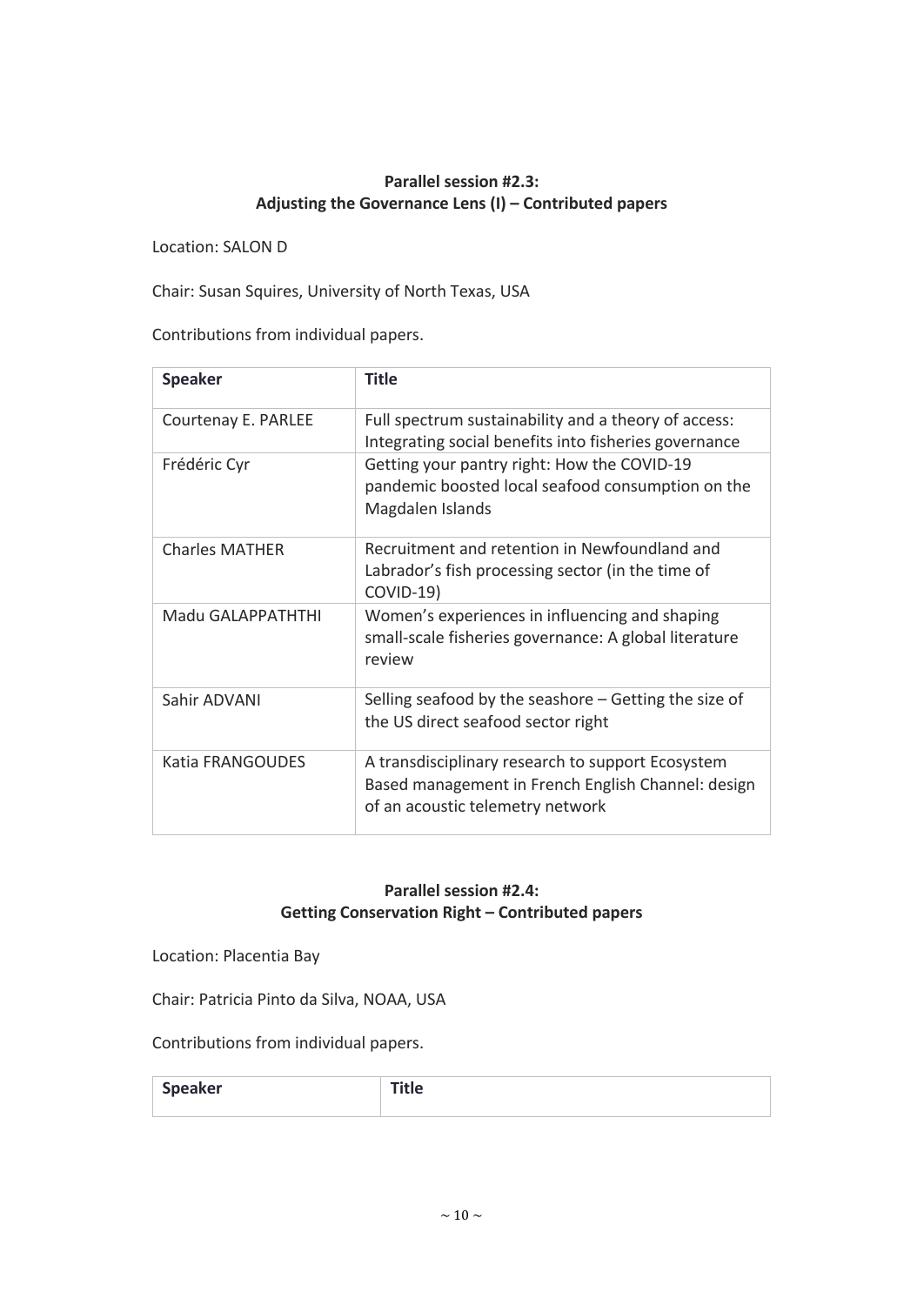| Evan J. ANDREWS                       | The case for collaboration for social science and<br>humanities in decision-making for fisheries and<br>oceans sustainability |
|---------------------------------------|-------------------------------------------------------------------------------------------------------------------------------|
| Alida BUNDY                           | Towards Ecosystem Based Management: The<br>Maritimes Region (EBM) Initiative                                                  |
| Kayla HAMELIN                         | Community-based approaches to addressing<br>information gaps for a forage fish in Atlantic<br>Canada                          |
| Walter BEZHA & Grace<br><b>MARTIN</b> | The importance of human-fish relationships in<br>Indigenous fisheries stewardship                                             |
| Poppy KEOGH                           | Stepping from Zero to Moving Together in Marine<br>Conservation                                                               |
| <b>Tony CHARLES</b>                   | Small-Scale Fisheries Linking Conservation and<br>Livelihoods                                                                 |

# **TUESDAY, JUNE 21TH – DAY 2**

### **REGISTRATION & NETWORKING 09:00-10:00**

# **DAY 1 SUMMARY**

10:00– 10:30

# **PLENARY SESSION #3 Step Zero for Getting Marine Conservation Right**

Tuesday, June  $21^{th}$ ,  $10:30 - 12:30$ Location: SALON A

Chairs:

- Patricia Pinto da Silva, NOAA, USA
- Evan J. Andrews, Memorial University, Canada

This plenary presents diverse perspectives about marine conservation in Canada, USA and across the Atlantic as means to understand research and policy opportunities to build capacity for inclusive marine conservation. Marine and ocean users and leaders, whether Indigenous or non-indigenous, inshore and offshore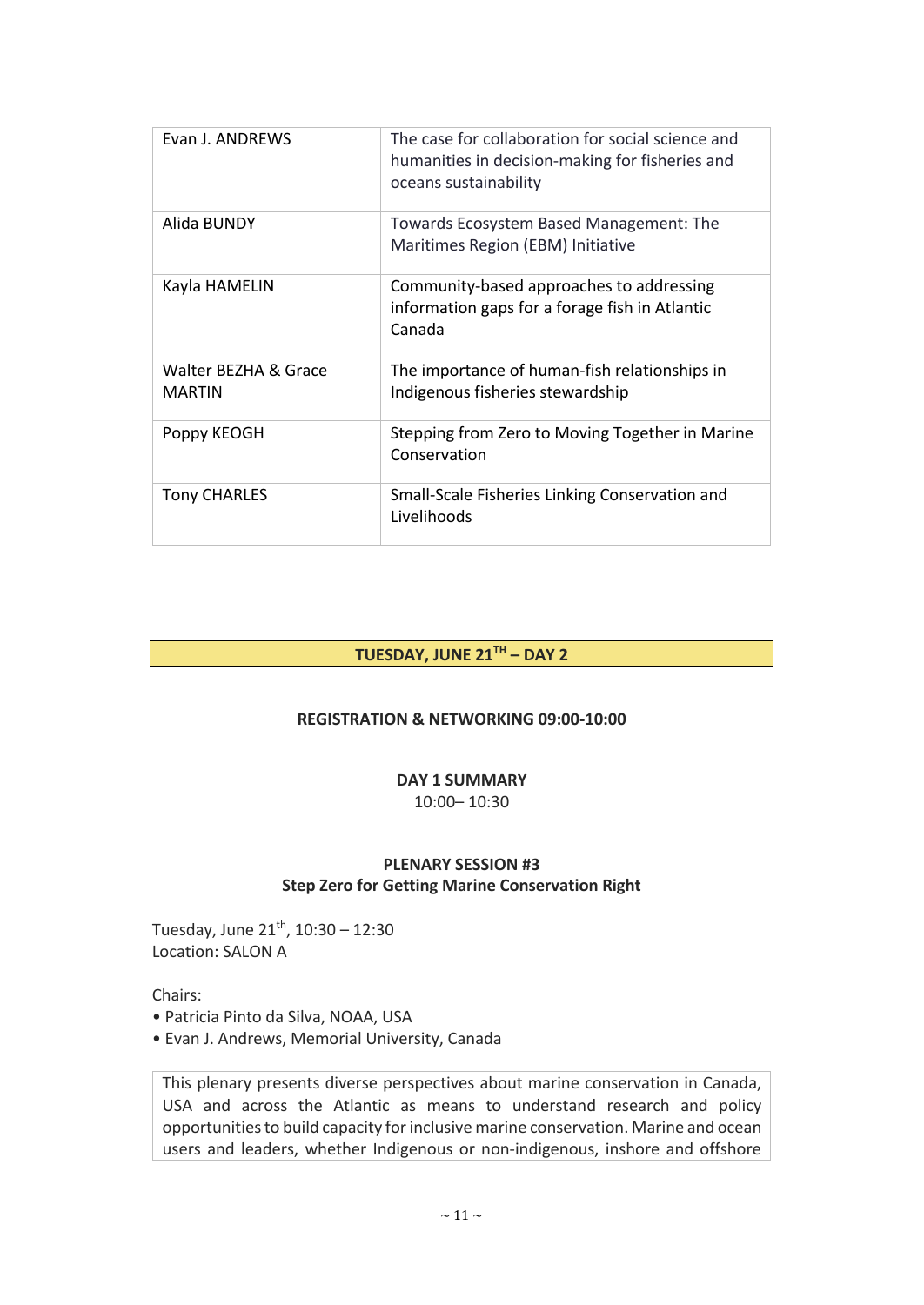industries, environmental organizations or community groups, may have different perspectives, visions and values related to marine and ocean conservation. Nonusers may be latent in the discussion about marine conservation, even though they may feel like they too have something to contribute. While groups may agree that some level of conservation is desirable, what that means in practice often differs based on group values, priorities, and concerns, as well as different visions for the ocean. Perspectives that broaden the view of marine conservation are critical for collaborative planning of marine conservation in Canada, as it aims to meet its Marine Conservation Targets (MCT) and conserve 25% of the oceans by 2025 and 30% by 2030. To help facilitate a broad and inclusive view of marine conservation, to exchange lessons with conservation efforts elsewhere, and to foster opportunities for future research and practice, this plenary brings together representatives from diverse groups and sectors to share their conservation story, discuss their vision for marine conservation, and talk about pathways for action.

# Speakers

- Erica Porter, Fisher, Canada
- Tyler Eddy, Memorial University, Canada
- Brice Trouillett, Nantes University, France
- Patricia Clay, NOAA, USA

# **LUNCH (12:30 – 13:45)**

# **PLENARY SESSION #4 Getting GOVERNANCE Right**

Tuesday, June  $21^{th}$ ,  $13:45 - 15:45$ Location: SALON A

Chairs:

- Kristen Lowitt, Queen's University, Canada
- Susan Squires, University of North Texas, USA
- Prateep Nayak, University of Waterloo, USA

To be successful, at the heart of governance is collaboration. This session will consider joint governance among communities, government, civil society, and academic organizations engaged in small-scale fisheries. The first part of the session will feature a keynote panel of speakers with a broad range of experiences on small-scale fisheries governance issues and considerations including stakeholder rights, knowledge acquisition and sharing, the impact of local and regional values, and the importance of inclusion. Importantly they can also speak to big picture issues framing governance in a systems perspective. The second half of the session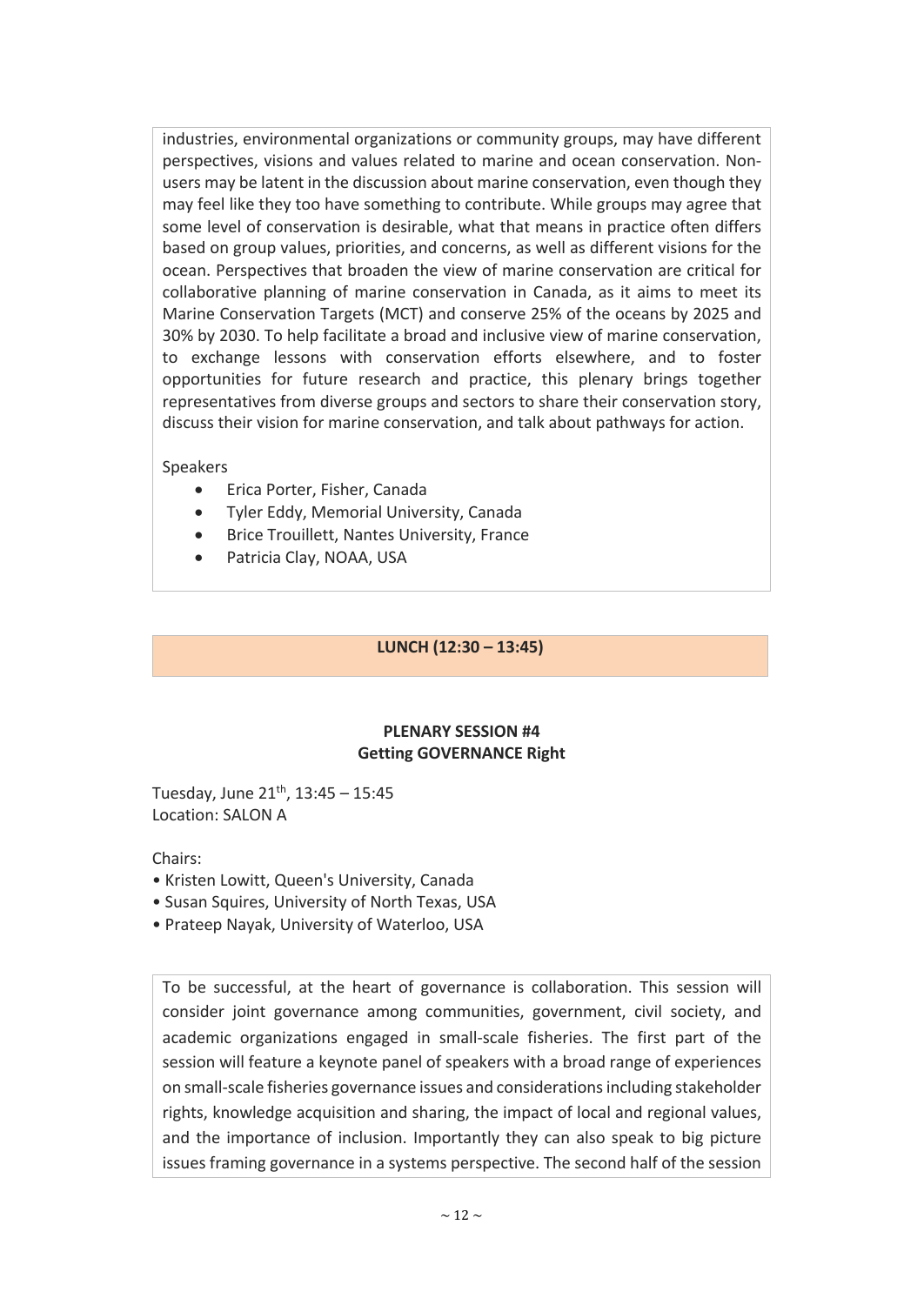is interactive providing participants the opportunity to discuss governance issues and solutions in small groups. Sharing small group feedback and Q&A with the panel on the ideas emerging from small group discussion will conclude the session.

Speakers:

- Barb Neis, Memorial University, Canada
- Bonnie McCay, Professor Emerita at Rutgers University, USA
- Madeleine Hall-Arber, Massachusetts Institute of Technology, USA

# **BREAK (15:45 – 16:15)**

| <b>Time</b>     | <b>Session title</b>                                                                                |
|-----------------|-----------------------------------------------------------------------------------------------------|
| $16:15 - 17:45$ | Parallel Session #3                                                                                 |
|                 | #3.1: Making co-management work: Case studies from Maine's<br>river herring and shellfish fisheries |
|                 | #3.2: Thinking BIG about Small-Scale Fisheries in Canada:<br>eBook Launch                           |
|                 | #3.3: Getting Governance Right (2) - Contributed papers                                             |
|                 | #3.4: Getting Aquaculture Right - Contributed papers                                                |
|                 | #3.5 - Illuminating Hidden Harvests: The Contribution of Small-                                     |
|                 | Scale Fisheries to Sustainable Development                                                          |

#### **PARALLEL SESSION #3**

#### **Parallel session #3.1: Making co-management work: Case studies from Maine's river herring and shellfish fisheries**

Location: Salon B

Organizers:

- Emily Farr, Manomet, United States
- Mike Thalhauser, Maine Center for Coastal Fisheries, United States

Speakers:

- Josh Stoll, University of Maine, United States
- Bailey Bowden, River Herring and Shellfish Harvester, United States
- Mike Thalhauser, Maine Center for Coastal Fisheries, United States
- Marissa McMahan, Manomet, United States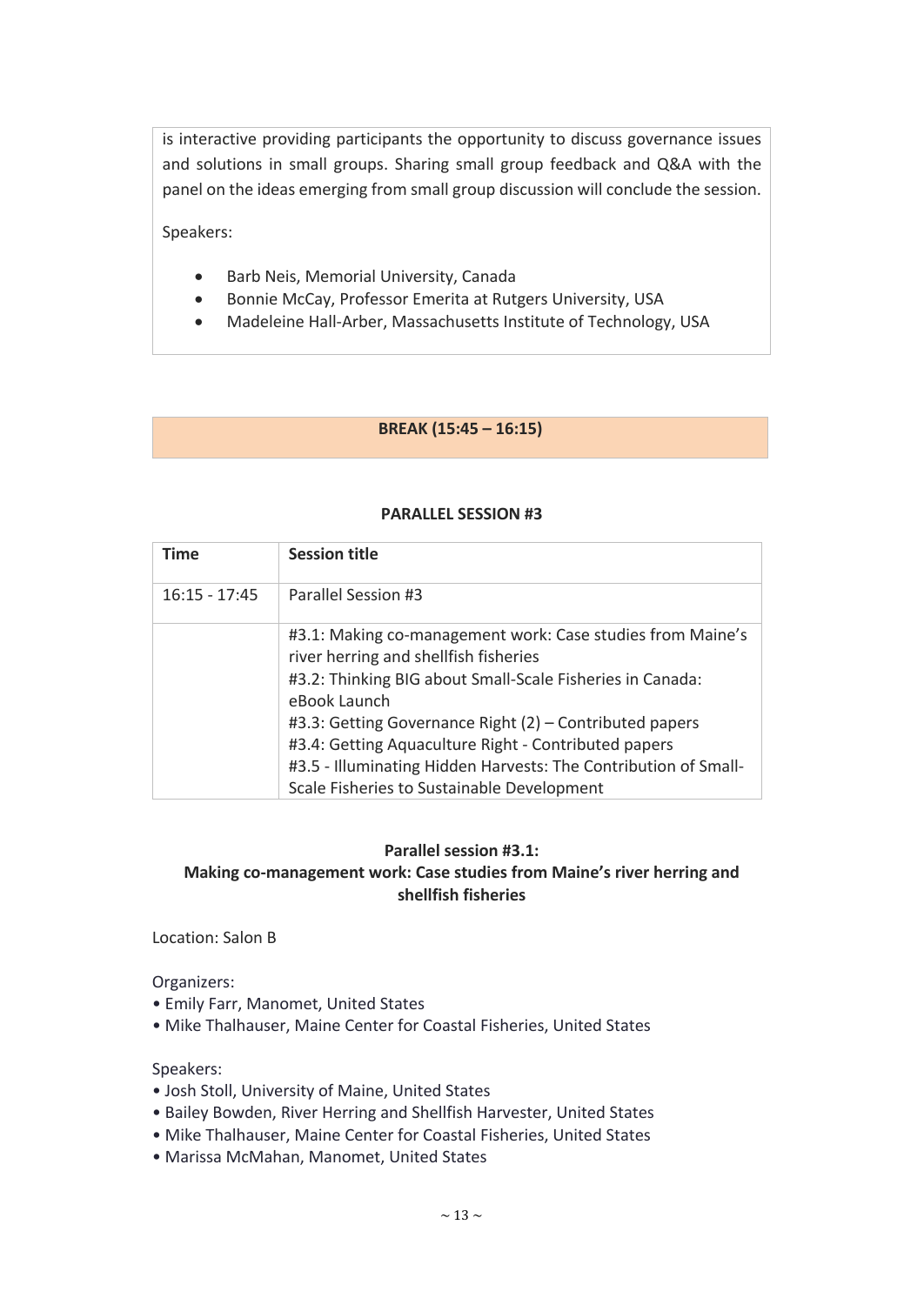#### Synopsis:

Fisheries collaborative management, or co-management, is a governance structure where resource users and governments share responsibility to manage a fishery. Comanaged fisheries fall along a continuum of shared responsibility and power-sharing, but each require adaptive problem-solving, collaboration, and relationship-building across a range of stakeholders and scales to be successful. This session will highlight several efforts to advance co-management and elevate fishers' knowledge in Maine. The river herring and wild clam and mussel fisheries in Maine are each co-managed between municipalities and the state, combining the local knowledge of fishermen with the scientific expertise and capacity of the state. Both fisheries also face many social, economic, cultural, and ecological challenges including harvest access, climate change, habitat degradation/loss, and limited capacity. Panelists will describe recent efforts to build collaborative networks and advance stakeholder-driven solutions that improve co-management of these fisheries and support adaptation to a changing ecosystem. These efforts include collaborative policy initiatives; improving information access/sharing; supporting community-led restoration activities; and standardizing data collection to inform management. Panelists include two nonprofits engaged in community-based research and management efforts and a research professor. Through these case studies, this session will highlight the factors that are needed to make co-management of community-based fisheries work. Panel presentations will be followed by time for Q&A and discussion, including an invitation for audience members to share additional efforts to advance co-management in other fisheries and geographies.

# **Parallel session #3.2: Thinking BIG about Small-Scale Fisheries in Canada: eBook Launch**

Location: SALON C

Organized by:

- Evan J. Andrews, Memorial University, Canada
- Christine Knott, Memorial University, Canada

#### Speakers:

- Kirsten Bradford, Simon Fraser University, Canada
- Cailyn Siider T. buck Suzuki Foundation, Canada
- Sarah Harper, University of Victoria, Canada
- Nathan Stanley, Dalhousie University, Canada
- Zaman Sajid, Memorial University, Canada
- Evelyn Pinkerton, Simon Fraser University, Canada
- •Hannah Harrison, University of Guelph, Canada

#### Synopsis:

Small-scale fisheries in Canada are under-recognized, and opportunities exist to better understand their contributions to seafood production, food security, well-being, and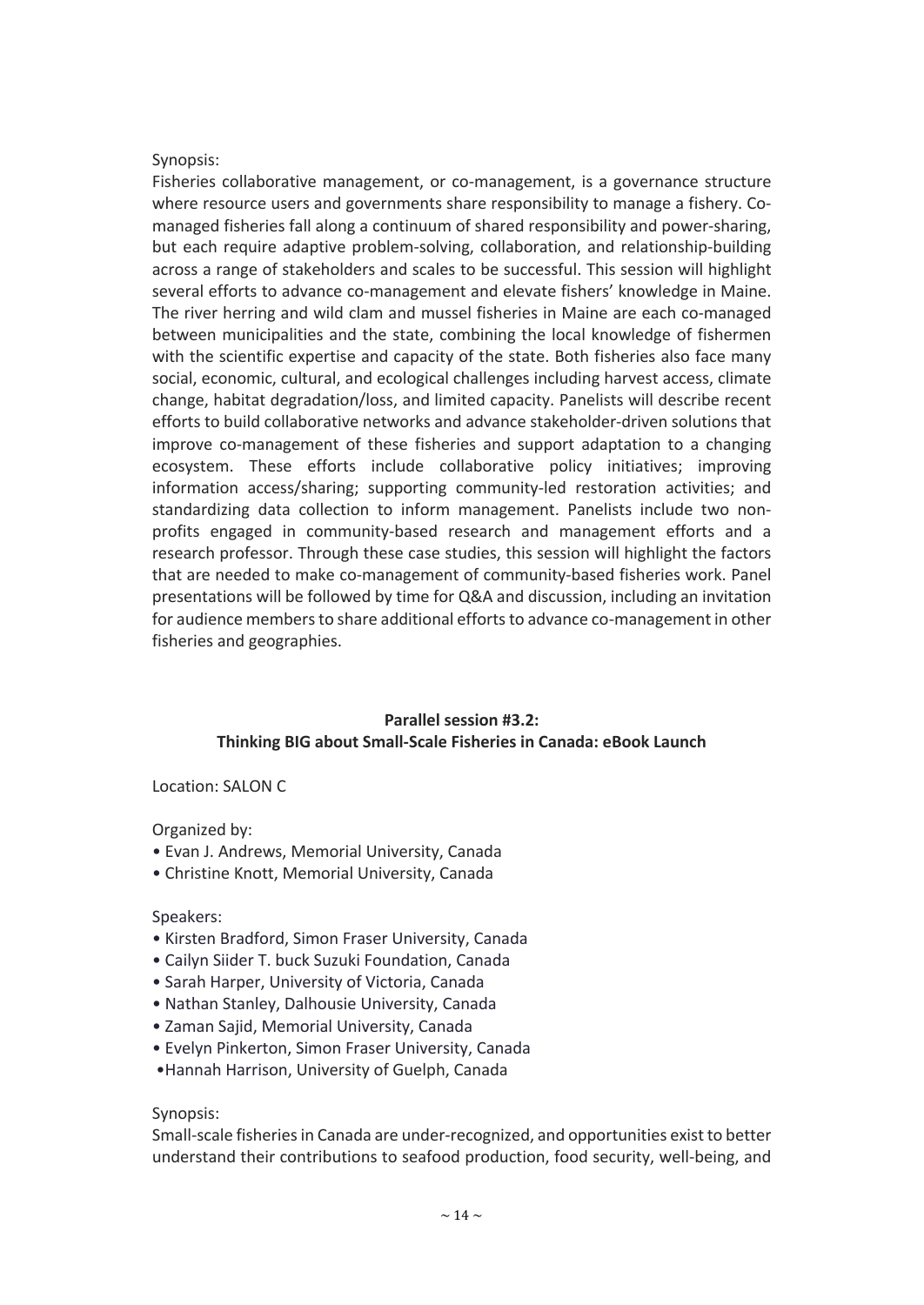sustainable communities. This panel launches an upcoming knowledge synthesis eBook, "Thinking BIG about Small-Scale Fisheries in Canada". The eBook brings together 73 community, civil society, and academic contributors to draw attention to small-scale fisheries in Canada including perspectives, challenges, and opportunities for small-scale fisheries in Canada. The eBook reflects a novel offering to Canadian fisheries scholarship with implications for future research and policy recommendations. It bridges conventional knowledge silos including contributions from fisheries in coastal, marine, and freshwater contexts from a range of perspectives and knowledges, such as Indigenous and local knowledge, empirical research, reflections, and stories. The panel will include contributors to the eBook who will share insights from their eBook chapters, and engage in a facilitated crosscontextual discussion about how to get small right for fisheries in Canada through research and policy.

#### **Parallel session #3.3: Getting Governance Right (II) – Contributed papers**

Location: SALON D

Chair: Megan Bailey, Dalhousie University, Canada

Contributions from individual papers.

#### Speakers:

| <b>Speaker</b>         | <b>Title</b>                                                                                                                                  |
|------------------------|-----------------------------------------------------------------------------------------------------------------------------------------------|
| C. Julian IDROBO       | Northern Inland fisheries facing challenging times: A<br>dialogue between fishers and scientists about<br>freshwater socio-ecological systems |
| <b>Hannah HARRISON</b> | Forgotten Fish: Contemporary Challenges and<br>Opportunities in Great Lakes Commercial Fisheries                                              |
| Iria GARCÍA LORENZO    | Governance of small-scale fisheries: organisation,<br>co-management and cooperation within the<br>Indigenous Communities of Canada            |
| Bhabishya KHANIYA      | Understanding the impact of global changes in<br>small-scale fisheries: key lessons to progress from<br>vulnerability to viability            |
| Sonia STROBEL          | <b>Getting Community Supported Fisheries Right</b>                                                                                            |
| Solmundur Karl Palsson | The success and failure of the Freshwater Fish<br>Marketing Corporation on Lake Winnipeg and the                                              |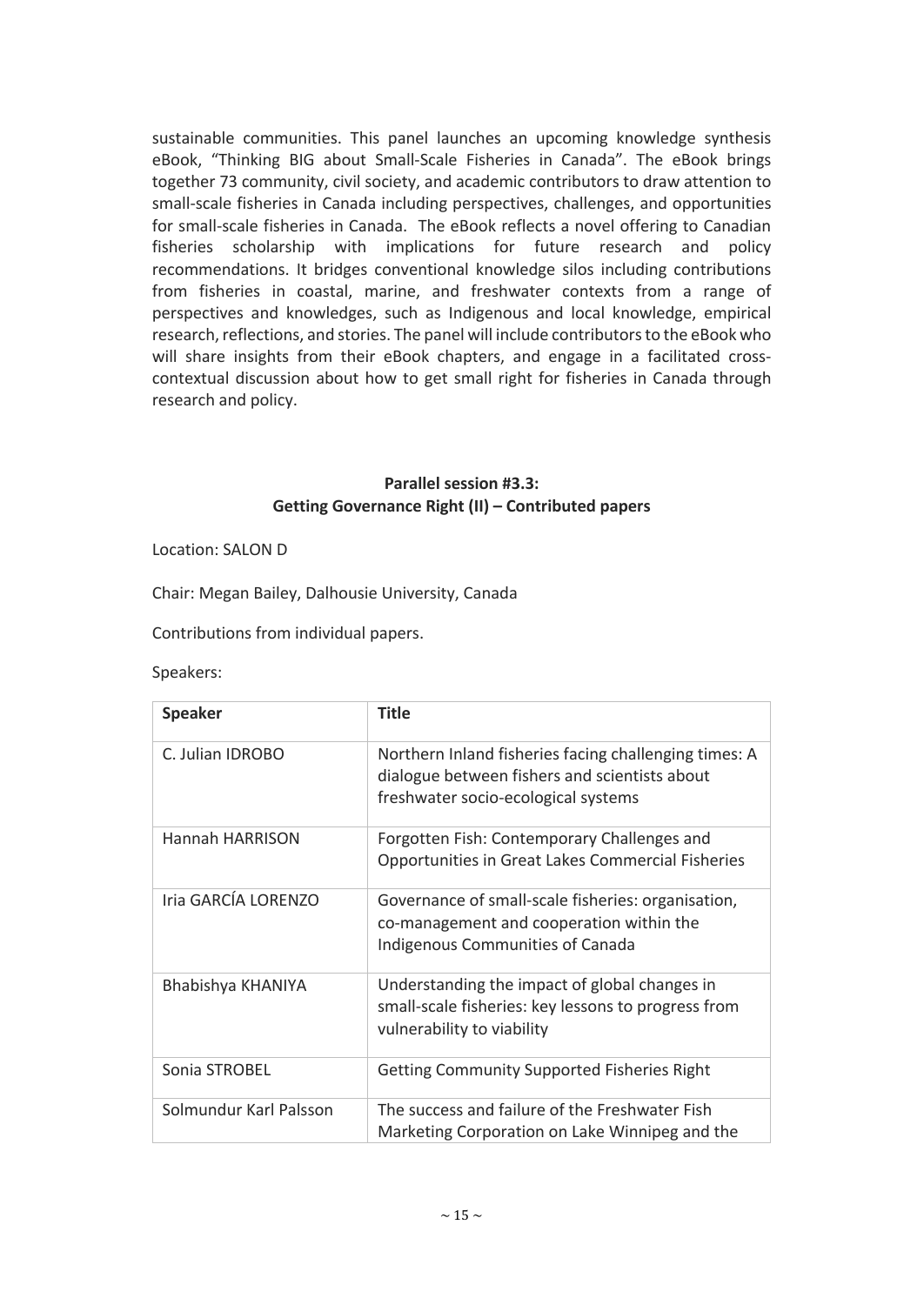| next step for fishers to secure their rights to the<br>market |
|---------------------------------------------------------------|
|                                                               |

# **Parallel session #3.4: Getting Aquaculture Right – Contributed papers**

Location: Placentia Bay

Chair: Charles Mather, Memorial University, Canada

Contributions from individual papers.

#### Speakers:

| <b>Speaker</b>                     | <b>Title</b>                                                                                                                                 |
|------------------------------------|----------------------------------------------------------------------------------------------------------------------------------------------|
| <b>Robin FAIL</b>                  | Learning from our mistakes on land: Opportunities<br>for Centering Equity in Mariculture Development                                         |
| <b>Taylor REIDLINGER</b>           | Lessons from Kelp Aquaculture: for Better Ocean<br>Governance and Economies                                                                  |
| Maria Andree LOPEZ<br><b>GOMEZ</b> | Getting Employment in Aquaculture Right: a case<br>study on the Burin Peninsula                                                              |
| <b>Wilf SWARTZ</b>                 | Exploring perceptions of commercial fisher<br>representation in management: A case study of the<br>North Atlantic right whale UME, 2017-2021 |

#### **Parallel session #3.5**

# **Illuminating Hidden Harvests: The Contribution of Small-Scale Fisheries to Sustainable Development**

Location: Zoom

Organizers: FAO, Duke University and WorldFish

Speakers:

- Maria del Mar Mancha-Cisneros, University of San Diego, USA
- John Virdin, Duke University, USA
- Josh Stoll, University of Maine, USA

Synopsis:

As a contribution to the celebrations of the International Year of Artisanal Fisheries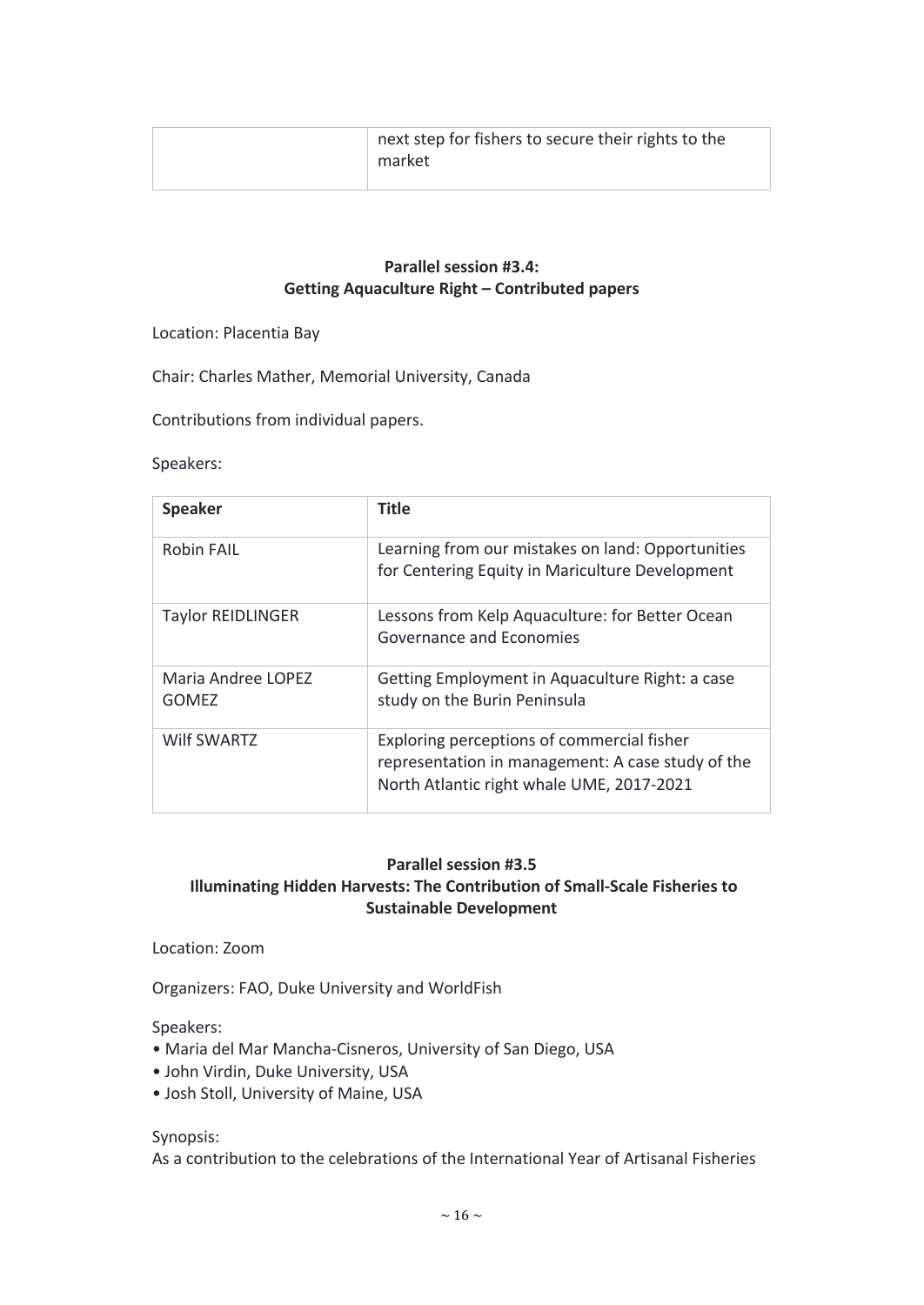and Aquaculture, this session will present on the Illuminating Hidden Harvests. This is a global initiative of FAO, Duke University, and WorldFish to generate and disseminate new evidence about the benefits, interactions and impacts of smallscale fisheries to inform policy and practice.

The initiative helps to inform all levels of policy-making processes and contributes to empowering fishing communities, their organizations, and advocates to make a strong case for productive, sustainable and equitable small-scale fisheries. In this way, the IHH initiative supports the implementation of the Voluntary Guidelines for Securing Sustainable Small-Scale Fisheries in the Context of Food Security and Poverty Eradication and progress towards the UN's Sustainable Development Goals.

A key output of the IHH initiative is a major report, which provides a snapshot of the diverse contributions of small-scale fisheries globally. The report—which draws on diverse data sources, 58 country case studies, and 104 government questionnaires represents a novel, multidisciplinary approach to assess and understand small-scale fisheries.

The session will introduce the approach and share findings and experiences related to the preparation of the study. IHH team members, thematic study authors and members of the Technical Advisory Group will participate in the session which will allow for discussion on the approach and results with attendees.

#### **BREAK (17:45 – 18:00)**

| <b>Time</b>     | <b>Session title</b>                                                                                                                                                                                                                                                                                                         |
|-----------------|------------------------------------------------------------------------------------------------------------------------------------------------------------------------------------------------------------------------------------------------------------------------------------------------------------------------------|
| $18:00 - 19:30$ | Parallel Session #4                                                                                                                                                                                                                                                                                                          |
|                 | #4.1: Two-Eyed Seeing and fisheries governance: The Saugeen<br><b>Ojibway Nation Perspective</b><br>#4.2: Inspiring new pathways: innovation, network building, and<br>research in community-based seafood system<br>#4.3: Getting Blue Economy Right - Contributed papers<br>#4.4: Getting Future Right- Contributed papers |

#### **PARALLEL SESSION #4**

**Parallel session #4.1: Two-Eyed Seeing and fisheries governance: The Saugeen Ojibway Nation Perspective**

Location: SALON B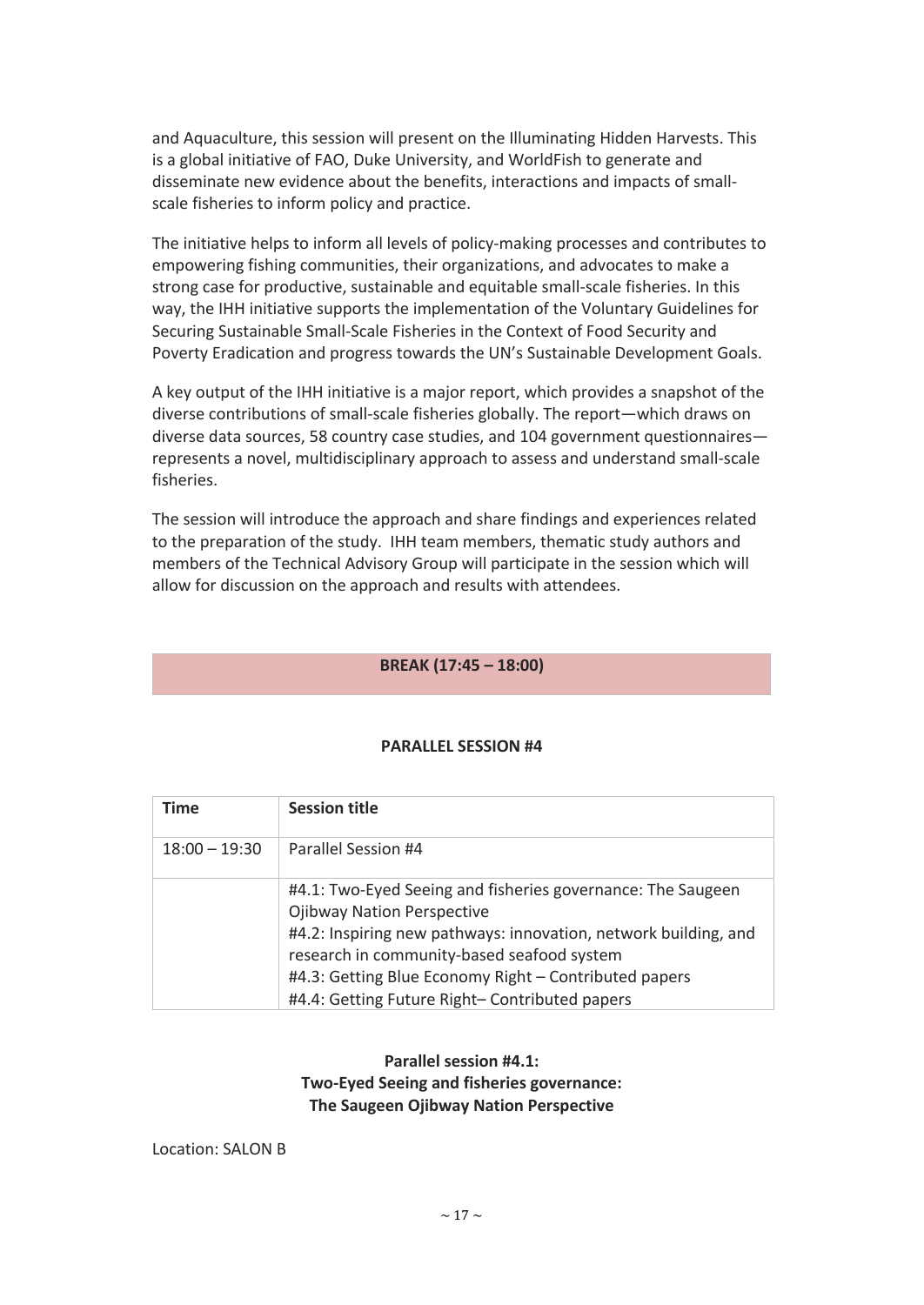Organized by:

• Ryan Lauzon, Chippewas of Nawash Unceded First Nation Fisheries Assessment Program, Canada

• Alexander Duncan, Centre for Indigenous Fisheries, University of British Columbia, Canada

• Breanna Redford, Chippewas of Nawash Unceded First Nation Fisheries Assessment Program, Canada

Speakers:

• Ryan Lauzon, Chippewas of Nawash Unceded First Nation Fisheries Assessment Program, Canada

• Alexander Duncan, Centre for Indigenous Fisheries, University of British Columbia, Canada

• Breanna Redford, Chippewas of Nawash Unceded First Nation Fisheries Assessment Program, Canada

• Christopher Akiwenzie, Chippewas of Nawash Unceded First Nation Fisheries Assessment Program, Canada

• Jordane Chegahno, Chippewas of Nawash Unceded First Nation Fisheries Assessment Program, Canada

Synopsis:

Since time immemorial, the Saugeen Ojibway Nation (SON; Chippewas of Nawash Unceded First Nation and Chippewas of Saugeen First Nation collectively) have harvested fish for ceremony, trade, and subsistence, developing a strong cultural connection and understanding of the waters and fish in Lake Huron and Georgian Bay. The history of the SON fishery is wrought with conflict and injustices; however, the fishery persists, and the most recent era is characterized by an innovative Two-Eyed Seeing approach to collaboration, research, reconciliation, and self-governance. This session will explore the SON fishery through a contemporary lens and provide insight into the events that occurred following the signing of the 2000 Fishery Agreement. In published literature to date, this modern era of the SON fishery has not been adequately documented. Through the continued assertion of their rights, the SON has created their own unique path to achieve self-governance and reconciliation via research, Nation-to-Nation negotiations, consultation, collaboration, and when necessary, litigation. There are many lessons to be learned from SON's experiences and the purpose of this session is to share these lessons with a broader audience. The content in this session is based on a book chapter written by Ryan Lauzon and Alexander Duncan for the Too Big to Ignore Network (TBTI) e-book, "Thinking Big about Small-Scale Fisheries in Canada."

**Parallel session #4.2: Inspiring New Pathways: Innovation, Network Building, and Research in Community-based Seafood System**

Location: SALON C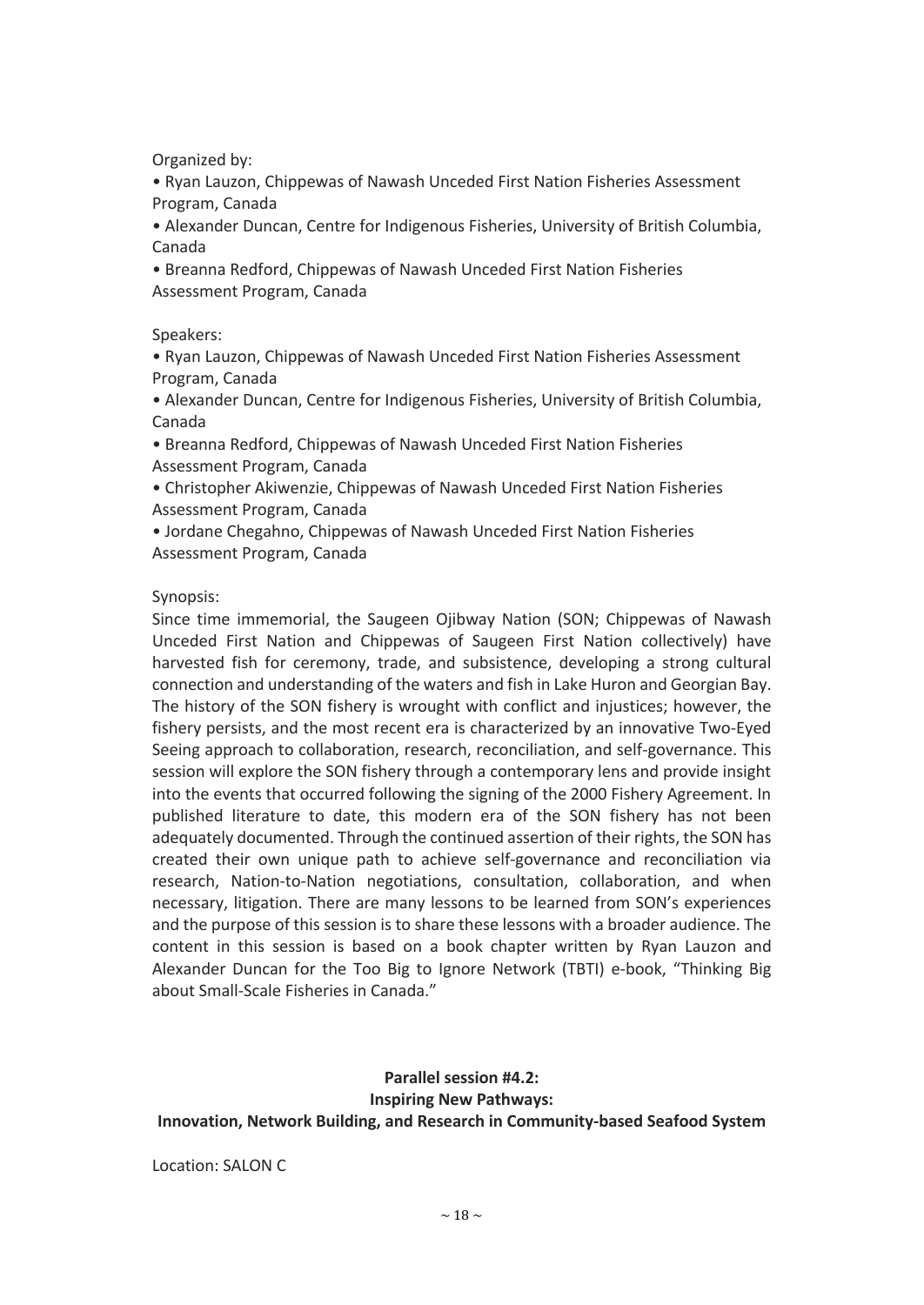Organized by:

- Joshua Stoll, University of Maine, USA
- Sahir Advani, University of Maine, USA

#### Speakers:

- Sahir Advani, University of Maine, USA
- Talia Young, Fishadelphia Community Supported Fishery, USA
- Sonia Strobel, Skipper Otto Community Supported Fishery, Canada
- Peter Halmay, San Diego Fishermen's Working Group, USA
- Kevin Scribner, Kooskooskie Fish, USA
- Sarah Shoffler, NOAA Fisheries, USA
- Jordan Richardson, Local Catch Network / University of Maine, USA
- Joshua Stoll, University of Maine, USA

#### Synopsis**:**

Seafood is an important source of employment, nutrition, and wellbeing for millions of people in North America and around the world. Seafood is also the most traded food commodity in the world, creating a dynamic in which fishers' catch increasingly leaves the regions where it is harvested. Here, we share a series of vignettes from across the United States that represent inspiring new pathways to catalyze local and regional food systems through innovation, network building, and research. Our session will highlight the link between resilient fisheries and vibrant local food systems with an eye towards centering a "fish-as-food" dialog at the World Small-Scale Fisheries Congress. Panelists will include a representative from the fishing sector as well as a network leader, researcher, and government representative.

# **Parallel session #4.3: Getting Blue Economy Right – Contributed papers**

Location: SALON D

Chair: Sheila Prall-Dillman, Fisheries and Oceans, Canada

Contributions from individual papers.

| <b>Speaker</b> | <b>Title</b>                                                                                                                                              |
|----------------|-----------------------------------------------------------------------------------------------------------------------------------------------------------|
| Racheal WEYMER | Coastal People Need to Helm the Blue Economy                                                                                                              |
| Syma EBBIN     | Fishing for Space in the New Blue Economy: Conflict<br>and Cooperation between the Fishing and Wind<br>Industries in two Northeast US Working Waterfronts |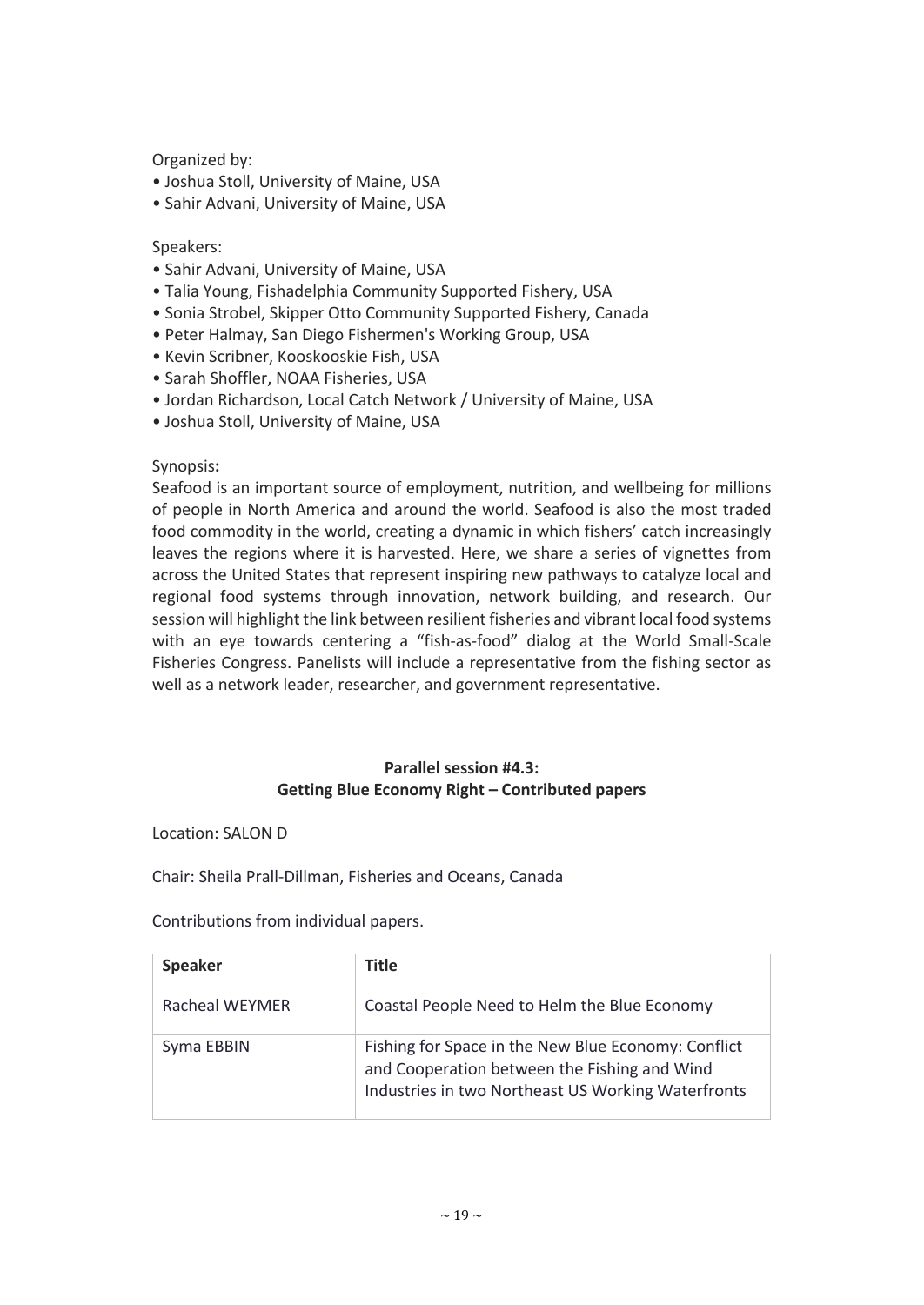| <b>Megan BAILEY</b> | Positioning Canada's Blue Economy for Growth and<br>Success Through Rights Recognition                                                          |
|---------------------|-------------------------------------------------------------------------------------------------------------------------------------------------|
| Sarah ECOLANO       | Working Waterfronts: Supporting independent<br>fishermen by slowing the consolidation of market<br>channels                                     |
| Paloma HENRIQUES    | Co-Creating Accountability Indicators with Alternative<br>Seafood Networks                                                                      |
| <b>Ian STEWART</b>  | Assessing impacts of offshore oil and gas exploration<br>and development on small-scale fisheries: current<br>challenges facing Atlantic Canada |

# **Parallel session #4.4: Getting Future Right – Contributed papers**

Location: Placentia Bay

Chair: Gerald Singh, Memorial University, Canada

Contributions from individual papers.

| <b>Speaker</b>           | <b>Title</b>                                                                                                                                              |
|--------------------------|-----------------------------------------------------------------------------------------------------------------------------------------------------------|
| Mirella DE OLIVEIRA LEIS | Fishing into the Future with The Fish Market: A mobile<br>application for (re)connecting small-scale fishers to<br>consumers in Newfoundland and Labrador |
| Rachael CADMAN           | Values-based governance and the future of Labrador<br>Inuit fisheries                                                                                     |
| <b>Monica ENGEL</b>      | Balancing public views toward Marine Protected<br>Areas management using the Potential for Conflict<br>Index <sub>2</sub>                                 |
| Desai SHAN               | Enforcement of Fishing Occupational Health and<br>Safety Standards: Challenges in Atlantic Canada                                                         |
| <b>Rob STEPHENSON</b>    | The future of fisheries: Small-scale fisheries in a blue<br>economy?                                                                                      |
| Eranga GALAPPATHTHI      | Resilience-based steps for adaptive co-management<br>of Arctic small-scale fisheries                                                                      |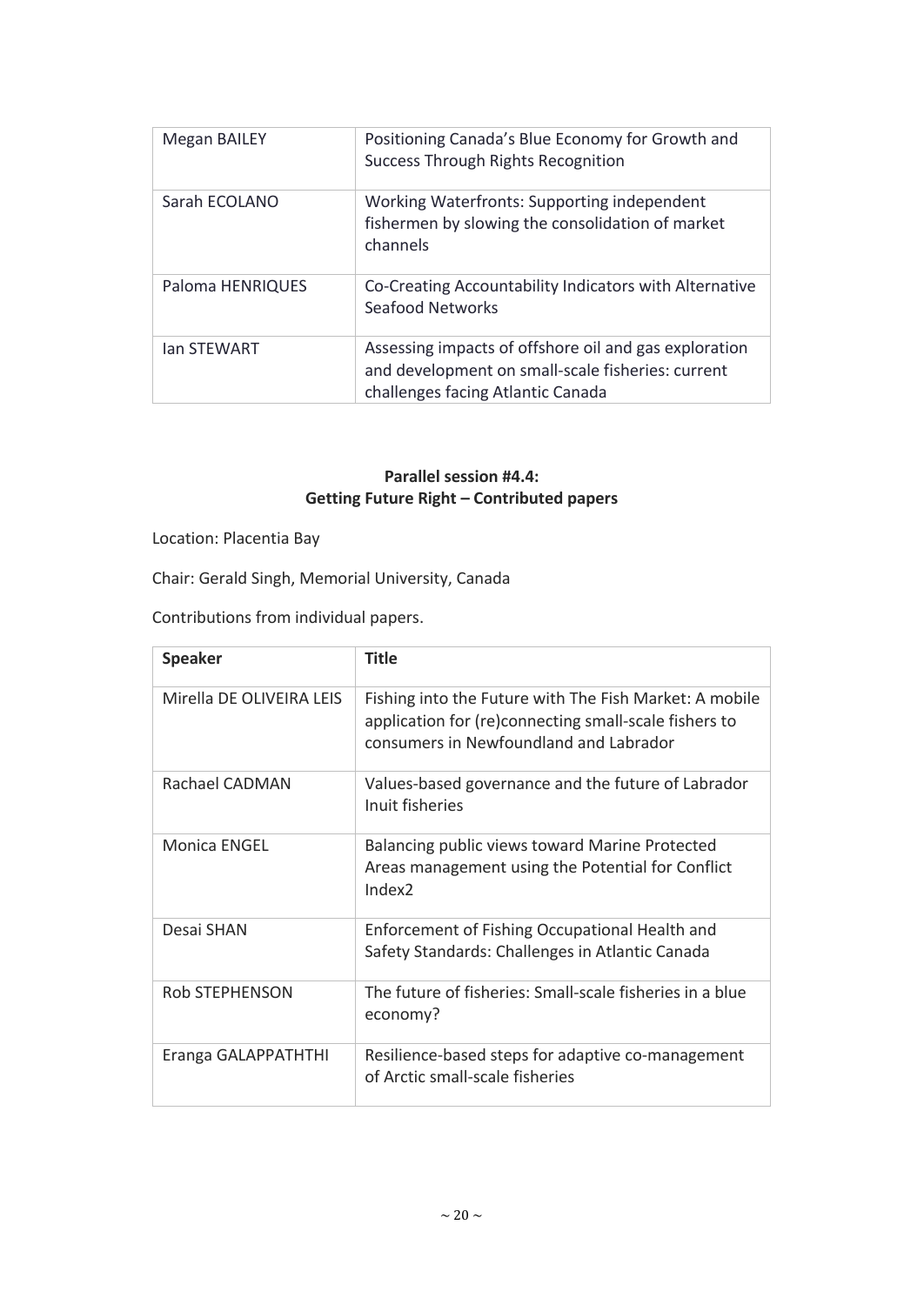# **Movie Night "Lake Superior Our Helper: Stories from Batchewanaung Anishinabek Fisheries"**

Time: 20:30 - 22:30 pm

Film Launch to be held at Bruneau Centre auditorium, Memorial University

Host: Kristen Lowitt

Speakers:

- Kristen Lowitt
- Charles Levkoe
- Greg Agawa
- Sarah Furlotte

# **WEDNESDAY, June22nd, 2022 – DAY 3**

#### **REGISTRATION & NETWORKING 09:00-10:00**

# **DAY 2 SUMMARY**

 $10:00 - 10:30$ 

#### **PLENARY SESSION #5 Getting BLUE ECONOMY Right: Food, Fishing, and Visions for the Blue Economy**

Wednesday, June 22<sup>nd</sup>, 10:30 - 12:30 Location: SALON A

Chairs:

- Gerald G. Singh, Memorial University, Canada
- Joshua Stoll, University of Maine, USA

As people, corporations, and governments alike begin to operationalize their visions of the Blue Economy, pressing questions emerge about which ecosystem services, economic benefits, and sociocultural values will be foregrounded and who stands to benefit most. Here, we take the perspective that Getting a Blue Economy Right requires explicit attention to aquatic food production and the contributions, needs, and experiences of seafood harvesters, including those engaged in smallscale fisheries. In this plenary, we hear about efforts and processes in Canada and the US to plan the Blue Economy as well as how considerations of 'Blue Justice' and 'Blue Communities' are being taken into account. We also hear from a panel of Indigenous and scale-scale fishers about what the Blue Economy means to them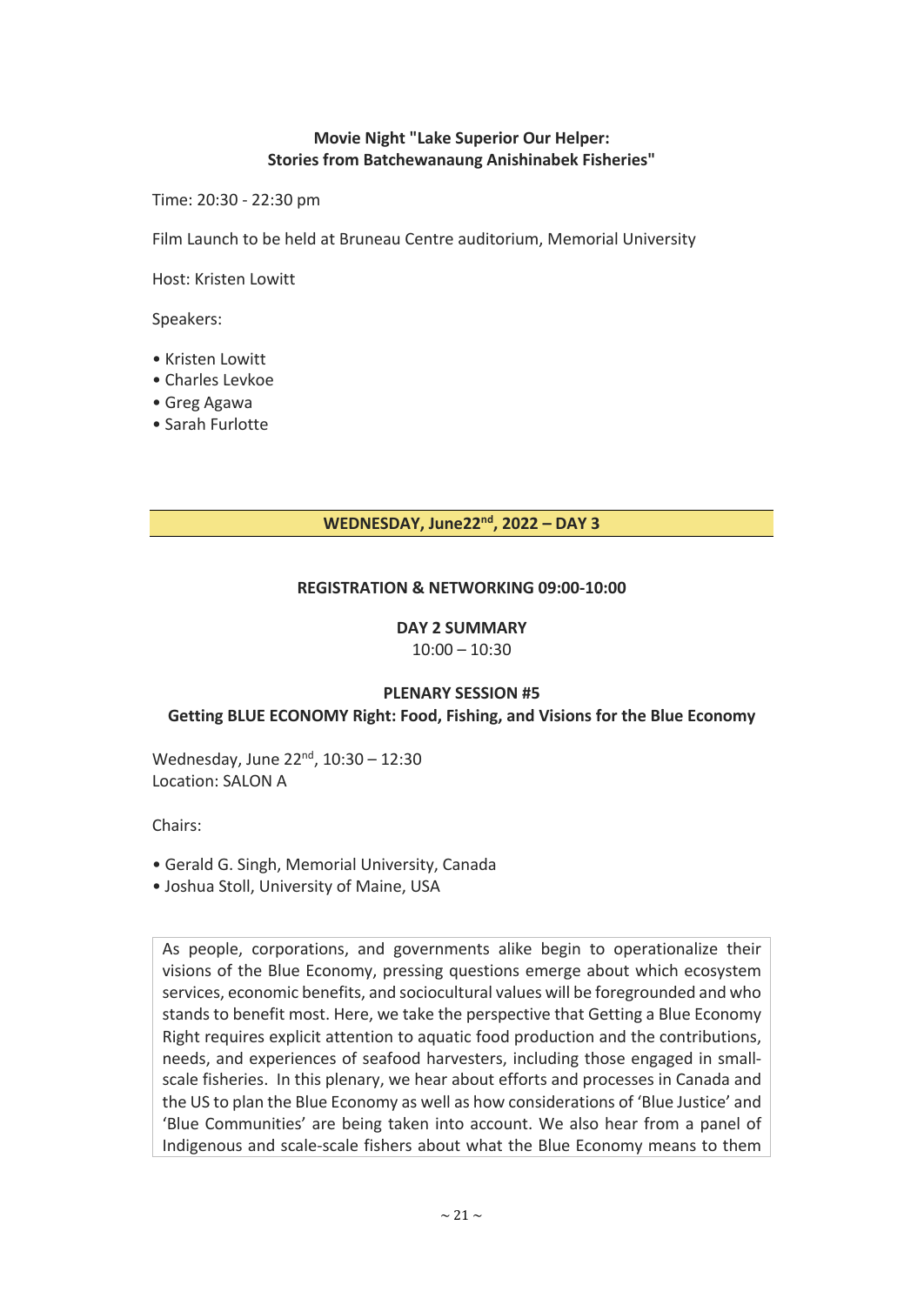and their futures as ocean stewards and resource users. This session seeks to stimulate research and policy dialogue about how to situate small-scale fisheries and aquaculture in the Blue Economy, including understanding community connections.

Speakers

- Robert Pascal, Fisheries and Oceans, Canada
- Peter Halmay, Fishermen's Marketing Association San Diego, USA
- Charles Mather, Memorial University, Canada
- Sarah Shoffler, NOAA, USA
- Chris Milley, NEXUS Coastal Resource Management, Canada

#### **LUNCH (12:30 – 13:45)**

# **PLENARY SESSION #6 Exploring New Transdisciplinary Frontiers to Get the Future Right**

Wednesday, June 22<sup>nd</sup>, 13:45 - 15:45

Location: SALON A

Chairs:

- Julián Idrobo, Aurora College, Canada
- Megan Bailey, Dalhousie University, Canada

This plenary brings together researchers, industry, and practitioners to discuss what is needed to Get the Future Right for marine and freshwater social-ecological systems in North America. Calls are emerging for societies to better anticipate and address future changes to fisheries and their associated communities and economies in Canada and abroad. Interacting drivers such as resource use, climate change, practices of settler colonialism, ageing infrastructure, and economic development are intensifying the complexity and uncertainty of changes to ecosystem health, livelihoods and human wellbeing. Advancing sustainable futures requires collective actions in the present, informed by lessons learned about governance in the past. But equally so, it requires a willingness to transcend historical and present-day crisis management models of reactive fisheries governance and a commitment to work collaboratively to create, operationalize, and sustain a joint vision of prosperous futures for small-scale fisheries. Designing those futures requires diverse knowledge systems, values and ways of being, including Indigenous peoples, their governance systems and their struggles for decolonization and resurgence. New transdisciplinary interactions are needed to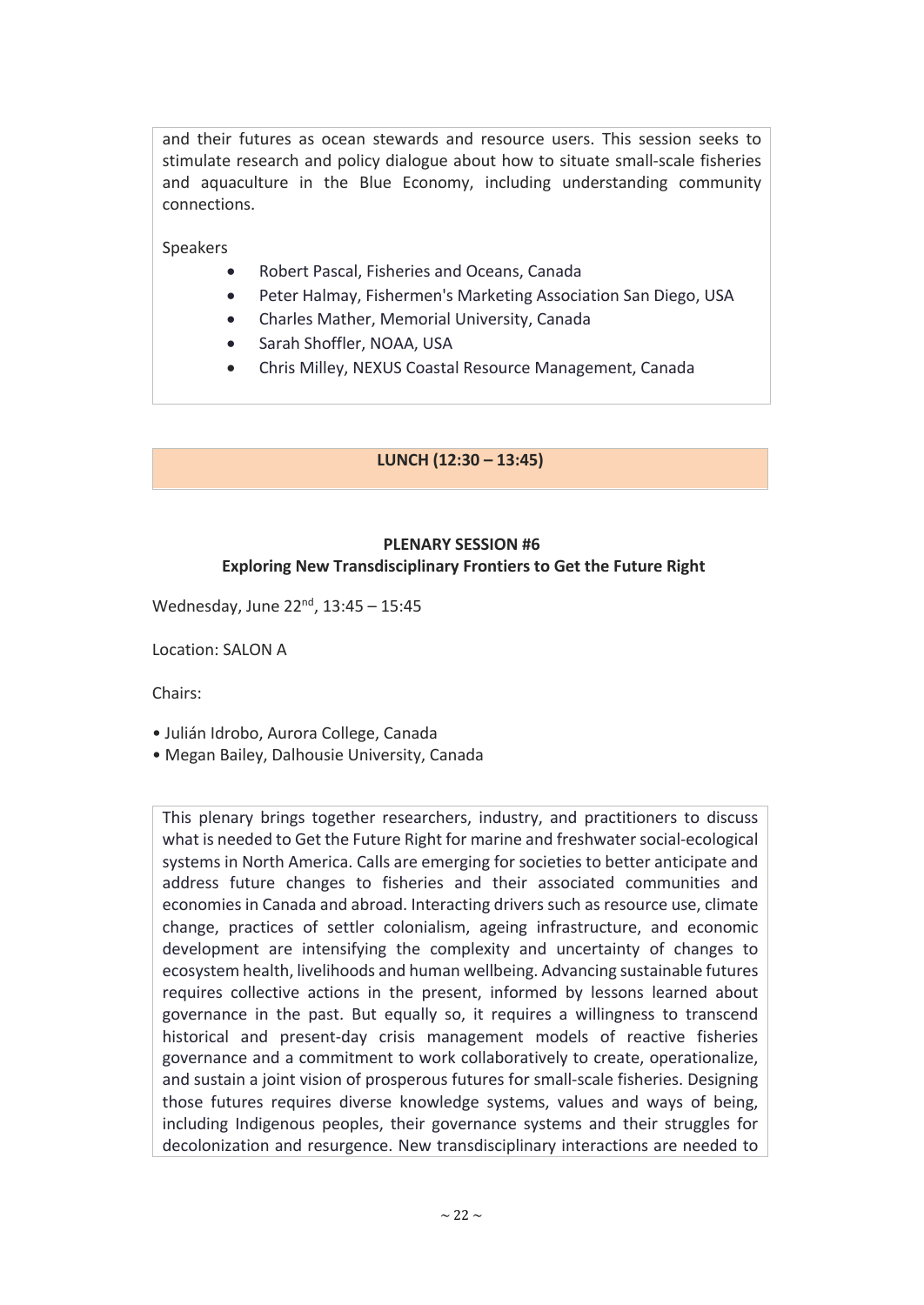support more proactive governance of these systems. This plenary aims to encourage those interactions through a mixture of speakers who present different ways of thinking, navigating and steering the future.

Speakers:

- Ken Paul, Wolastoqey Nation of New Brunswick, Canada
- Momo Kochen, Momo Kochen, Future of Fish, USA
- Hekia Bodwitch, Dalhousie University, Canada
- Rob Stephenson, Fisheries and Oceans, Canada
- Patricia Pinto da Silva, NOAA, USA

# **BREAK (15:45 – 16:00)**

# **Plenary Session #7: Getting Everything Right**

Wednesday, June 22<sup>nd</sup>, 16:00 - 17:45 Location: SALON A

Chairs:

- Evan J. Andrews, Memorial University, Canada
- Ratana Chuenpagdee, Memorial University/TBTI, Canada

The final plenary explores Congress highlights and key prospects for small-scale fisheries in North America. In three days, over 65 presentations/sessions and six plenary sessions explore how to get right adaptation, small, governance, marine conservation, the Blue Economy, and the future. This final plenary is an opportunity to bring together outcomes from this three-day journey, and position new trajectories to get everything right for communities, science, and policy. Join in bold discussions with plenary speakers and attendees from communities, industry, government, and academia.

Speakers:

- Kevin Anderson, Fisheries & Marine Institute of Memorial University, Canada
- Paul Foley, Memorial University, Canada
- Kimberly Orren, Fishing for Success, Canada
- Keith Sullivan, FFAW, Canada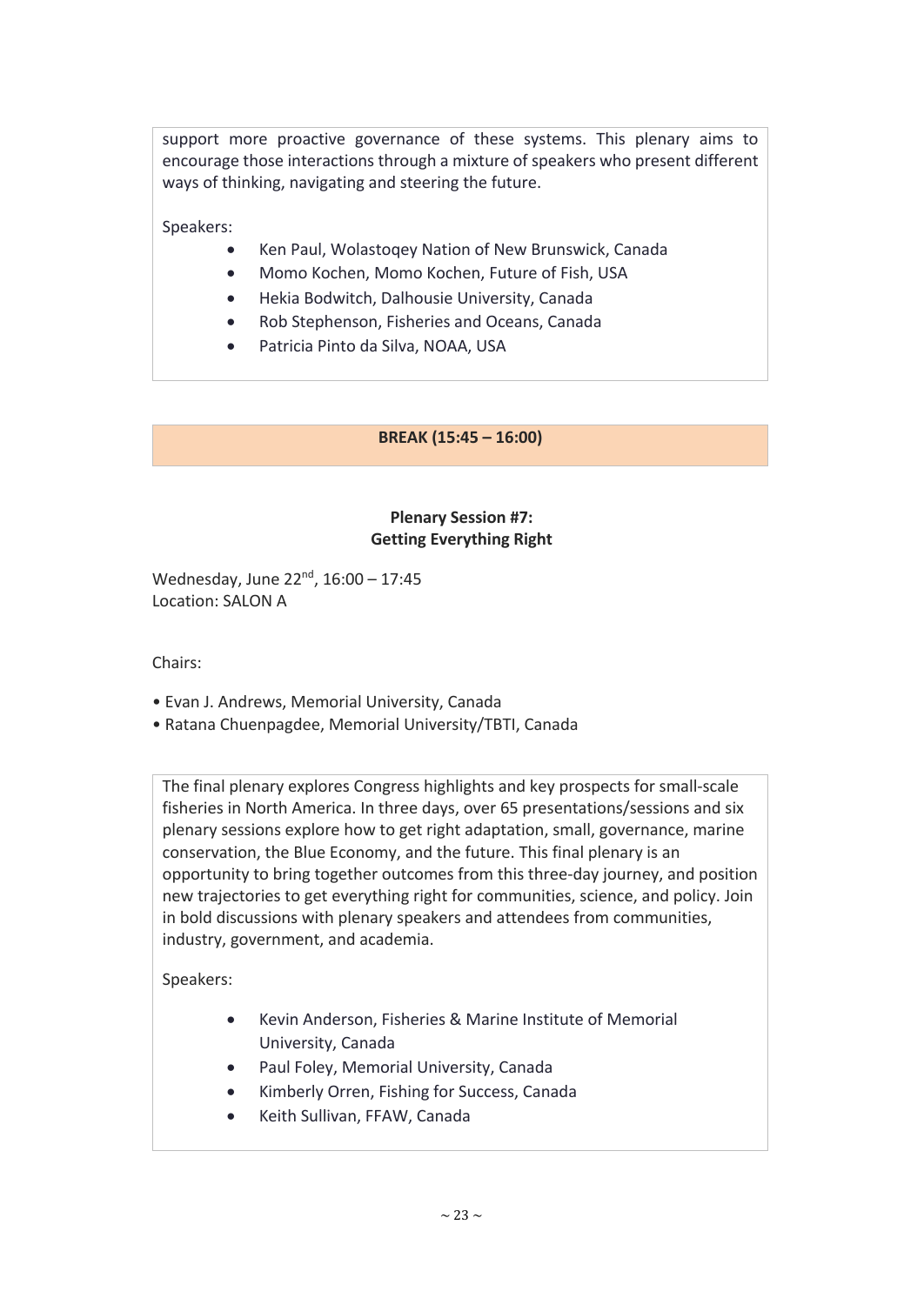# **FINAL SUMMARY AND CLOSING REMARK**

17:45 – 18:00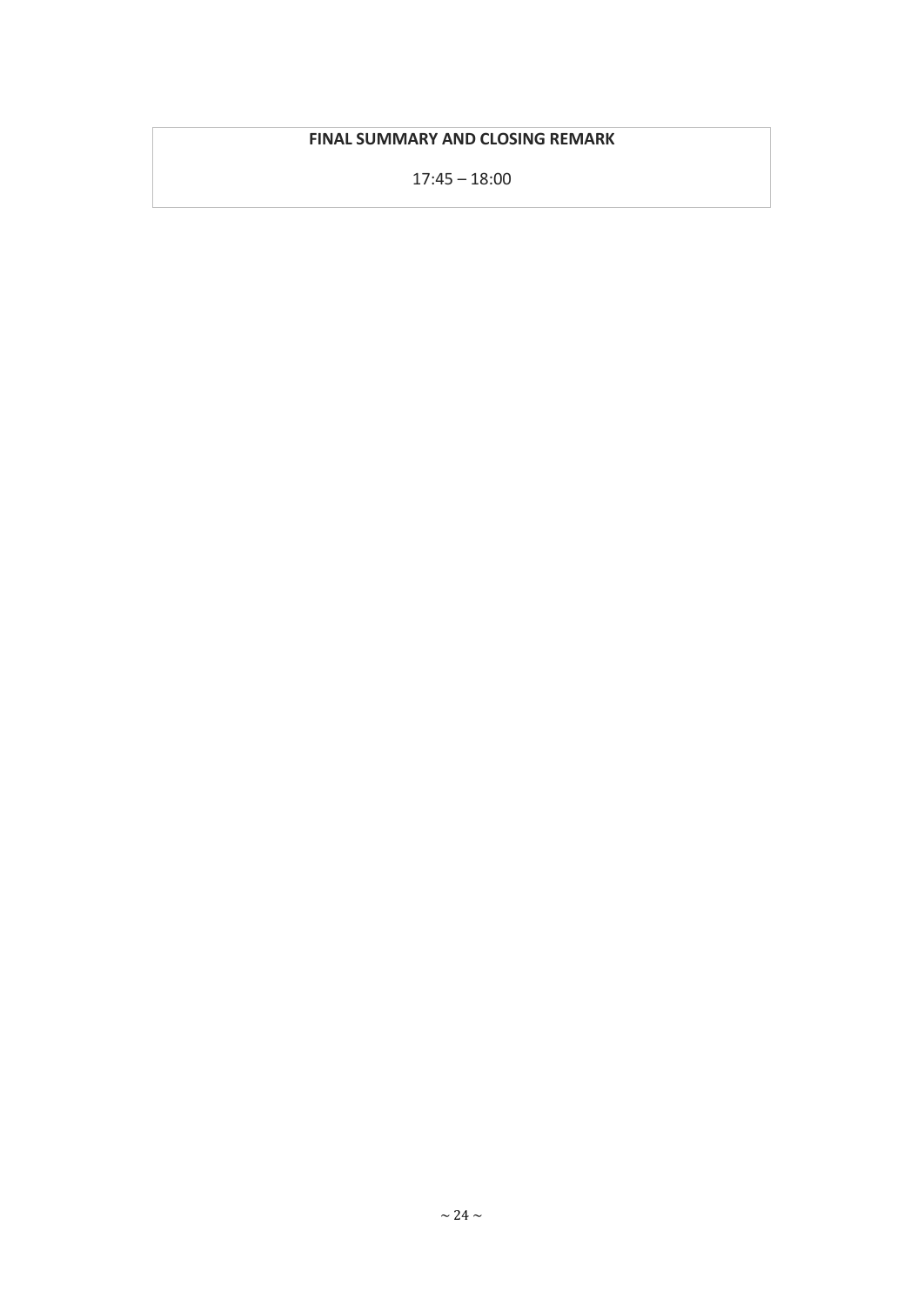#### **ABSTRACTS – CONTRIBUTED PAPERS**

#### **Selling seafood by the seashore – Getting the size of the US direct seafood sector right**

Advani, Sahir, University of Maine, USA, sahir.advani@maine.edu JuliAnna Arnett, USDA, julianna.arnett@usda.gov Jeffrey O'Hara, USDA, jeffreyk.ohara@usda.gov Patricia Pinto da Silva, NOAA Fisheries, patricia.pinto.da.silva@noaa.gov Edward Ragland, USDA, edward.ragland@usda.gov Sarah Shoffler, NOAA Fisheries, sarah.shoffler@noaa.gov Dale Squires, NOAA Fisheries, dale.squires@noaa.gov Americo Vega-Labiosa, USDA, americoj.vega-labiosa@usda.gov Joshua Stoll, Assistant Professor, University of Maine, joshua.stoll@maine.edu

Seafood sales that are directly beneficial and traceable to fishers, or direct seafood marketing, strengthen local seafood systems and livelihoods of small-scale fishing communities. Yet, estimates of the diversity and scale of the direct seafood marketing sector globally and in North America are poor. We describe the methodology being implemented to produce the first benchmark assessment of the US direct seafood marketing sector. We highlight the resources available and steps necessary to conduct a national survey of US fish harvesters involved in direct sales. An accurate estimate of the US direct seafood marketing sector can highlight to policymakers the importance of local and regional seafood systems – of which small-scale fishers are vital – and encourage future investment. This project is the result of a unique collaboration between the National Marine Fisheries Service, US Department of Agriculture, University of Maine, and the fishing sector. The synergistic advantages of such an approach are also described as a means of getting the assessment right.

#### **Decision-making in DFO: Tracking interactions that implement marine conservation**

Andrews, Evan, Memorial University of Newfoundland and Labrador, Canada, evana@mun.ca Ratana Chuenpagdee, Memorial University of Newfoundland and Labrador, ratanac@mun.ca

Understanding decision-making processes supports effective governance for marine conservation. The Canadian government has set ambitious Marine Conservation Targets, seeking to protect 25% of marine and coastal areas by 2025 and 30% by 2030. To meet targets, planning for marine conservation and ocean uses requires diverse knowledge sources and collaborations, in which interactions between multiple stakeholders in the public and private sectors are imperative to advance governance outcomes. Under these conditions, exploring how and with whom DFO interacts with,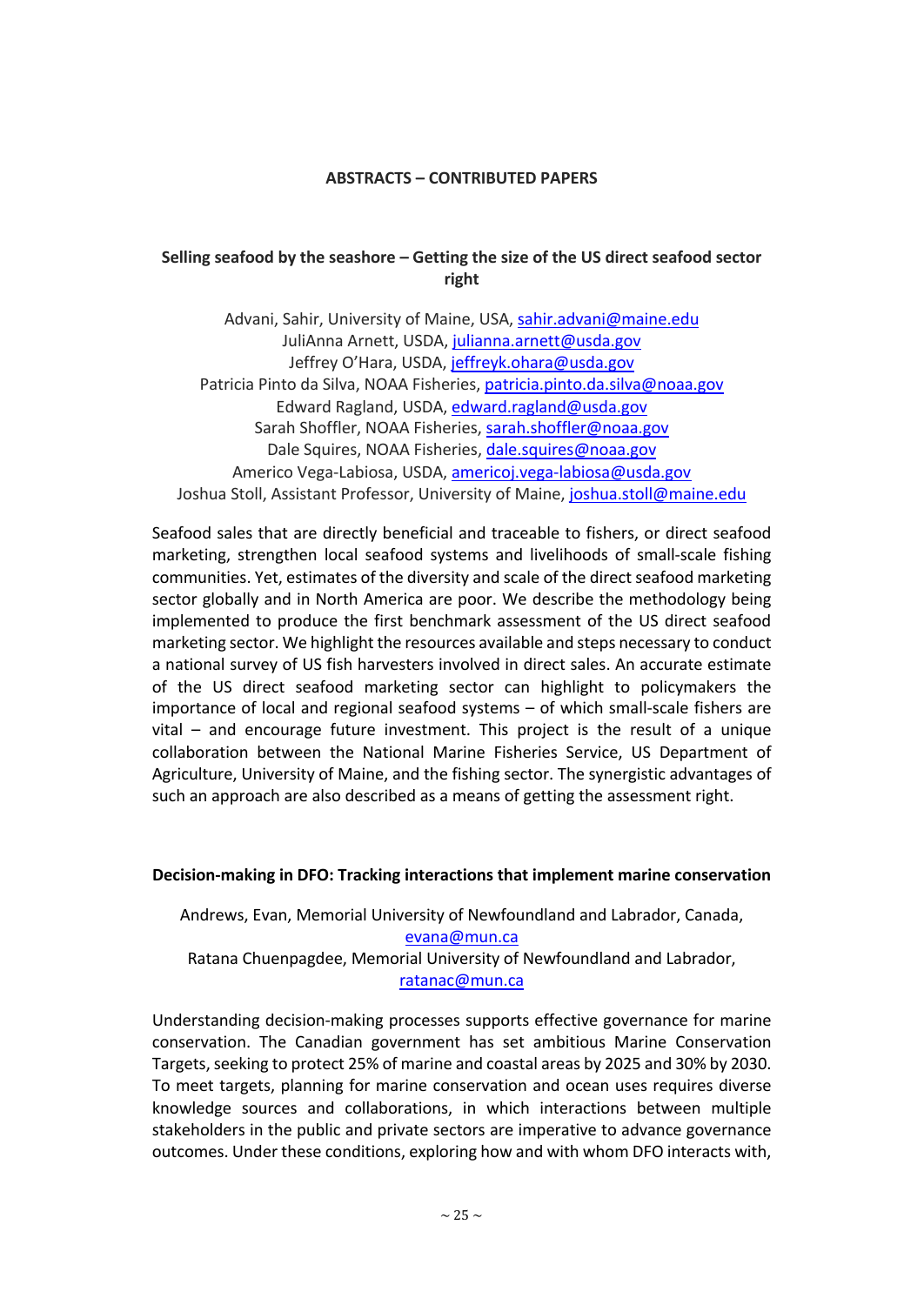internally and externally, to advance marine conservation can serve as a foundation for formulating plans, policies and recommendations. This presentation provides preliminary results from a transdisciplinary study that documents public and private stakeholders' interactions and, based on it, identifies relevant governance principles for advancing Canada's Marine Conservation Targets and other related goals. The study was co-created with partners from DFO and the Ocean Frontier Institute Module I, and draws on interviews with DFO staff from DFO's three Atlantic administrative regions.

# **Positioning Canada's Blue Economy for Growth and Success Through Rights Recognition**

Bailey, Megan, Dalhousie University, Canada, megan.bailey@dal.ca Shannon Landovskis, Dalhousie University, S.Landovskis@dal.ca Jade Robinson, Sipekne'katik First Nation, jd768434@dal.ca Jacob Young, Dalhousie University, youngjake1023@gmail.com

Canada's current Blue Economy engagement document claims that "Canada's Blue Economy Strategy has the potential to increase and diversify ocean-related economic opportunities for coastal Indigenous communities that are aligned with their values, priorities and aspirations.". Despite this rhetoric, federal and provincial barriers to accessing safe and sustainable fishing opportunities for Indigenous people and communities remain firmly in place. Even with constitutionally protected treaty rights, a federal commitment to truth and reconciliation, and new federal legislation to implement the United Nations Declaration on the Rights of Indigenous Peoples, some Mi'kmaq continue to be harassed at the wharves and on the water, have their gear apprehended or stolen, and are forced to be seen as illegal actors in the nation's most valuable fishery: that for American lobster. Using an access lens and the treaty right for Mi'kmaq to fish for a moderate livelihood, this paper interrogates the nine areas forwarded by Canada to position its Blue Economy for growth and success (natural environment, innovation, financing, science and data, market access, business environment, regulatory environment), and offers opportunities within each one to use Canada's Blue Economy to support Indigenous Rights. While the focus in this paper is on the Mi'kmaw treaty fishery for lobster, this paper highlights the importance of putting Indigenous Rights at the forefront of Blue Economy strategies across the country.

#### **Towards Ecosystem Based Management: The Maritimes Region (EBM) Initiative**

Bundy, Alida, DFO, Canada, alida.bundy@dfo-mpo.gc.ca Max Westhead, DFO, Canada, Maxine.Westhead@dfo-mpo.gc.ca Sondra Eger, DFO, Canada, Sondra.Eger@dfo-mpo.gc.ca Robert L Stephenson, DFO, Canada, Robert.Stephenson@dfo-mpo.gc.ca Members of the EBM Initiative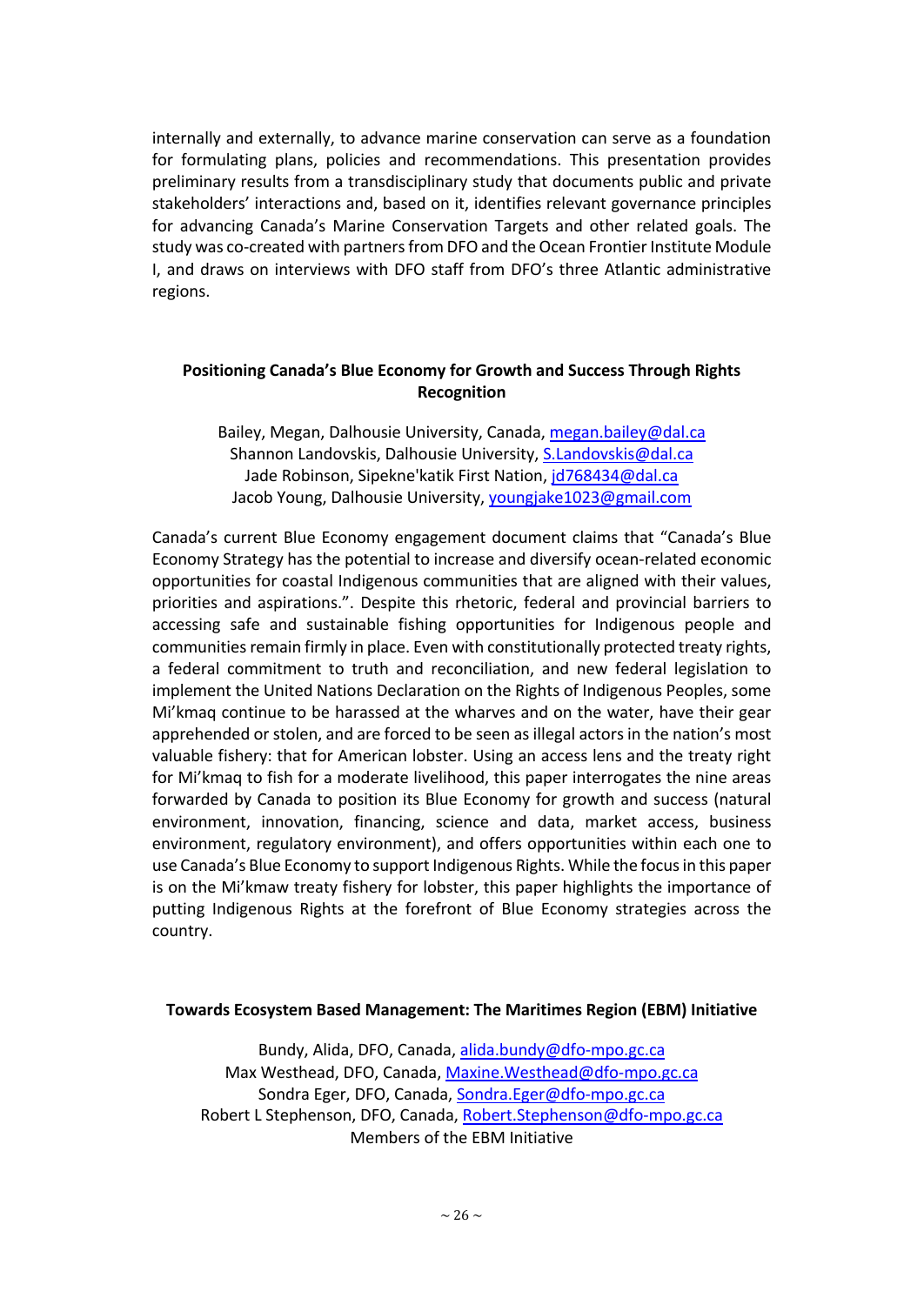DFO has a long-standing mandate to apply an ecosystem approach to fisheries and oceans management in Canada. This involves the consideration of ecological, economic, social/cultural and governance information in decision-making processes, as outlined in Department policies and legislation, including the Fisheries Act and Oceans Act. While DFO is increasingly being tasked with the management of diverse activities that cut across issues, species, ecosystem components and ecological, economic and social impacts, potential management responses remain fractionated within different DFO Sectors. DFO advice and management is generally focused on ecological objectives and does not fully articulate or evaluate the full range of ecological, economic, social/cultural, and governance objectives necessary for sustainability. To address this need, DFO Maritimes Region is revising its Ecosystem Based Management (EBM) Framework, to encompass these objectives as its four pillars, in order to support DFO's mandate and advance sustainable development goals in the Maritimes Region. The EBM Framework is being co-developed with all DFO sectors and external social science experts and is intended to enable transparent and evidence-based decision making based on a broad range of objectives. The EBM framework will also support the evaluation of management plans within and across sectors and the assessment of trade-offs and cumulative impacts using indicators sourced from a wide range of information, knowledge and data of the social-ecological system. This holistic EBM approach will form a common basis for integrated management, marine spatial planning, growing a successful, just Blue Economy, and is key to improved management ('getting governance right').

#### **Values-based governance and the future of Labrador Inuit fisheries**

Cadman, Rachael, Dalhousie University, Canada, r.cadman@dal.ca Jamie Snook, Torngat Wildlife Plants and Fisheries Secretariat, jamie.snook@torngatsecretariat.ca Jenna Andersen, Torngat Wildlife Plants and Fisheries Secretariat, jennadandersen@gmail.com Megan Bailey, Dalhousie University, megan.bailey@dal.ca

Across the Arctic, Inuit are connected to their marine environments through subsistence and commercial fisheries. Fisheries are a vital source of economic development, cultural preservation, and community wellbeing in Nunatsiavut, a land claim area on the North coast of Labrador. Fisheries in Nunatsiavut are currently managed with a focus on problem-specific planning, while policy interventions continue to redirect most benefits of adjacent marine resources outside of the region. Northern fisheries policy fails Inuit in part because the Canadian government's mandates are determined outside of communities and do not focus on holistic, longterm governance. To advocate for improved integration of Inuit Knowledge and values, Labrador Inuit are asking: How do Inuit envision the future of fisheries?

To answer this question, representatives from the Torngat Wildlife, Plants and Fisheries Secretariat, the Torngat Fish Producers Co-operative, and the Nunatsiavut Government have partnered with researchers at Dalhousie and Memorial Universities to share their visions for the future of the fishing industry. Researchers have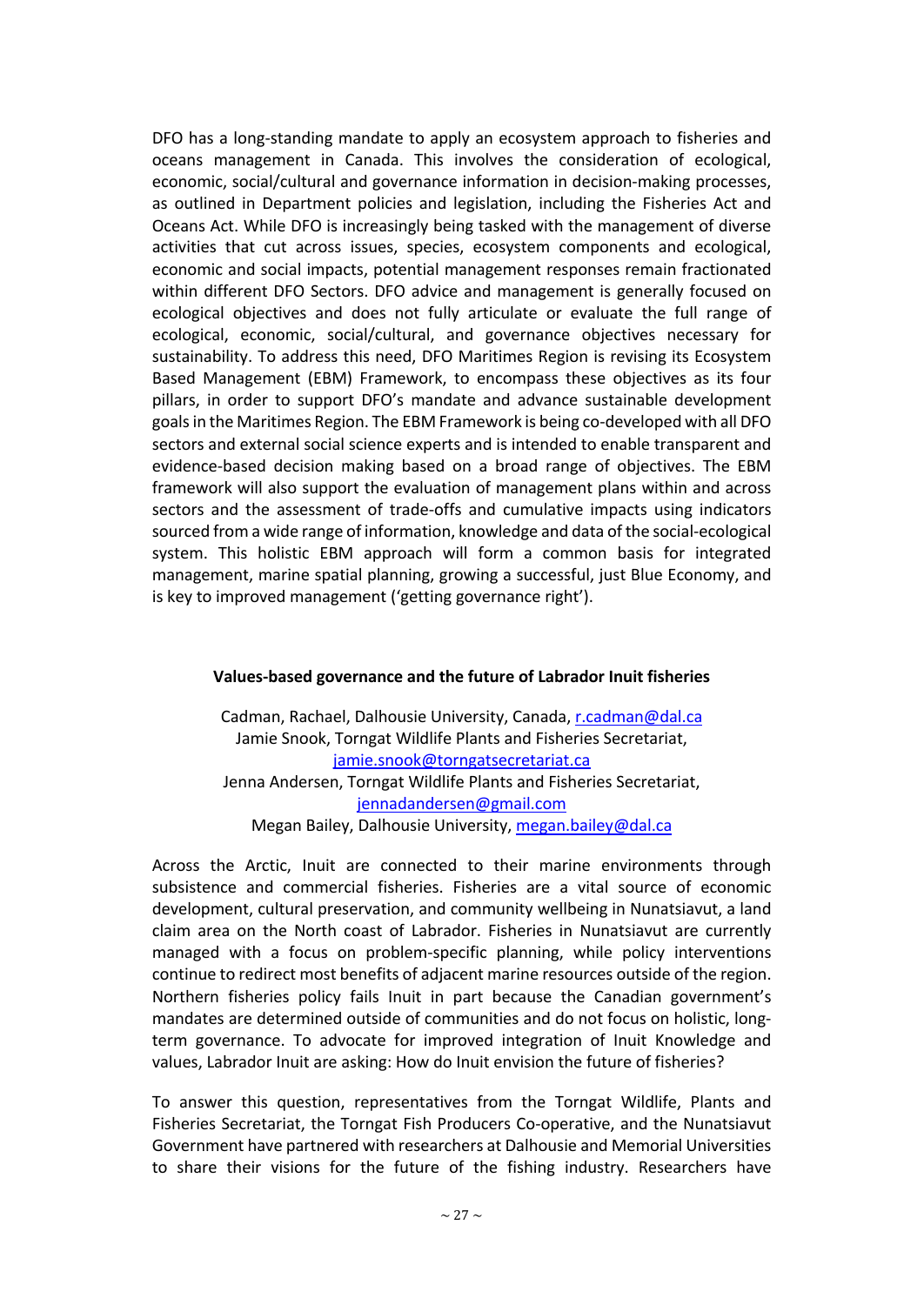interviewed Inuit fishers, processors, managers, and scientists to find synergies and identify potential structural changes to the industry. Using a modified Delphi approach, this study has elicited information about values and priorities Labrador Inuit hold in relation to the fishing industry. Major findings include the strengths, weaknesses, opportunities, and threats that Labrador Inuit see on the horizon, as well as recommendations for creating resilient and culturally appropriate fisheries. This work also collects recommendations to substantively incorporate those same values and priorities into governance.

#### **Small-Scale Fisheries Linking Conservation and Livelihoods**

Charles, Tony, Community Conservation Research Network, Saint Mary's University, Canada, tony.charles@smu.ca

Alison Macnaughton, University of Victoria, aemacnaughton@gmail.com Shannon Hicks, Saint Mary's University, shannon.hicks@dal.ca

Small-scale fishers and fishing communities around the world are engaging in environmental conservation and stewardship activities, yet these are too little noticed, and supported, around the world. They are playing a major role in effectively maintaining fish stocks, enhancing aquatic habitats, and supporting sustainable local livelihoods, and with 2022 marking the International Year of Artisanal Fisheries and Aquaculture (IYAFA), this is a perfect time to highlight the role of small-scale fishers (SSF) in environmental stewardship globally. This presentation will draw on the results of an ongoing SSF-Stewardship initiative led by Saint Mary's University and supported by the UN Food and Agriculture Organization (FAO) and will also draw on insights from a decade of work by the Community Conservation Research Network, leading to the recent IUCN-published book, Communities, Conservation & Livelihoods. Examples of SSF stewardship will be discussed, including the work of indigenous organizations, local communities, nongovernmental organizations, and more. The presentation will also consider measures to ensure that government policy and funding is used to enhance SSF conservation efforts. Answers to four major questions will be explored: In what ways do small-scale fishing communities engage in environmental stewardship? Who makes the decisions affecting how fishing communities link conservation and livelihoods? What are the ingredients of success in fishing community conservation practices? How can government policy and practice provide better support to small-scale fishers engaged in conservation and livelihood initiatives?

#### **Understanding Small-Scale Fisheries in Canada**

Charles, Tony, Community Conservation Research Network, Saint Mary's University, Canada, tony.charles@smu.ca

Understanding Canadian small-scale fisheries requires research and knowledgebuilding, and this presentation assesses the evolution of that understanding, through a personal journey over the decades, beginning with a seminal conference back in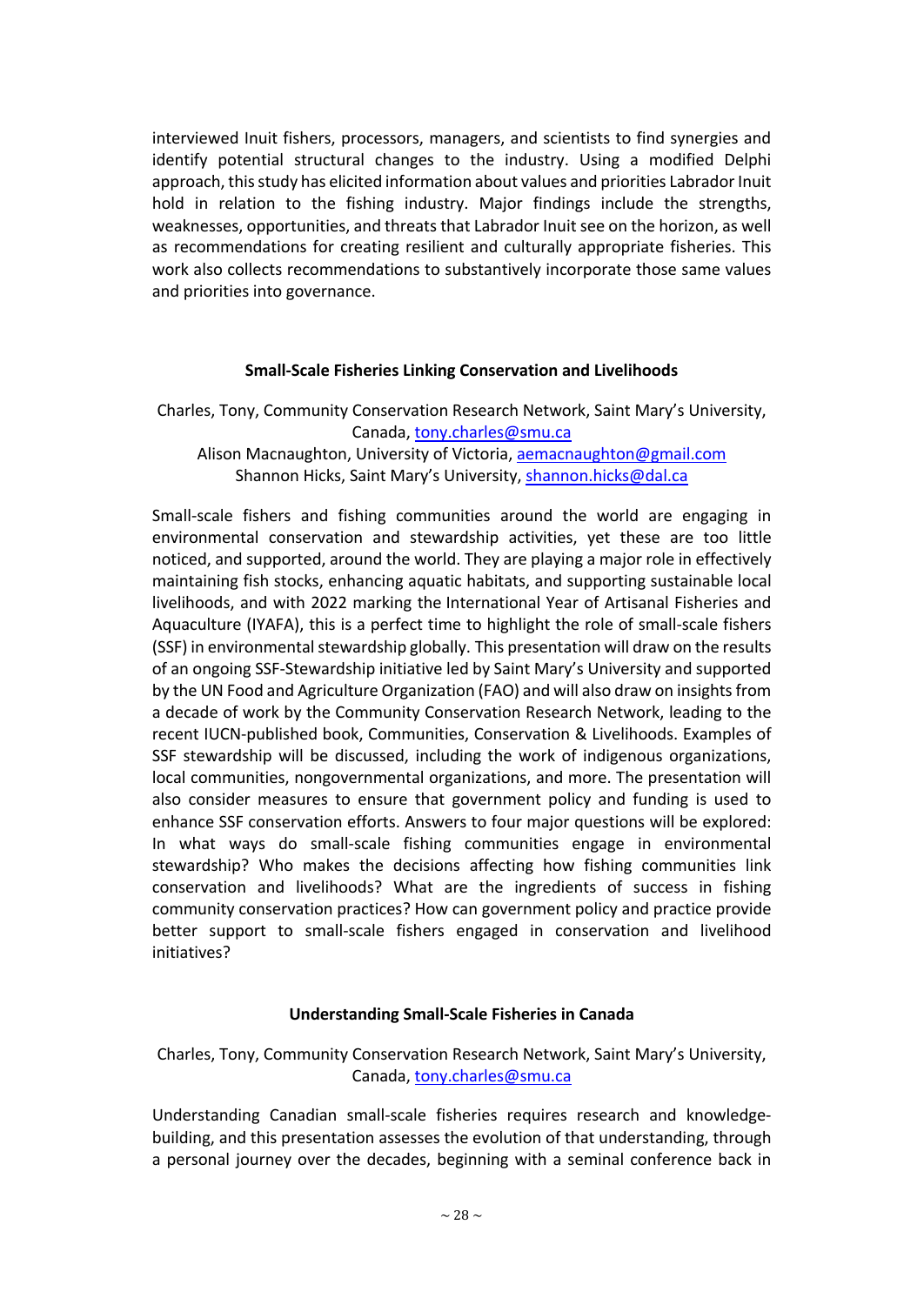1989, on research and knowledge-creation in small-scale fisheries globally. This presentation explores what has evolved, and in what ways, since that time. It first discusses the nature of small-scale fisheries in Canada, recognizing that until recently, the term 'small-scale fisheries' was not widely used in Canadian fishery discussions. Indeed, even within the relatively recent 1999 negotiations over the Small-Scale Fisheries Guidelines (FAO 2015), it was not clear how well the Canadian government understood the nature of small-scale fisheries in the country. We will discuss the extent to which Canada's small-scale fisheries are now appreciated as such. The second major theme of the presentation is the 'nature of research', and in particular the evolution of understanding about the various sources of knowledge in small-scale fisheries, the participation of fishers in research, and the overall multidisciplinarity of that research and knowledge-building. Finally, the third major aspect of the presentation lies in assessing the knowledge needs in Canadian small-scale fisheries, and how these have changed over time. Specific discussions will cover: fishery objectives; fishery systems; the processing sector; the role of women; labour; Indigenous fisheries; fishery management systems; the Commons; co-management; decision-making and behavioural responses; conflict; biodiversity conservation; and human rights & fishing rights in small-scale fisheries.

# **Getting your pantry right: How the COVID-19 pandemic boosted local seafood consumption on the Magdalen Islands**

# Cyr, Frédéric, DFO, Frederic.Cyr@dfo-mpo.gc.ca María Andrée López Gómez, Memorial University of Newfoundland and Labrador, malopezgomez@mun.ca

Canadian seafood producers maximize their profit by targeting the international market. While harvesters often take profit from this global gold (or blue) rush, local consumers often find themselves unable to afford a resource harvested locally. This is the case on the Magdalen Islands (Qc), where the lobster fishery is the main economy. Deprived from their seasonal workforce due to closed borders at the beginning of the COVID-19 pandemic – which largely prevented secondary and tertiary transformation of seafood – the Islands' seafood producers had no choice but to sell a large part of their live production locally, and at low prices. Through news articles, family stories and informal interviews, we report here how the pandemic changed the lobster fishery distribution – and the kitchen parties – for the joy of locals. At least for one season.

# **Fishing into the Future with The Fish Market: A mobile application for (re)connecting small-scale fishers to consumers in Newfoundland and Labrador**

de Oliveira Leis, Mirella, Memorial University of Newfoundland and Labrador, Canada, mirella.deoliveiraleis@mun.ca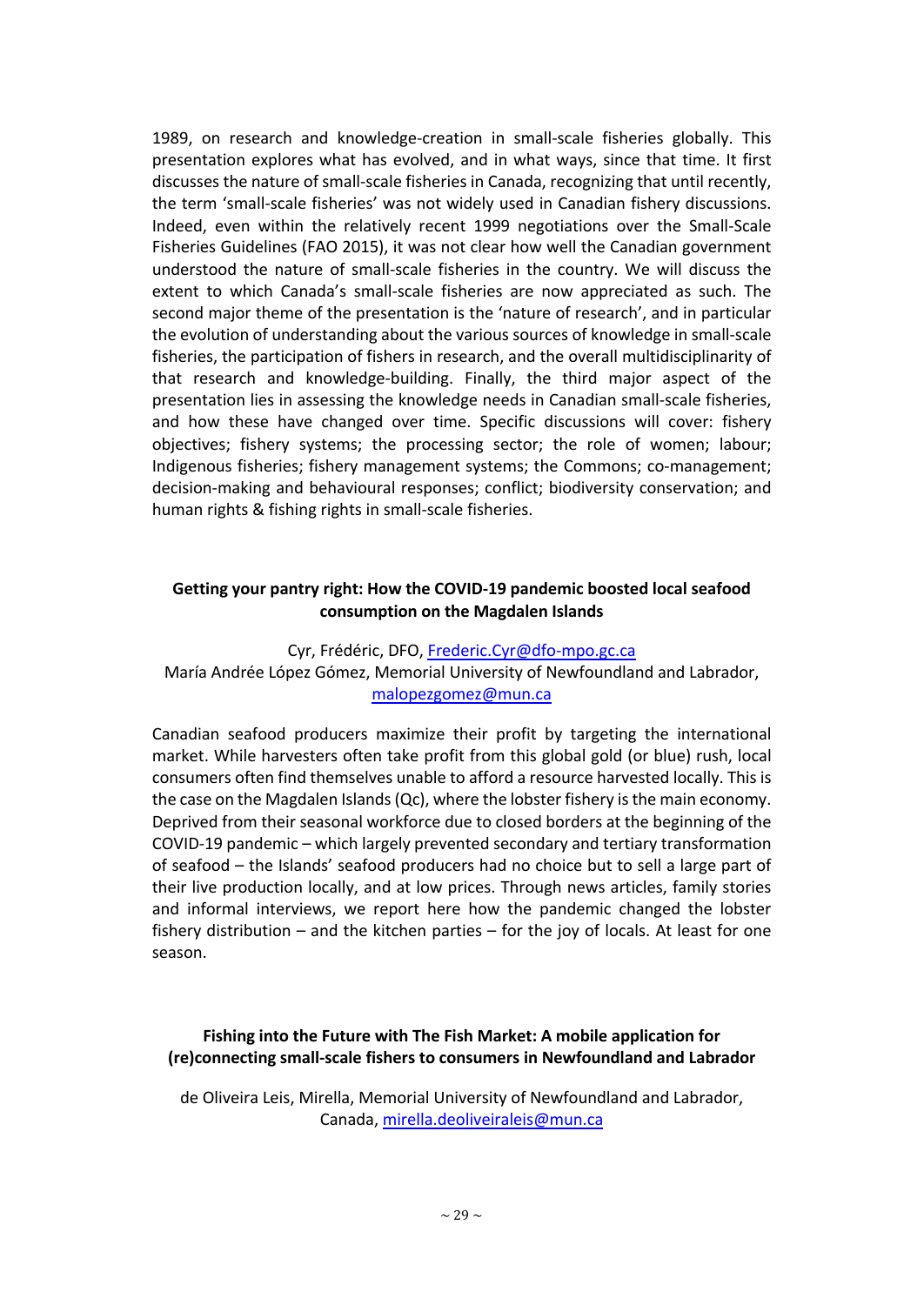The United Nations Decade of Ocean Science for Sustainable Development offers us a unique opportunity to take a closer look at our global progress in the 2030 Agenda for Sustainable Development and trace our next steps towards "Getting the Future Right". In a context of change, ocean and fisheries sustainability relies on innovative and technological solutions to overcome current and future challenges. In Newfoundland and Labrador (NL), small-scale fishers and local consumers have become increasingly distanced, both geographically and socially, with a long fish chain and a focus of export markets. About 90% of all seafood caught in the province is exported, and direct sales of fish and seafood were not permitted until 2015. The Fish Market is a mobile application for (re)connecting small-scale fishers to local consumers in NL and elsewhere. Through the app, small-scale fishers can directly sell their catch to consumers, increasing their revenue and access to local markets, while contributing to food sovereignty. Consumers can have access to locally caught seafood with increased transparency while supporting fisheries sustainability. With funding support from Ocean Wise, The Fish Market has conducted over 45 interviews with key stakeholders in NL, involved 50 beta testers, established ten partnerships, hosted public outreach events, received two awards, was featured in 13 media interviews and guest presentations, and released its prototype version. The final launch is planned for the summer of 2022 in celebration of the International Year of Artisanal Fisheries and Aquaculture, highlighting its contribution to the small-scale fisheries of the future.

#### **Fishing for Space in the New Blue Economy: Conflict and Cooperation between the Fishing and Wind Industries in two Northeast US Working Waterfronts**

Ebbin, Syma, University of Connecticut, USA, syma.ebbin@uconn.edu Nathaniel Trumbull, University of Connecticut, trumbull@uconn.edu

Working waterfront space is limited, leading to competition for coastal space among waterfront dependent, and non-waterfront dependent industries. The ascendance of offshore wind power in the US is squeezing already scarce port resources, exacerbating competition for these spaces, and generating conflicts. The Biden administration's prioritization of wind energy generation has augmented demand for port space to serve as production, staging and marshalling areas for this offshore development. Although the development of wind power will occur offshore, Northeast US ports are anticipating port use by wind companies. This paper focuses on the competition for waterfront space between the fishing and wind industries on the Thames River, Connecticut, and in New Bedford Harbor, Massachusetts. Emerging wind power in the new Blue Economy looks to reshape port usage, generating both winners and losers. This paper explores the processes by which port space is being (re)allocated and examines the generation of conflicts and cooperation among competing stakeholders.

# **Working Waterfronts: Supporting independent fishermen by slowing the consolidation of market channels**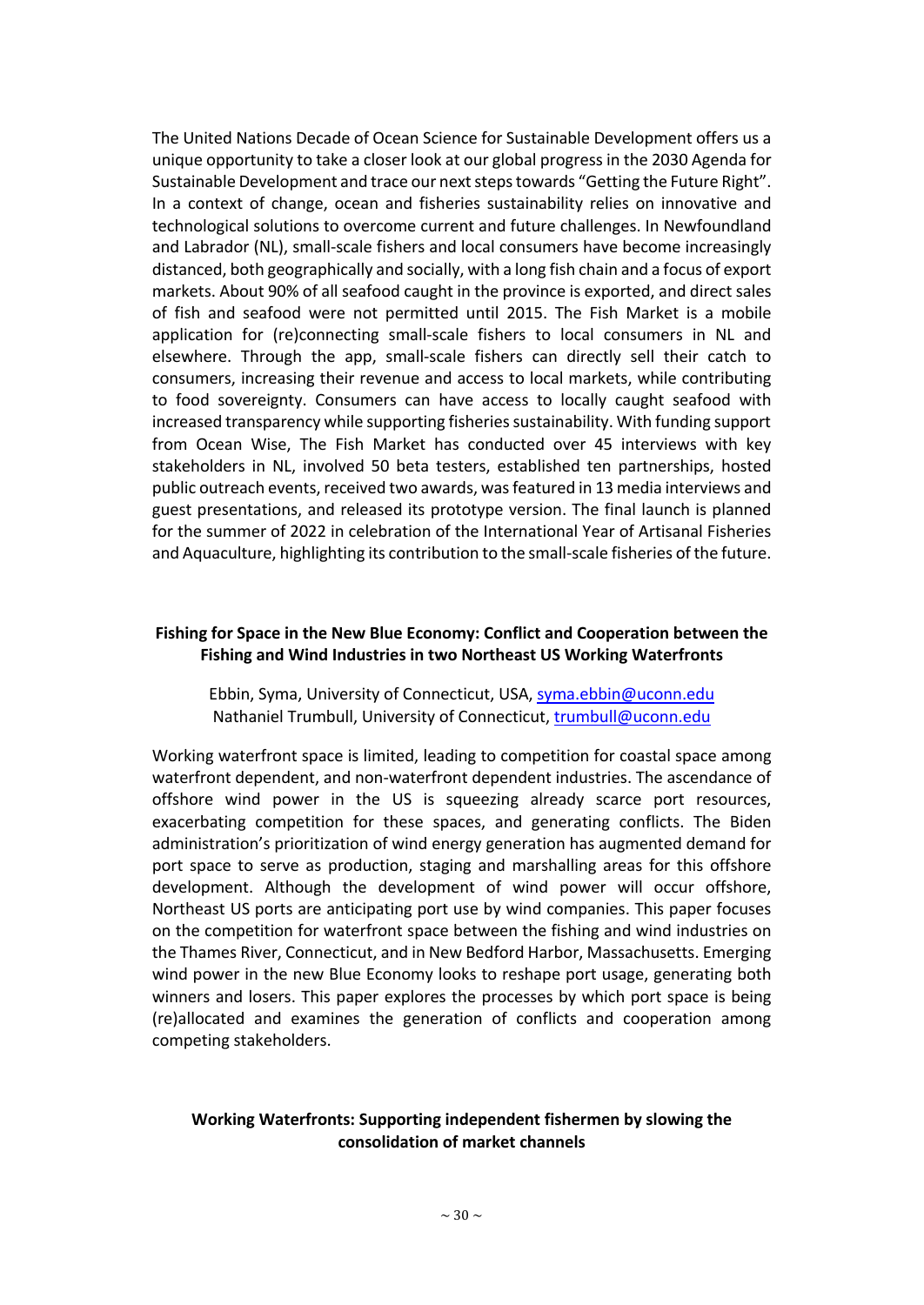Ecolano, Sarah, sarahsmokedsalmon@hotmail.com Natascia Tamburello, ESSA Technologies Ltd., ntamburello@essa.com Jimena Eyzaguirre, ESSA Technologies Ltd., jeyzaguirre@essa.com Darcy Pickard, ESSA Technologies Ltd., dpickard@essa.com

In Alaska, and elsewhere, remote coastal fishing communities are experiencing the shuttering of independently owned local processors, amid the rise of consolidation the fishermen are becoming beholden in "company towns" essentially owned by multi-national corporations with more concern for earnings than the people that have worked for generations to provide a pristine food source. The seafood production landscape is on course to mimic the supply chain monopoly woes of the livestock industry. An industry that is so messed up that the US government is investing 1 billion dollars as an attempt to restructure a broken system. Before the domestic seafood industry hits the flash point of our current livestock industry brought about by narrowing of market channels, the US administration should be focused on diversification and promotion of small and mid sized seafood suppliers. As more industrial seafood buying and processing giants lean into value added products and direct to consumer sales. They displace smaller artisan seafood products and allow the unfair advantage of reaping profits at both ends. Being in control of both the price paid to fishers who suffer from lack of market options and setting the price of product sold to grocery or direct to consumer allows for the perfect scenario for reaping maximum benefit while squeezing those at either end of the production chain.

# **Balancing public views toward Marine Protected Areas management using the Potential for Conflict Index2**

# Engel, Monica, Memorial University of Newfoundland and Labrador, Canada, m.engel@mun.ca

Jerry Vaske, Colorado State University

Implementing marine protected areas and deciding what activities should be permitted can trigger conflict among the public. The Potential for Conflict Index2 has been widely used to assess the likelihood of conflicts across various contexts but has not as yet been applied to managing marine protected areas. This article assessed levels of consensus or potential conflict across various management options before implementing a new MPA. The options ranged from no-take to allowing oil drilling. Data from Newfoundland, Canada, showed that despite public support for the full protection approach, a higher potential for conflict was observed for not allowing small-scale fishing and closing the area for any human activity. A lower potential for conflict/higher consensus was observed for not allowing industrial fishing and oil exploration. Understanding public acceptability for MPAs and identifying areas of potential conflict may increase the likelihood of successfully implementing new areas for biodiversity conservation and meeting the global targets of ocean protection.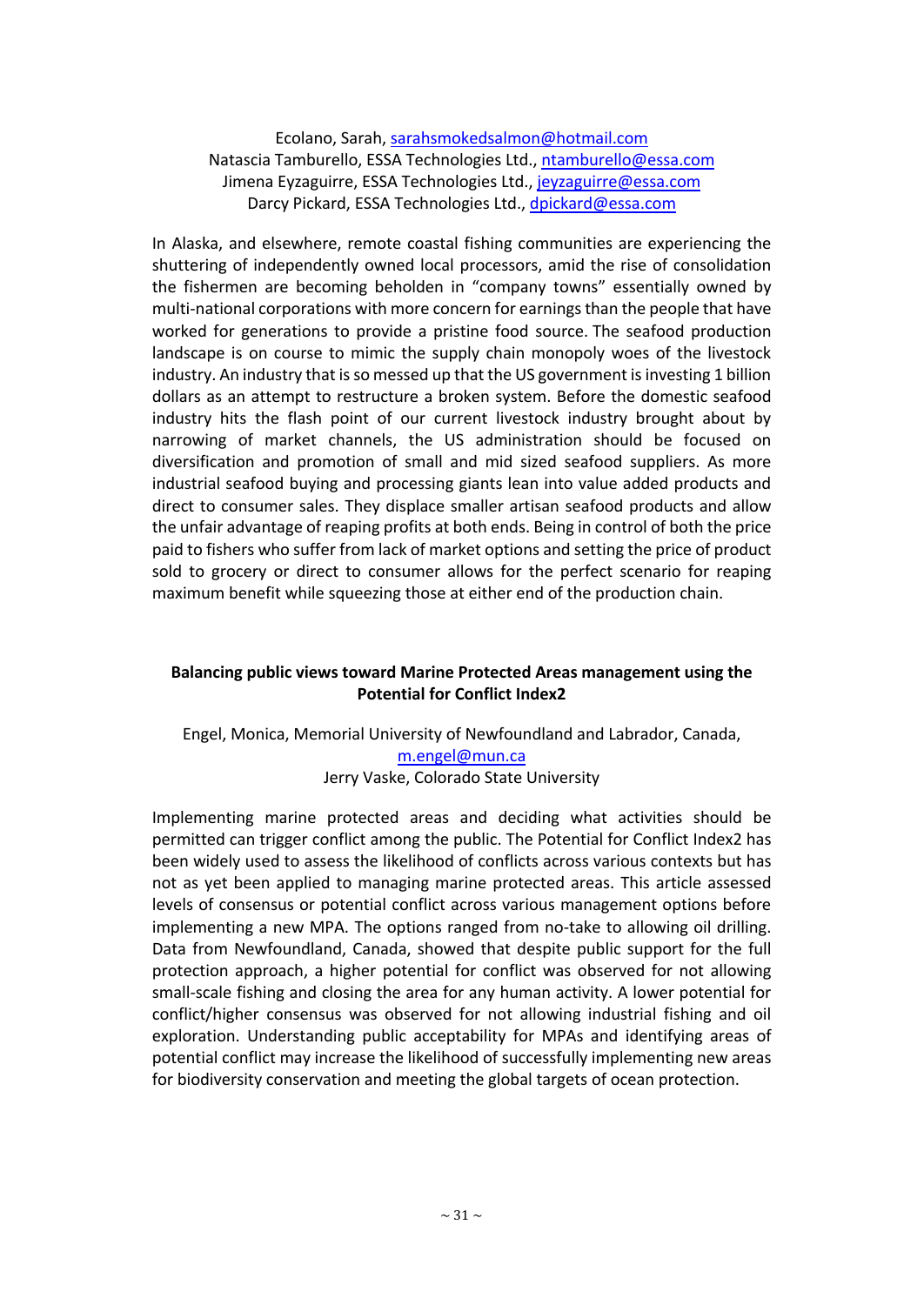# **Learning from our mistakes on land: Opportunities for Centering Equity in Mariculture Development**

Fail, Robin, Duke University Beaufort, USA, robin.fail@duke.edu

Food production represents the most significant nexus between the environment and society—a relationship often characterized by environmental degradation and inequitable access. Our terrestrial food system is dominated by corporate ownership and agro-industrial production systems that treat food as a commodity serving the agenda of global economic development, with little attention to the environmental and social impacts of the system. As a rapidly growing sector of food production, mariculture has the opportunity to learn from the mistakes of modern industrial agriculture and bring different priorities to bear in its contribution to our food system. Proponents of mariculture expansion commonly highlight its potential for economic growth, aligning it with broader Blue Economy discourse that positions ocean spaces as horizons of economic development. This research is grounded in the recognition that aquaculture, while providing a substantial contribution to our food system, paradoxically has the potential to inhibit equitable outcomes through privatizing public waters, competing with wild-capture fisheries, generating profit for multinational corporations rather than local business owners, and focusing production on foods that are affordable for and desirable to high-income consumers. As mariculture makes up an increasing percentage of food produced within the U.S., policymakers must grapple with questions of who this food is for and who benefits from this burgeoning industry. With equity as a guiding principle of aquaculture development, the sector could have an opportunity to support and empower smallscale growers, recognize and accommodate diverse values and preferences regarding seafood, and, ideally, create a more sustainable and accessible (sea)food system.

# **A transdisciplinary research to support Ecosystem Based management in French English Channel: design of an acoustic telemetry network**

Frangoudes, Katia, University of Brest, France, Katia.Frangoudes@univ-brest.fr Eider Graner, University of Brest, France, Eider.Graner@univ-brest.fr Charlène Jouanneau, University of Brest, France, Charlene.Jouanneau@univ-brest.fr Mathieu Woillez, IFREMER, Mathieu.Woillez@ifremer.fr Martial Laurans, IFREMER, Martial.Laurans@ifremer.fr

Marine fisheries within the English Channel region support around 4000 vessels representing 27% of UK and 28 % of French fishing fleets from which a large part is small scale vessels. In collaboration with regional fisheries and statutory conservation bodies and fishers, recreational fishers, divers, the project FISH INTEL (EU Interreg Chanel-Manche) deploys state of the art fish tracking techniques to evidence and implement Ecosystem Based Fisheries Management (EBFM) at 7 pilot sites in three countries (France, UK, Belgium) for four economically and ecologically important marine species (seabass, pollack, crawfish, bluefin tuna).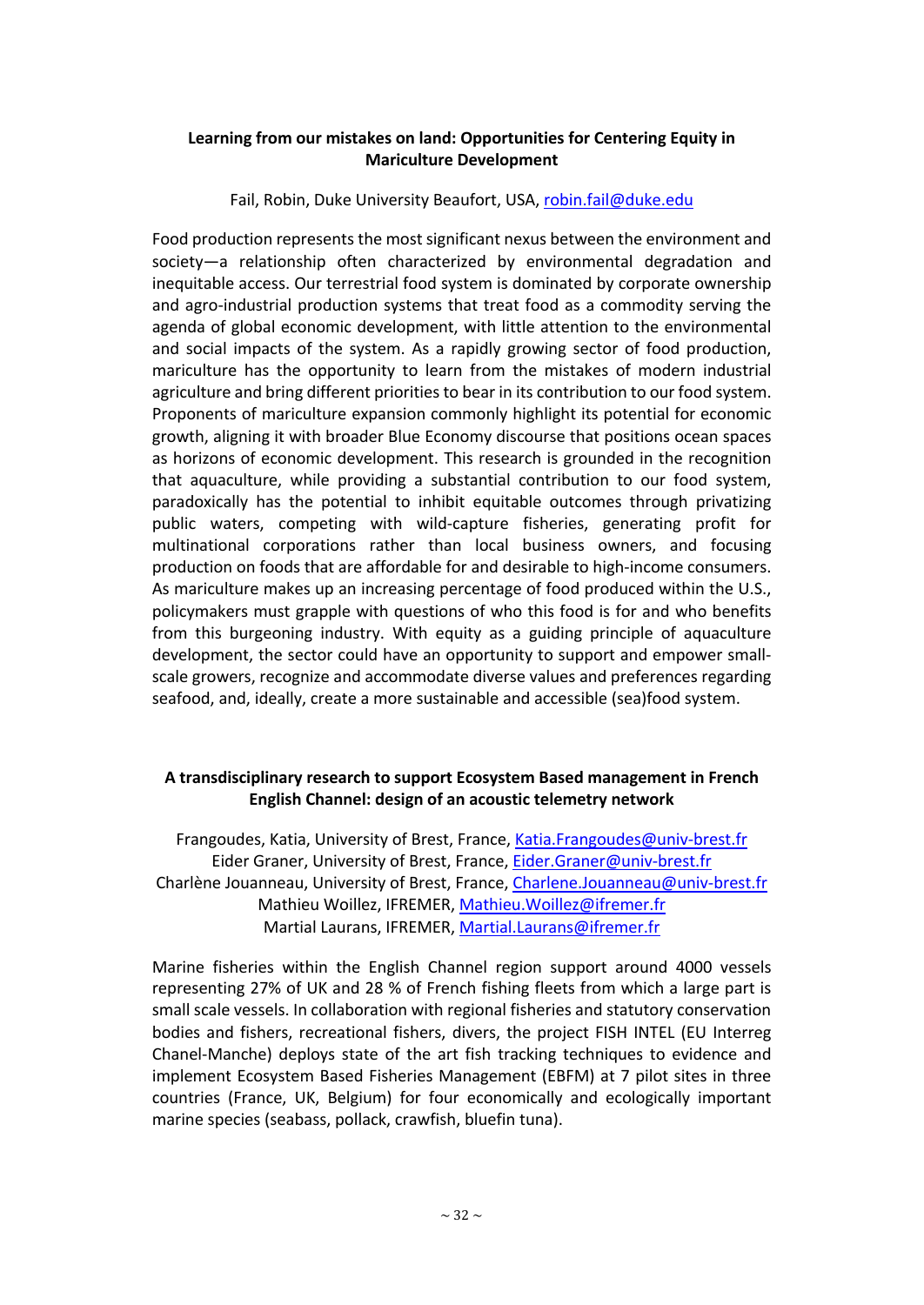Fishers Local Ecological Knowledge (LEK) will be used to identify the points to deploy the acoustic devices and understand fish behave and then design new management rules. Meetings and interviews were conducted in the three French pilots' sites (Iroise Sea, Bay of Saint Brieuc and Bay of Seine) with Small scale fishers (netters and liners). The presentation will present the main results of these interviews and meetings: small scale fishers opinion about acoustic tools and EBFM, knowledge about the species behave, state of the resources (4 species), efficiency of current management system of species and how to improve fisheries management for the three species.

# **Women's experiences in influencing and shaping small-scale fisheries governance: A global literature review**

Galappaththi, Madu, University of Waterloo, Madu.Galappaththi@uwaterloo.ca Derek Armitage, University of Waterloo, Derek.Armitage@uwaterloo.ca Andrea Collins, University of Waterloo, andrea.collins@uwaterloo.ca

This presentation will focus on the findings of a synthesis of current empirical evidence on how women experience, shape, and influence small-scale fisheries (SSF) governance. Globally, women make up about half of the fisheries workforce (56 million women) and critically depend on coastal resources for livelihoods and wellbeing. Yet, women are rarely involved in any decision-making and institutions concerning the issues of access to, control over, and the management of coastal resources. Their unique experiences, issues, priorities, and specific needs are therefore left out of deliberations while perpetuating gender inequity. These issues also have gained attention in recent global policy frameworks, such as the Voluntary Guidelines for securing sustainable small-scale fisheries and Sustainable Development Goals, where explicit commitments have been made to foster gender equality as a guiding principle in efforts at all levels. However, a comprehensive synthesis on the state of empirical evidence on women's engagement in governing SSF remains a critical gap in scholarship. To address this gap, we employed the systematic scoping review method to assess relevant peer-reviewed literature. Our review findings reveal a typology of women's governance roles, the specific outcomes they contribute to, and the context-specific barriers they face in doing so. The results also highlight the gaps, opportunities, and directions for future research at the intersection of gender and SSF governance.

#### **Resilience-based steps for adaptive co-management of Arctic small-scale fisheries**

Galappaththi, Eranga K., Virginia Polytechnic Institute and State University, USA, Université Laval, Canada, Marianne Falardeau, Virginia Polytechnic Institute and State University, USA, Université Laval, Canada, Université Laval Research Center, Canada Les N. Harris, Fisheries and Oceans Canada, Canada Juan C. Rocha, Stockholm Resilience Center, Sweden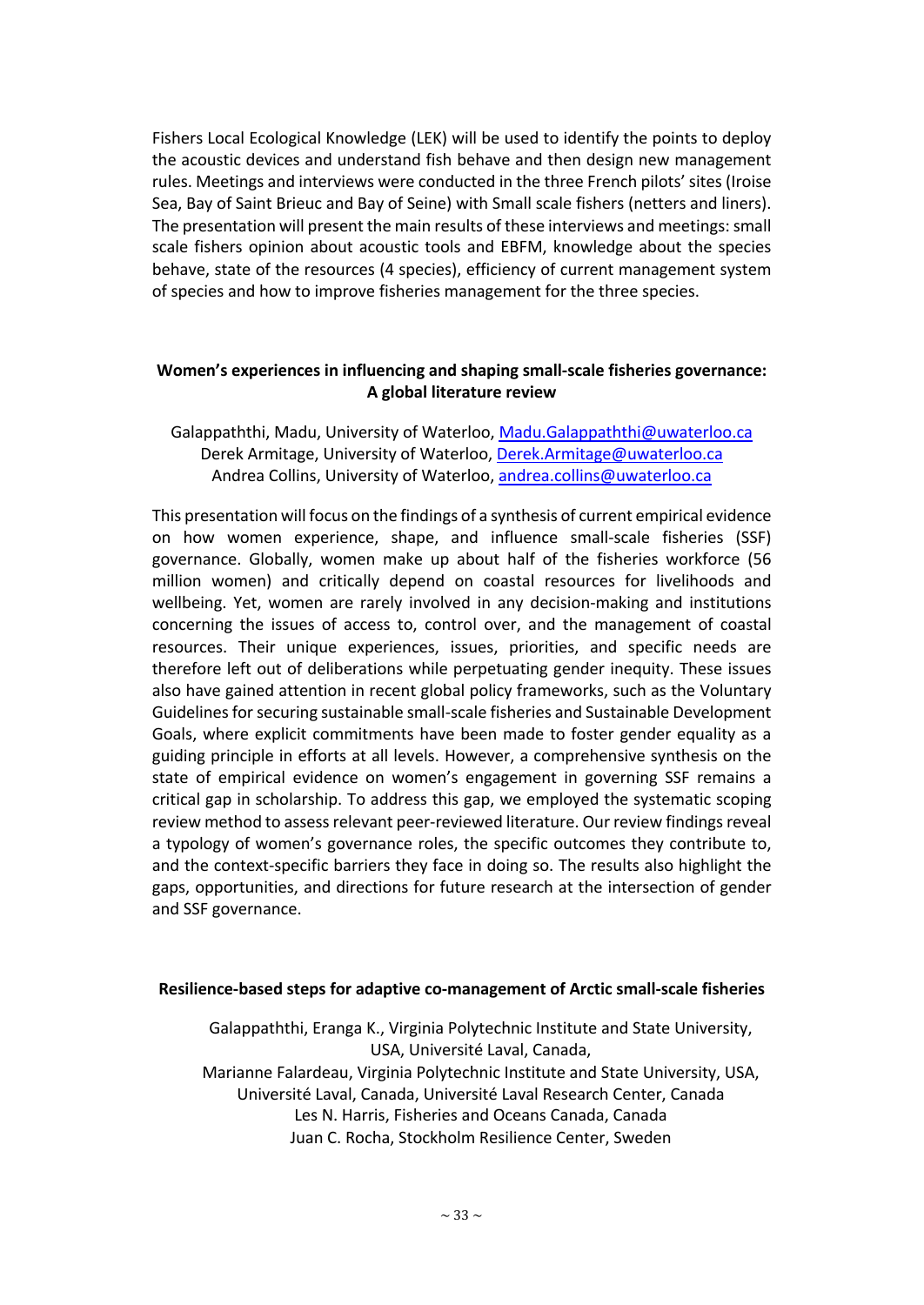# Jean-Sébastien Moore, Virginia Polytechnic Institute and State University, USA, Université Laval Research Center, Canada Fikret Berkes, Stockholm Resilience Center, Sweden

Arctic small-scale fisheries are essential for the livelihoods, cultures, nutrition, economy and food security of Indigenous communities. Their sustainable management in the rapidly changing Arctic is thus a key priority. Fisheries management in complex systems such as the Arctic would benefit from integrative approaches that explicitly seek to build resilience. Yet, resilience is rarely articulated as an explicit goal of Arctic fisheries management. Here, we first describe how marine and anadromous fisheries management throughout the North has used the notion of resilience through a literature review of 72 peer-reviewed articles. Second, we make a conceptual contribution in the form of steps to implement adaptive co-management that aim to foster resilience. Building on resilience-based insights from the literature review and foundational research on adaptive co-management and resilience, the steps we propose are to initiate and carry out 1) dialogue through a discussion forum, 2) place-based social-ecological participatory research, 3) resilience-building management actions, 4) collaborative monitoring, and 5) joint process evaluation. Additionally, we propose action items associated with the steps to put adaptive comanagement into practice. Third, we assess two case studies, Cambridge Bay and Pangnirtung Arctic Char commercial fisheries, to explore how the five steps can help reinforce resilience through adaptive co-management. Overall, we propose novel guidelines for implementing adaptive co-management that actively seeks to build resilience within fishery social-ecological systems in times of rapid, uncertain, and complex environmental change.

# **Governance of small-scale fisheries: organisation, co-management and cooperation within the Indigenous Communities of Canada**

García Lorenzo, Iria, University of Vigo, Spain, University of British Columbia, Canada, iriagarcia@uvigo.es , i.garcia@oceans.ubc.ca

This study is a work in progress about the fisheries governance in the Indigenous Communities of Canada and is part of a broader research project about the contribution of community-based fisheries organisations to sustainable development in small-scale fisheries\*. In this sense, the objective is to analyse the organisational structures (formal or informal) that the Indigenous Peoples of Canada have to manage their fisheries activities (in self-management or in co-management systems). The focus is given to: i) the position of these structures within the fisheries socio-ecological system: ii) the internal characteristics of the organisation, such as decision-making processes, by-laws or distribution of the benefits arising from the fisheries activities. This study applies approaches from the New Institutional Economics and the Social and Solidarity Economy, specifically on compliance with the cooperative principles. // \*I. García-Lorenzo, D. Ashan, M.M. Varela-Lafuente, Community-based fisheries organisations and sustainable development: Lessons learned from a comparison between European and Asian countries. Mar. Policy 132 (2021), 104672. https://doi.org/10.1016/j.marpol.2021.104672.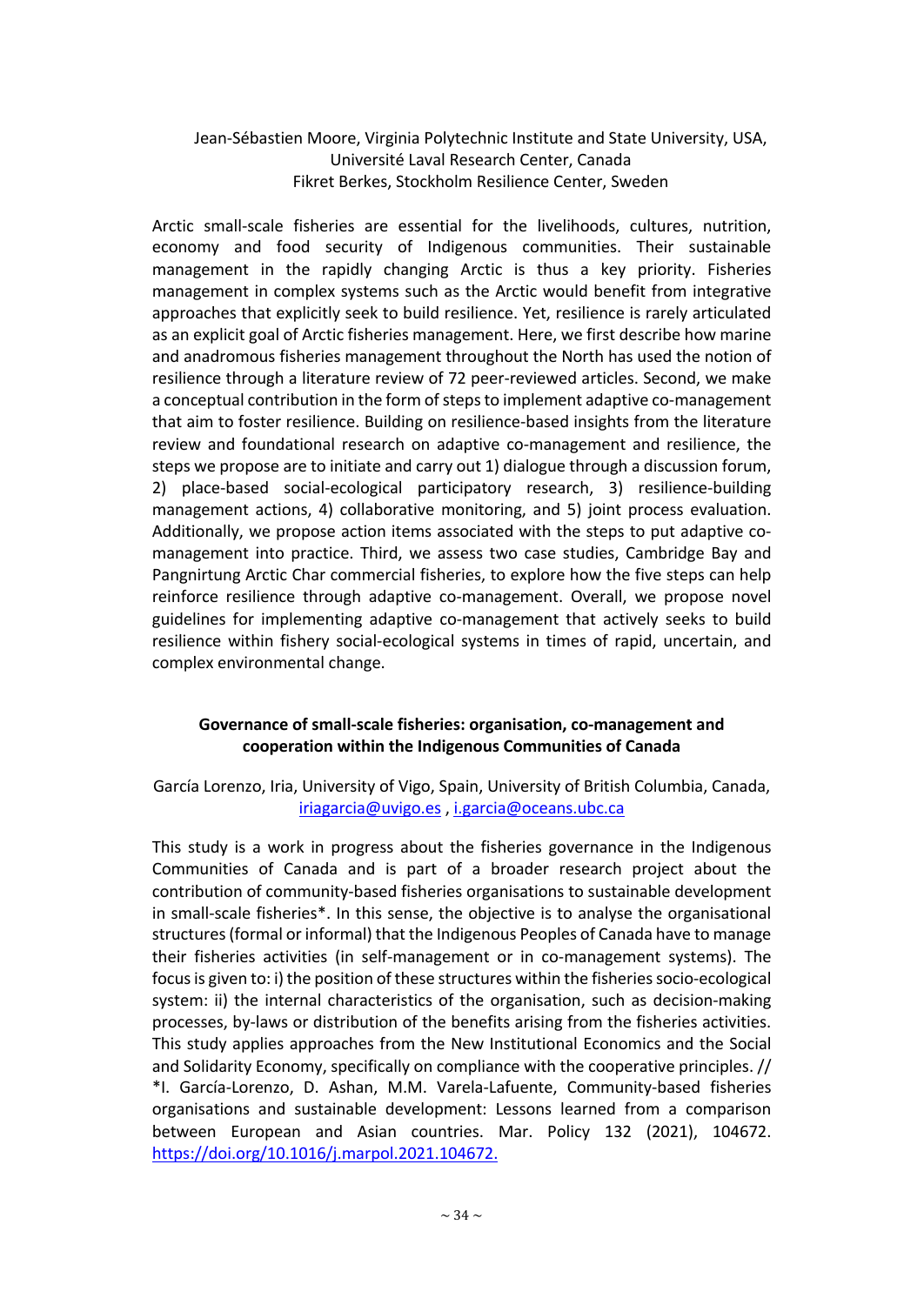### **The decline of European sea bass stocks in Iroise Sea, France: a case study on the adaptation strategies of small-scale liners**

Graner Urtizberea, Eider, University of Brest, France, eider.graner@univ-brest.fr Katia Frangoudes - University of Brest, katia.frangoudes@univ-brest.fr Charlène Jouanneau - University of Brest, charlene.jouanneau@univ-brest.fr

In Iroise Sea, France, European sea bass has been for many decades the main harvested species for small-scale fishers of the area, in particular for hand-liners. This specie has experienced a decline in the biomass of reproductive stocks in Europe since 2005 and is now, according to scientists, below the biomass threshold (BT) in the northern area (Celtic Seas, North Sea Channel). In this particular sector, where significant Marine Protected Areas (MPA) are present, management measures have been implemented since 2012 (licensing system, an increase in the minimum catch size, etc.), which have impacted the activity of local fishers. Finistère small-scale fishers consider that the decline of the stocks can be explained by the effects of climate change and the activity of pelagic trawls, especially during the biological rest period (January to March).

According to recent observations, this situation has obliged small-scale fishers to diversify species and fishing practices in order to make their livings. Many of them are now turning to fishing pollack, previously a by-catch, but for this species biological data is rare and management rules are almost inexistent (no rest period, no quotas, etc.). Through the analysis of semi-structured interviews, this presentation will summarize fishers visions concerning their current activity and the adaptation of their fishing practices to this situation and current management measures. This presentation is based on the work realized within the frame of FISH INTEL project (Interreg EU Channel-Manche).

#### **Fishing for Success- getting the future right for all small-scale fishermen in a Port**

Halmay, Peter, Fishermen's Marketing Association San Diego president, peterhalmay@gmail.com Sarah M. Shoffler, NOAA Fisheries, sarah.shoffler@noaa.gov Kevin Scribner, Forever Wild Seafood, scribfish@gmail.com

Small-scale fisheries in San Diego, like fisheries across the nation, face concurrent challenges of waterfront gentrification, potential competition for ocean use via finfish aquaculture and wind farms, competition with cheap imports, concerns about impacts on protected species and a pandemic which interrupted exports and demand from restaurants, the main recipients/clients for this industry and the processors who buy their harvest. The pandemic served to highlight existing and pervasive supply chain issues. These all affect the resilience and future of small-scale fisheries and thus the availability of a sustainable source of healthy protein for the public.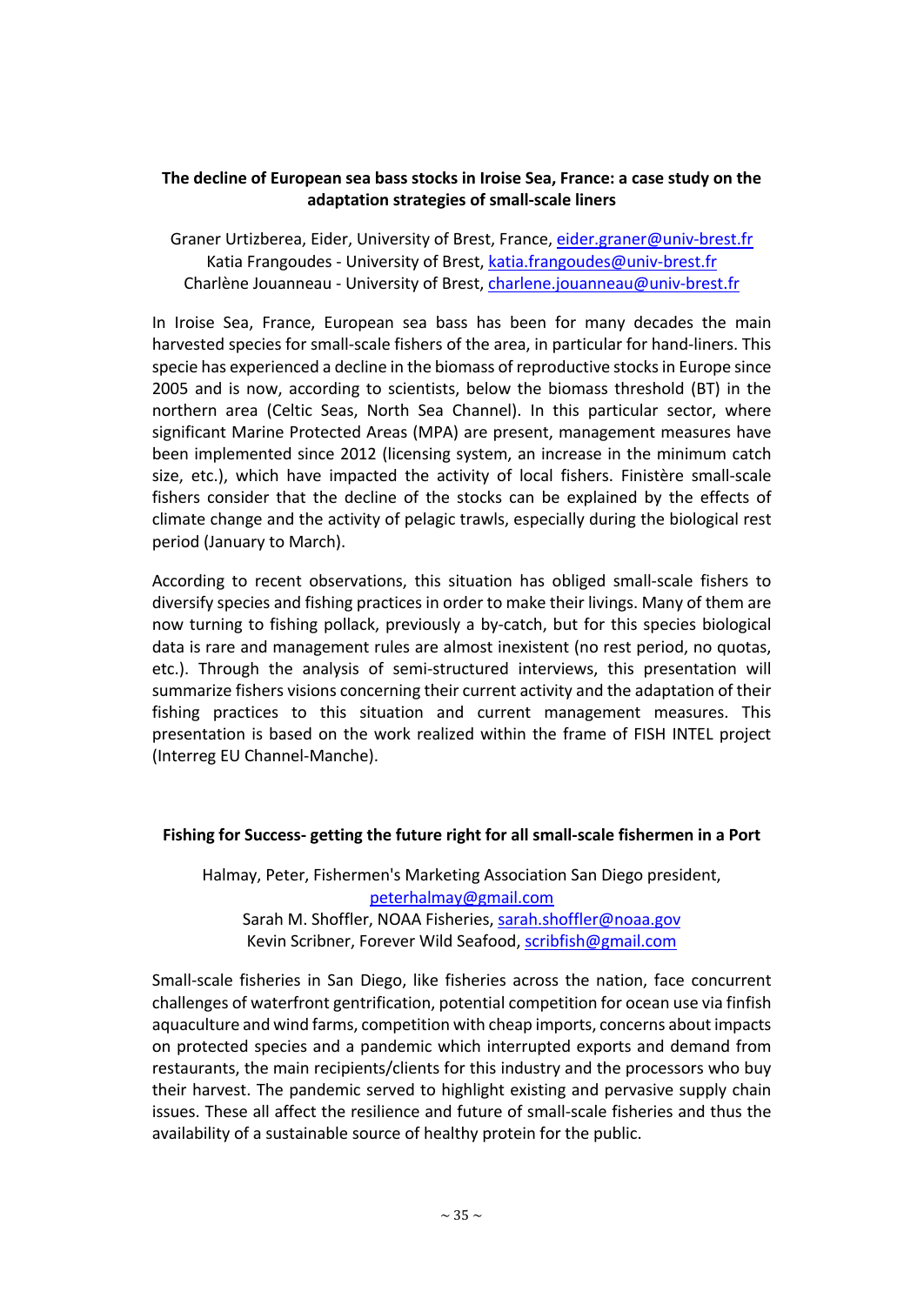The San Diego fishing industry includes 140 fishing vessels which use seven gear types to harvest ~130 species of fish and invertebrates. It is a small-scale fishery. To ensure food security for the region and maintain the portfolio of opportunities which keep the San Diego small-scale fishing industry in business, solutions to the concurrent challenges should focus on benefitting the entire industry. How can the industry develop a business-marketing plan for all fish landed in San Diego through an association consisting solely of fishermen. In this presentation, we will describe examples of functions that existing food hubs in the nation are providing to their industry, describe the functions that would benefit the San Diego industry and ask for advice.

#### **Community-based approaches to addressing information gaps for a forage fish in Atlantic Canada**

Hamelin, Kayla, Dalhousie University, Canada, kayla.hamelin@dal.ca Jeffrey A. Hutchings, Dalhousie University, jeff.hutchings@dal.ca Megan Bailey, Dalhousie University, megan.bailey@dal.ca

Atlantic mackerel (Scomber scombrus) is an ecologically significant forage fish that is subjected to commercial, bait, and recreational fisheries in Atlantic Canada. The federal Department of Fisheries and Oceans has assessed mackerel in the "critical" zone under the Sustainable Fisheries Framework, meaning that the stock is in need of conservation action to rebuild the population. However, scientific assessment and management of this species focuses primarily on the commercial fishery, with little to no data collection or stakeholder engagement from others who use the resource, including a large, widely distributed community of recreational fishers. This study uses community engagement tools to describe biological, operational, and socio-cultural dimensions of recreational mackerel fishing in Nova Scotia to address information gaps affecting the management of this species. First, this community-based science project will estimate catch, effort, and discard rates in the recreational mackerel fishery, and relationships between mackerel catch and date, time, tide level, and temperature. A second research objective is to describe the diverse community of recreational mackerel fishers in the region. Ultimately, this research will provide the first standardized data collection on recreational Atlantic mackerel fishing activities in Canada, illustrate the range of stakeholders in this fishery, and highlight the diverse ways in which they rely upon and benefit from this resource.

#### **Bringing perceptions of fairness into the fold in navigating climate change impacts on fisheries systems**

Harper, Sarah, sjmharper@gmail.com Jenn Burt, Nature United Laura K. Nelson, The University of Washington Jocelyn Runnebaum, The Nature Conservancy Conservancy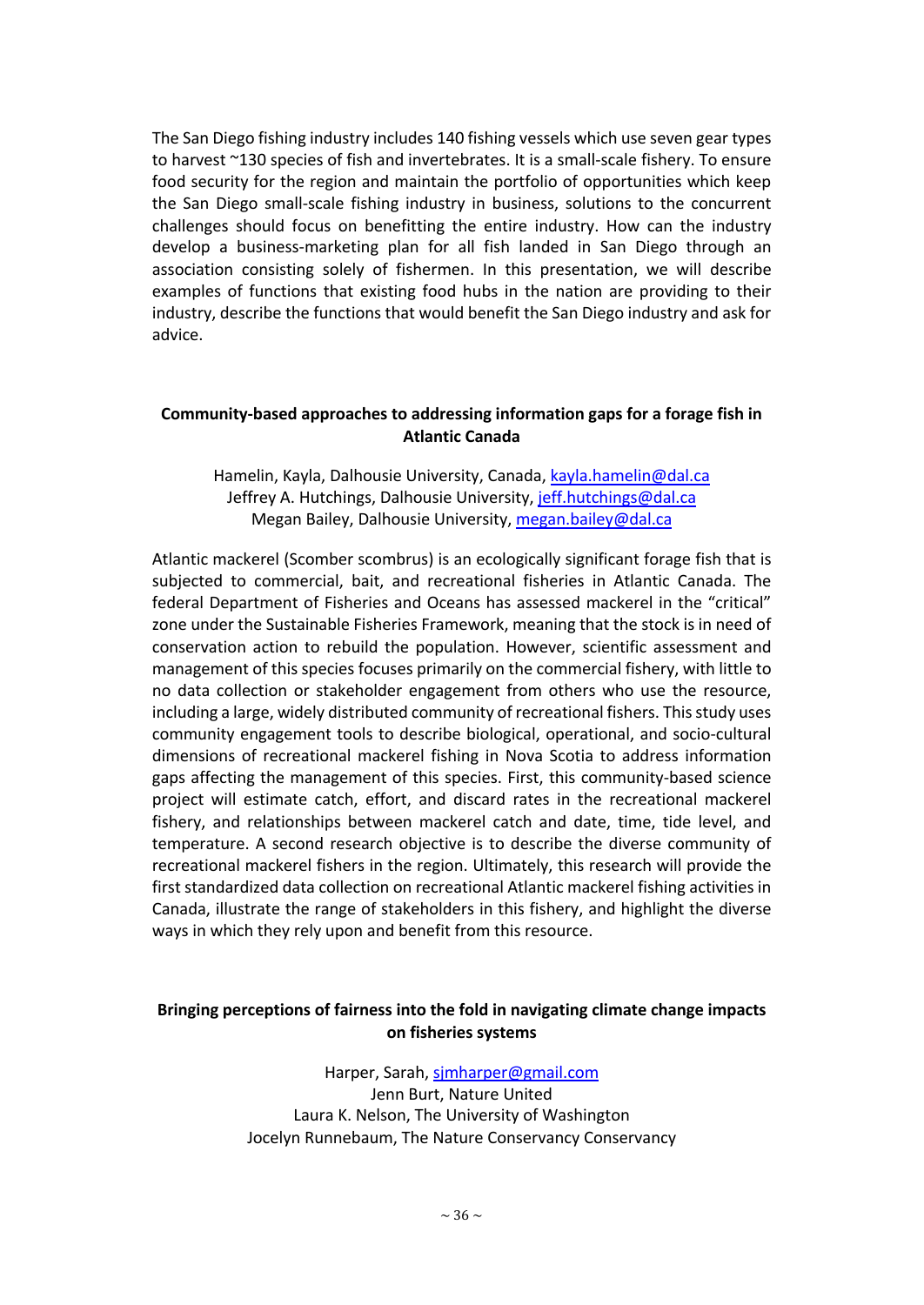# Phillip S. Levin, The University of Washington and The Nature Conservancy **Conservancy** Karen Hunter, Fisheries and Oceans Canada Jim McIsaac, BC Commercial Fishing Caucus

Climate change will amplify stress on systems already challenged by unequal distribution of access to, control over and benefits from fisheries. Understanding how those most connected to fisheries perceive the risks associated with climate change is critical to developing effective responses and establishing management priorities. Adaptation planning efforts may be hindered by perceptions of unequal or unfair distribution of resources and the processes in place to manage them. In contrast, adaptation planning that engages with perceptions of fairness is more likely to garner support. We elicited fisher perceptions of climate change impacts on fisheries, and responses to these impacts, through an online survey of commercial fishers in Canada's Pacific region. The survey, completed by 105 fishers, highlights substantial concern for climate change, the impacts it will have on fishers' livelihoods and wellbeing, and some of the key challenges which may interfere with the ability of fishers and fisheries management to adapt. We frame the findings of the survey drawing from concepts of social justice, focusing on distributive and procedural justice, as necessary considerations for climate change adaptation planning. Developing plans and processes to respond to climate change impacts on fisheries require not only understanding ecological impacts and challenges, but also the social, economic, and institutional considerations that could help or hinder efforts to respond effectively and equitably to a changing ocean.

# **Forgotten Fish: Contemporary Challenges and Opportunities in Great Lakes Commercial Fisheries**

Harrison, Hannah, University of Guelph, Canada, hharr@uoguelph.ca

Commercial fisheries on the Great Lakes collectively form the world's largest freshwater commercial fishery. These fisheries are diverse both in scale, targeted species, gear types, and include Indigenous and settler participants. However, these fisheries face significant challenges from urban development and coastal gentrification, agricultural pollution, a long history of introduced exotic and invasive species, and a dwindling number of participants due to high barriers to entry. This presentation will discuss preliminary findings of ongoing human dimensions research on Great Lakes commercial fisheries, and will feature the trailer of a forthcoming documentary film and podcast series focused on these fisheries. This combination of empirical research and knowledge mobilization will highlight how today's commercial fishers are facing challenges and seeking new opportunities to remain resilient in a changing landscape of seafood consumption.

#### **Co-Creating Accountability Indicators with Alternative Seafood Networks**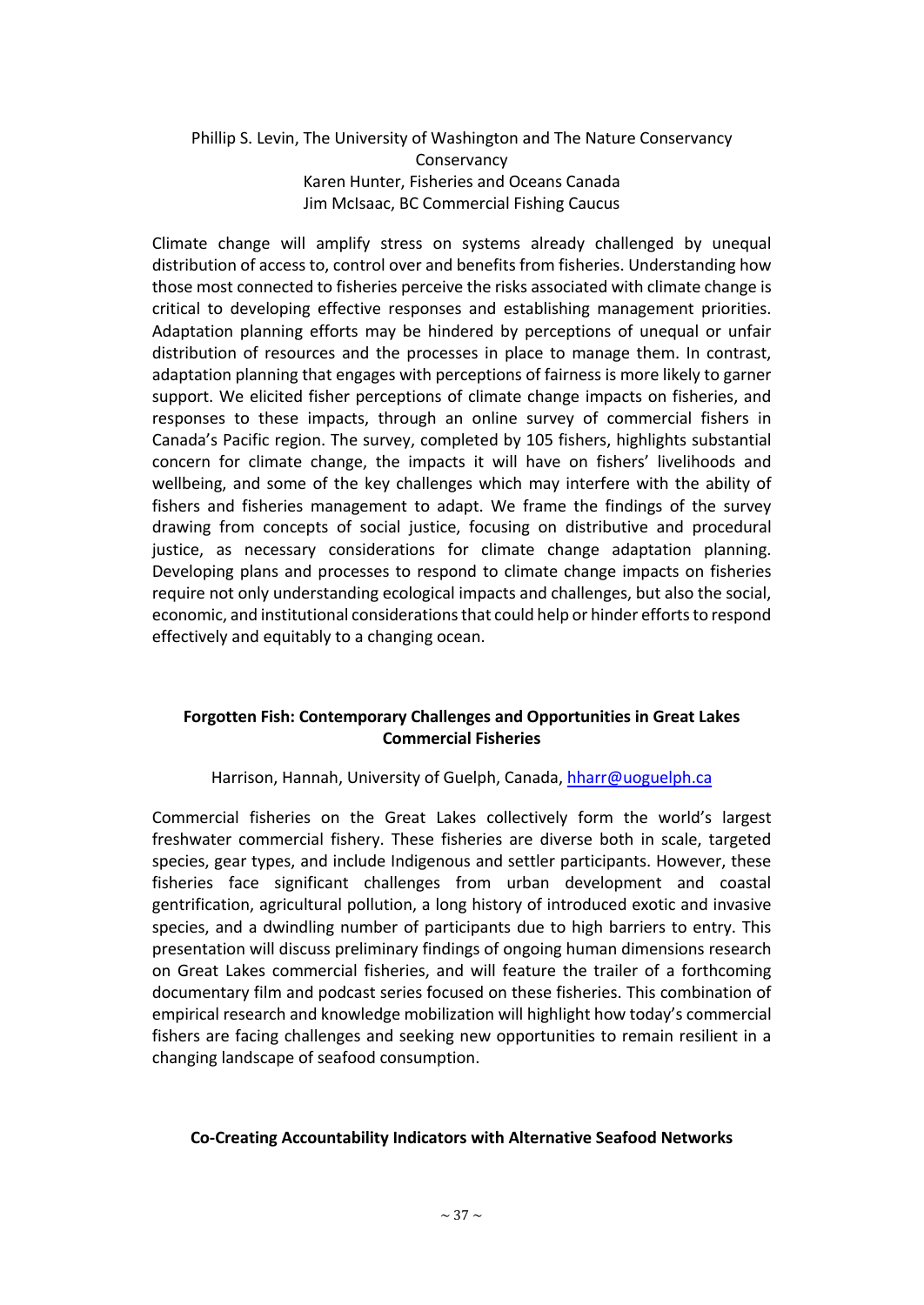Henriques, Paloma, University of Maine, USA, paloma.henriques@maine.edu Dr. Joshua Stoll, University of Maine, Joshua.stoll@maine.edu Clint Benson, Kenai-Red Fish Company, clint@kenairedfc.com Hannah Feenstra, Over the Rails Seafood Sales, overtherailsseafoodsystems@gmail.com

Peter Halmay, San Diego Fisherman's Working Group, peterhalmay@gmail.com Michael Kohan, Sitka Salmon Shares, Michael.kohan@sitkasalmonshares.com Emma Kramer, Straight to Plate, aksalmonfisherman@gmail.com Natalie Sattler, Alaska Longline Fisherman's Association, program.director@alfafish.org Kevin Scribner, Forever Wild Seafood, scribfish@gmail.com

Sonia Strobel, Skipper Otto, sonia@skipperotto.ca Feini Yin, Fishadelphia, feini@fishadelphia.com

As awareness around overfishing, habitat loss, labor abuses and issues of equity and access in fisheries have increased, certifications are being used to incentivize sustainability. However, certification schemes have been criticized for not fulfilling their purpose, being inattentive to socioeconomic and cultural dimensions of sustainability, and disproportionately disadvantaging small-scale fishing operators. These limitations, coupled with a specific interest in actively cultivating empowering models of shared accountability, warrant the exploration of alternative processes for encouraging sustainability in fisheries. The University of Maine is collaborating with the Local Catch Network, a network based around small-scale fisheries, and Sitka Salmon Shares, a Community Supported Fishery, to conduct participatory action research on accountability indicators. We used the Local Catch Network core values, based on caring for communities and the environment, as the starting point to design measurable metrics that could be used as the basis for a self-reflective or peer review tool. This research aims to take a step towards changing the way certifications are used and deployed in fisheries in North America and beyond by (1) co-creating measurable metrics for accountability among small-scale seafood enterprises in North America and (2) piloting a process that seafood enterprises can use to evaluate their operations relative to these metrics. This research is funded by the Robert and Patricia Switzer Foundation, Sitka Salmon Shares, and the University of Maine.

# **Understanding the Past to Build Resilient Futures: Documenting Historic Deepwater Flounder Inshore Fisheries in Newfoundland**

Ivany, Ian, Fish, Food & Allied Workers, *iivany@ffaw.ca* Erin Carruthers, FFAW, ecarruthers@ffaw.ca Laura Wheeland, DFO Canada, Laura.Wheeland@dfo-mpo.gc.ca Barb Neis, Memorial University of Newfoundland and Labrador, bneis@mun.ca

American plaice, or deepwater flounder, has been under moratoria since the early 1990s. Pre-moratorium, this species was a valued component of many harvesters' inshore fisheries, with deepwater flounder fisheries operating around Newfoundland. Inshore harvesters requested research documenting pre-moratorium inshore flounder fishery as part of understanding past and current flounder distribution and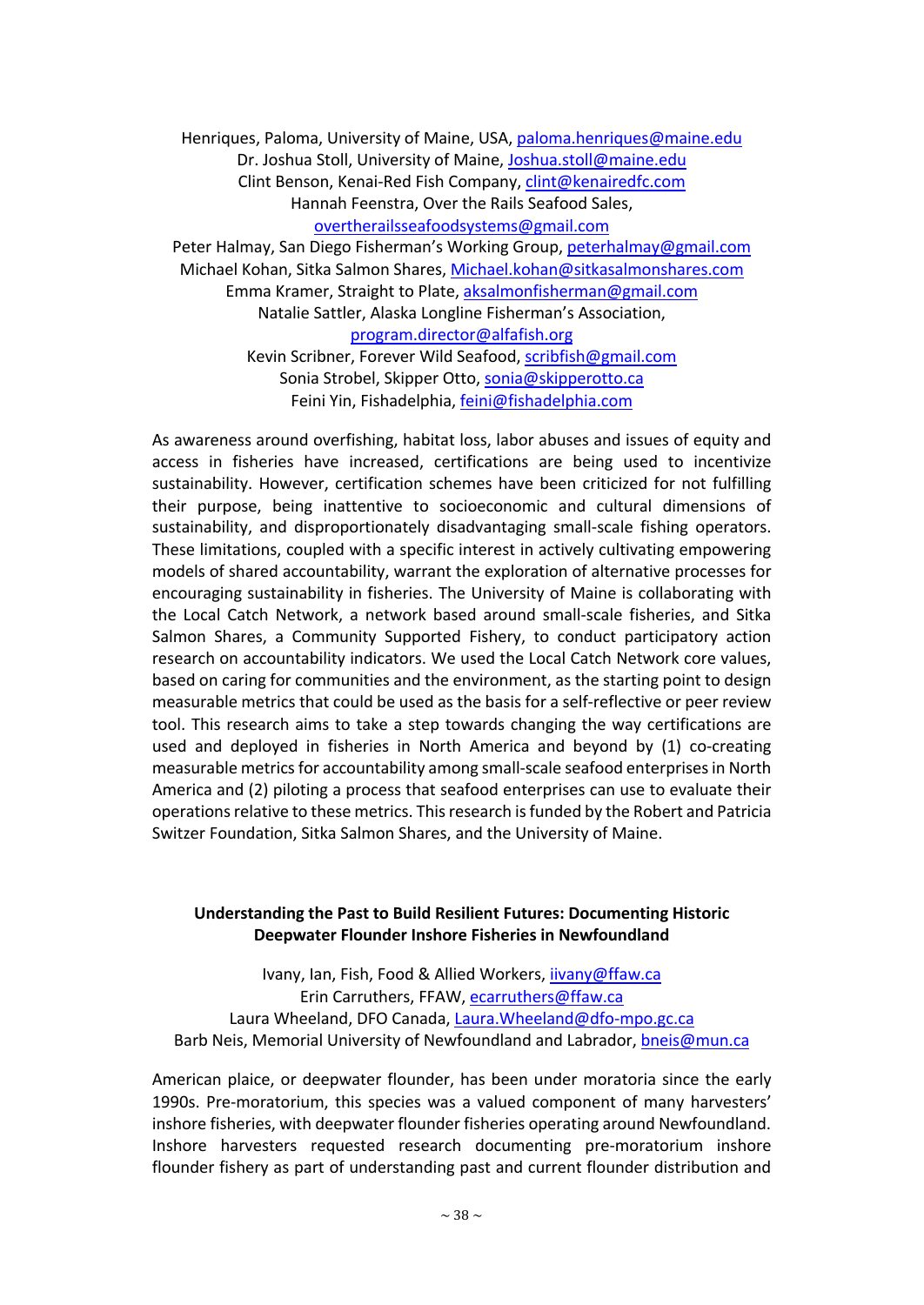abundance and in preparation for possible fishery reopening, and highlighted the importance of this fishery. Fishers have noted that many fishing grounds were shoreward of past and present research vessel surveys used to estimate groundfish species' abundance. Fishers' knowledge research was carried out with harvesters from Fortune Bay to White Bay using semi-structured interviews with a mapping component (19 to date). Participants described fishing practices, catch rates, mapped grounds and discussed the importance of deepwater flounder fishing as part of their annual fishing cycle and income. The fishery occurred from March to December, depending on the area and other species fished. Flounder were mainly fished using gillnets (8-inch mesh), with some longline fishing in the fall. Deepwater flounder were fished over level bottoms, with sand or mud bottom, at depths ranging from 30 to 200 fathoms. Up to half of the income of those who directed for deepwater flounder came from this fishery. Interview findings provide insight into the importance of multiple fisheries, fished sequentially, for the economic sustainability of inshore fisheries. Overlaying historic fishing grounds and catch and effort data with current stock definitions and research survey data will help determine research and management needs for inshore fisheries.

#### **Stepping from Zero to Moving Together in Marine Conservation**

Keogh, Poppy, Ocean Frontier Institute, *pkeogh@mun.ca* Evan Andrews, Memorial University of Newfoundland and Labrador, evana@mun.ca Ratana Chuenpagdee, Memorial University of Newfoundland and Labrador, Ratanac@mun.ca

This presentation discusses new insight and future directions from an outreach and governance capacity building projects: Catalyzing Step Zero for Marine Conservation Targets: A Transdisciplinary Outreach in Newfoundland and Labrador. The project seeks to build relationships that can help improve understanding about values, visions, and experiences of ocean users, actors, and leaders for marine conservation, in the context of the Canadian government's Marine Conservation Targets. To meet targets, planning for marine conservation and ocean uses requires diverse knowledge sources and collaborations, in which relationships among multiple stakeholders in the public and private sectors are imperative to advance conservation outcomes. Through an interactive knowledge platform, we are encouraging community members from around Newfoundland and Labrador to engage with marine conservation in the province, aiming especially to grow awareness about the topic, make visible the connection between people and the ocean, share stories about community-led conservation initiatives, and enhance knowledge about the importance of life above and below water. Ultimately, we hope to build shared visions and motivations for the future of the ocean, starting at Step Zero for Getting Conservation Right.

# **Understanding the impact of global changes in small-scale fisheries: key lessons to progress from vulnerability to viability**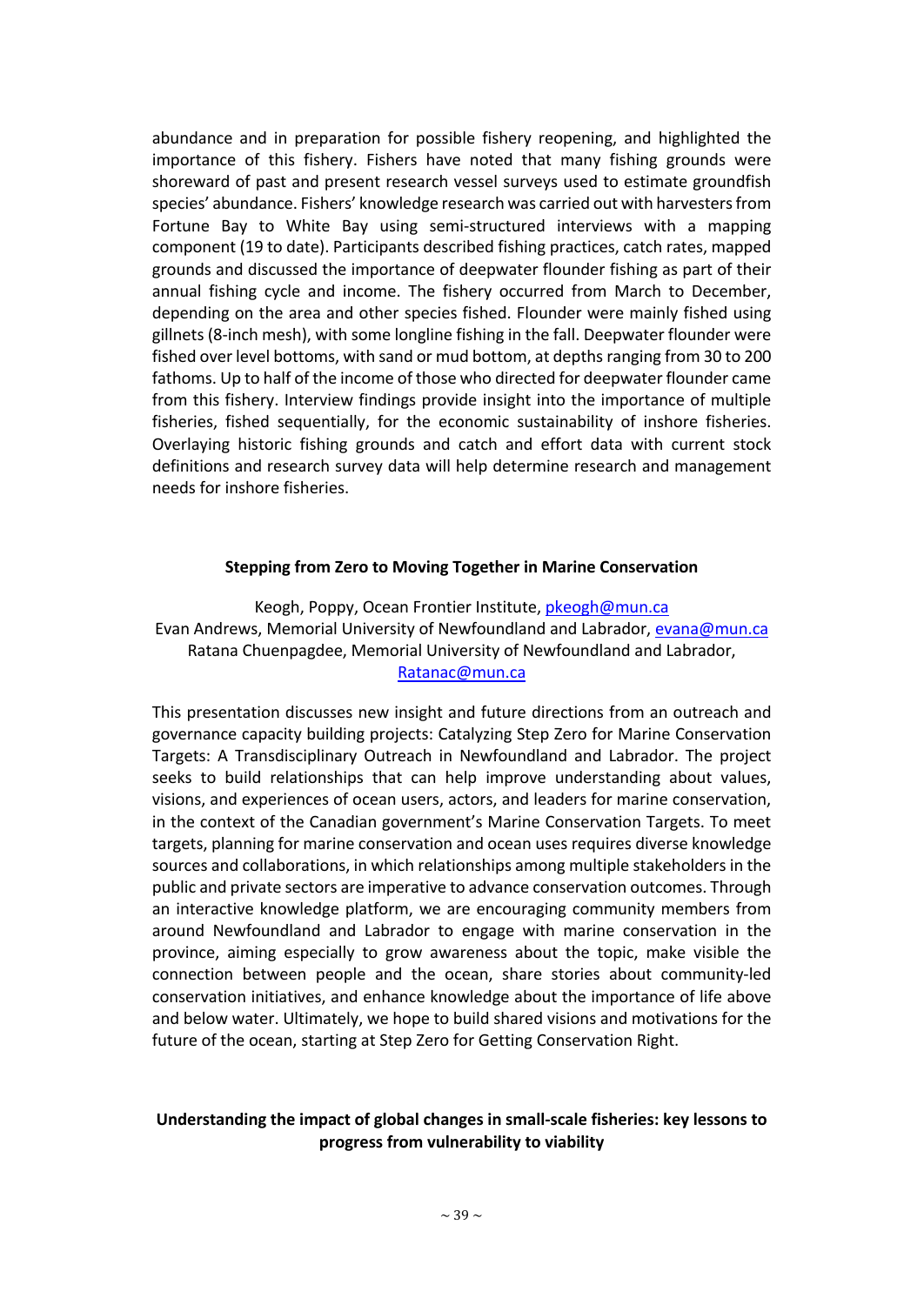# Khaniya, Bhabishya, University of Waterloo, Canada, bkhaniya@uwaterloo.ca Bundy, Alida, DFO, Canada Kumar Nayak, Prateep, University of Waterloo, Canada

Small-scale fisheries across the globe are facing multifaceted vulnerabilities mainly associated with poverty, marginalization, and social injustice due to global change. Yet, these fishing communities across the globe have developed certain strengths and capacities to deal with these changes. The main aim of this research is to conduct a comparative study using the I-ADApT framework to understand the major drivers of vulnerabilities faced by small-scale fishing communities, their adaptive capacity, and grounded societal and governing responses used in developing resilience to deal with global changes. We performed both qualitative and quantitative assessments using content analysis in NVIVO and multiple factorial analysis in R-Studio, respectively to compare twenty-nine small-scale fisheries systems representing nineteen different geographical locations. The goal of the analyses was to develop typologies of the small-scale fisheries system based on shared characteristics when viewed from the lens of vulnerability, governability, and sustainability responses. We find the most common responses to deal with global change included a shift toward alternative livelihood opportunities, a shift from hierarchical management to a co-management type of governance, and extended collaboration with various stakeholders. The most common factors that prevented the management objectives were lack of social cohesion, lack of financial capital, and delayed response to deal with the socialecological crisis. The typology developed here serves as a decision support tool to guide policy and practice for helping small-scale fisheries communities progress from vulnerability towards viability.

# **Getting recruitment and retention of people in small-scale fisheries right**

Lopez Gomez, Maria Andree, Memorial University of Newfoundland and Labrador, Canada, mariaandree.lg@gmail.com Nicole Power, Memorial University of Newfoundland and Labrador, npower@mun.ca Paul Foley, Memorial University of Newfoundland and Labrador, pfoley@grenfell.mun.ca Barbara Neis, Memorial University of Newfoundland and Labrador, bneis@mun.ca Jahn Petter Johnsen, University of Tromsø, jahn.johnsen@uit.no

Signe Sonvinsen, University of Tromsø, signe.a.sonvisen@uit.no

Small-scale fisheries in Newfoundland and Labrador (NL) have supported livelihoods in hundreds of coastal communities for centuries, but recent ecological, societal, economic and governance changes have changed the way in which people fish and enter fisheries work. The implementation of groundfish moratoria in the early 1990s coupled with downsizing policies reduced the number of fish harvesters in NL by 45% in the last two decades. The result is a reduced and aging labour force and reduced local employment options for young people, encouraging outmigration. Who will be able to fish and who will benefit from the fishery are important questions related to the future sustainability of coastal communities in the region. This study investigates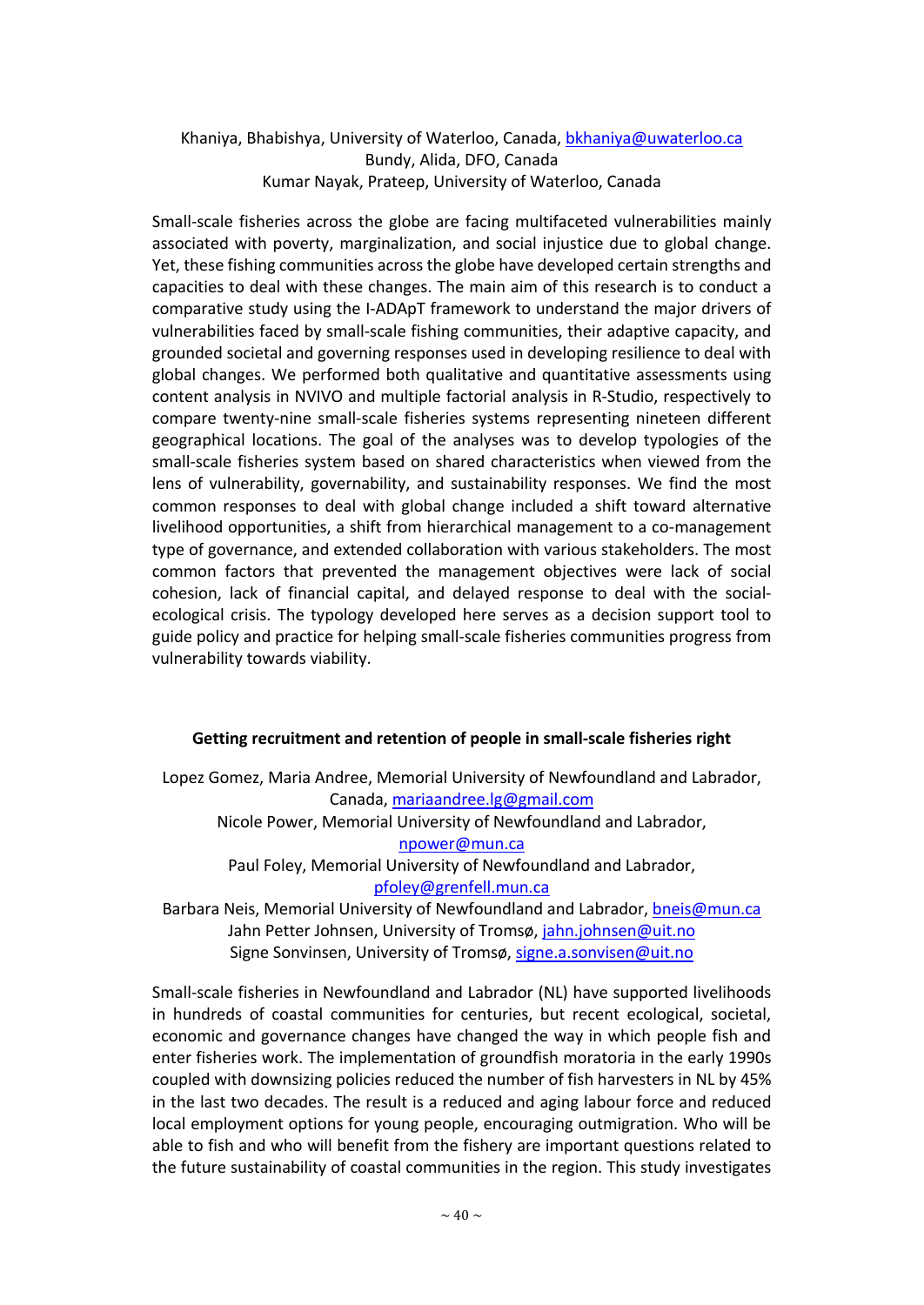the processes and dynamics that impact recruitment, training and retention of people in small-scale fisheries in NL through a mixed methods approach that includes a review of the literature, analysis of fisheries-related data, results from an online fish harvester survey (330 respondents) and interviews with people interested in entering fisheries work (n=11). Findings show that recruitment of crew is not an immediate problem for small-scale enterprises, but that retention of crew is a challenge as crew have to juggle formal requirements to stay in the fishery and strategies to earn a livelihood throughout the year with long-term obstacles to shifting from crew to owner-operator status. Addressing intergenerational equity issues in terms of succession in the fishery, including the policies and regulations that mediate entry, and ensuring community access are critical to 'getting it right' in future fisheries.

#### **Getting Employment in Aquaculture Right: a case study on the Burin Peninsula**

Lopez Gomez, Maria Andree, Memorial University of Newfoundland and Labrador, Canada, malopezgomez@mun.ca Christine Knott, Memorial University of Newfoundland and Labrador, christine.knott@mun.ca Maria Andree Lopez Gomez, Memorial University of Newfoundland and Labrador, malopezgomez@mun.ca

Recently a multinational aquaculture firm opened operations in the Burin Peninsula region in Newfoundland and Labrador (NL) promising economic development and the potential to create economic opportunities in the local seafood sector, including attracting and retaining workers and families. It was expected that the aquaculture firm would generate 440 direct jobs and 380 jobs in affiliated sectors. However, concerns around labour shortages due to the small population and potential skills mismatch raise questions about how the aquaculture industry will fulfill these jobs. This presentation outlines the findings from a Harris Centre Thriving Regions Study, in which communities identified priorities needed to improve the sustainability of the Burin Peninsula in NL, Canada. This study informs two of the priority areas identified: attraction and retention of workers and families and ocean health and seafood opportunities. The aim of the study was to understand the needs of the community and possible opportunities for sustainable employment development related to aquaculture production. Through key informant interviews and an online survey, we asked participants about their expectations and needs regarding aquaculture employment in the area and what would be a useful tool for researchers to provide to community to inform these issues. Preliminary findings indicate that communities want: the sector to hire locally, information about what aquaculture jobs entail, training available locally, and amenities such as childcare to retain and attract workers, among others. This presentation will showcase final findings and the deliverable for communities in the Burin.

# **Activating Personal Locator Beacons: The Impact of Cold Water Exposure on Hand Dexterity for Personal Locator Beacon Activation**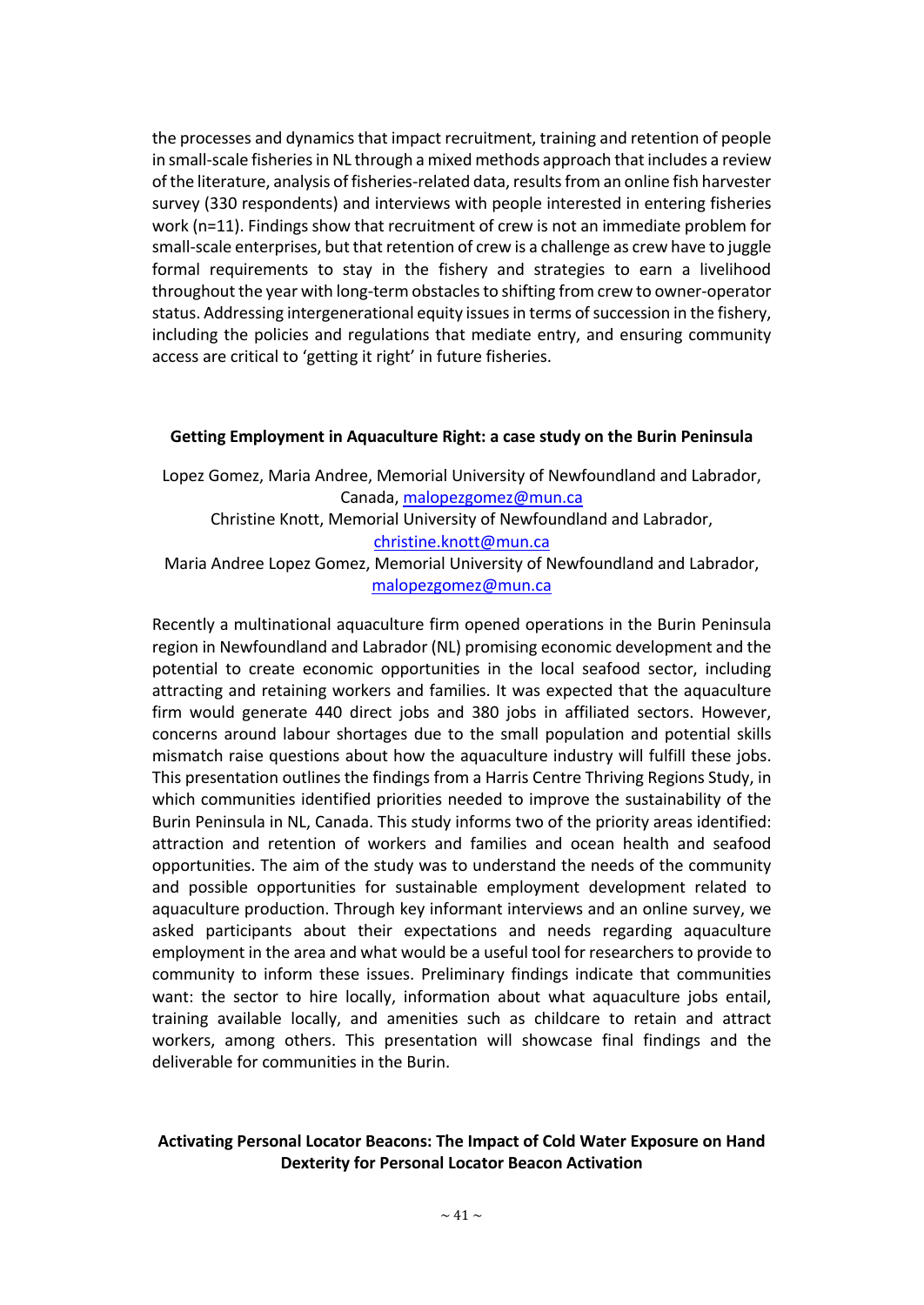Major, Alexandria, Memorial University of Newfoundland and Labrador, Canada, akm053@mun.ca

David Molyneux, Memorial University of Newfoundland and Labrador, Canada, David.Molyneux@mun.ca

Robert Brown, Marine Institute, Memorial University of Newfoundland and Labrador, Canada, Rob.Brown@mi.mun.ca

Rapid detection and location of casualties following maritime accidents is of paramount importance to ensure their survival at sea. Emergency location transmitters such as personal locator beacons (PLBs) transmit an emergency distress signal to alert authorities of an incident and a GPS position to help locate the survivors. PLBs are small, lightweight, and portable handheld devices which, when activated, can help reduce search and rescue time. People involved in maritime survival situations can find themselves exposed to cold water which reduces both their core temperature and the dexterity of their fingers/hands. Activation of a PLB requires that users perform fine manipulative tasks such as deployment of an antenna and pressing a button which may not be visible to them. Anecdotal evidence suggests that some PLB users have found it difficult to locate and depress a PLB activation button. These signaling devices and understanding their application as a piece of critical safety equipment for fish harvesters in emergency situations is very important. Our study measured the effect of button design characteristics on activation rate for users with cold hands and suggest improvements which would enable easier activation. It is anticipated that our results could benefit beacon manufacturers, regulators as well as the user community (e.g. fish harvesters and recreational boaters).

#### **A data-driven social franchise business model for small-scale fisheries.**

Marti, Juan, Remora Fishing Traceability, Costa Rica, jmarti@remoraxyz.com Hugo Sánchez Ortiz, Remora Fishing Traceability, Costa Rica. hsanchez@remoraxyz.com Bryan Salazar Ramírez, Remora Fishing Traceability, Costa Rica. bsalazar@remoraxyz.com

Thriving, equitable, and resilient small-scale fishing communities are key to restoring ocean life. Small fisheries catch almost 50% of the fish that is consumed in the world, sadly most fishermen are forced to sell their fish at very low prices to intermediaries as they usually lack the management capacities, infrastructure, market access, and legal and sustainability compliance. To tackle the previous challenges, we propose the implementation of bottom-up Information and Communication Technologies for Small-scale Fisheries (ICT4SSF) in conjunction with a social franchise business model. One of the oldest and most successful business models are franchises, and today a new radical variation is arising in the impact scene: social franchises. These have been described as the application of commercial franchising methods and concepts to achieve socially beneficial ends, and during the last five years they have gained traction in the fields of health, housing and agriculture, but they have not been tested within small-scale fisheries yet. Here we propose a roadmap to trigger discussions of social franchise business model for small scale fisheries using a combination of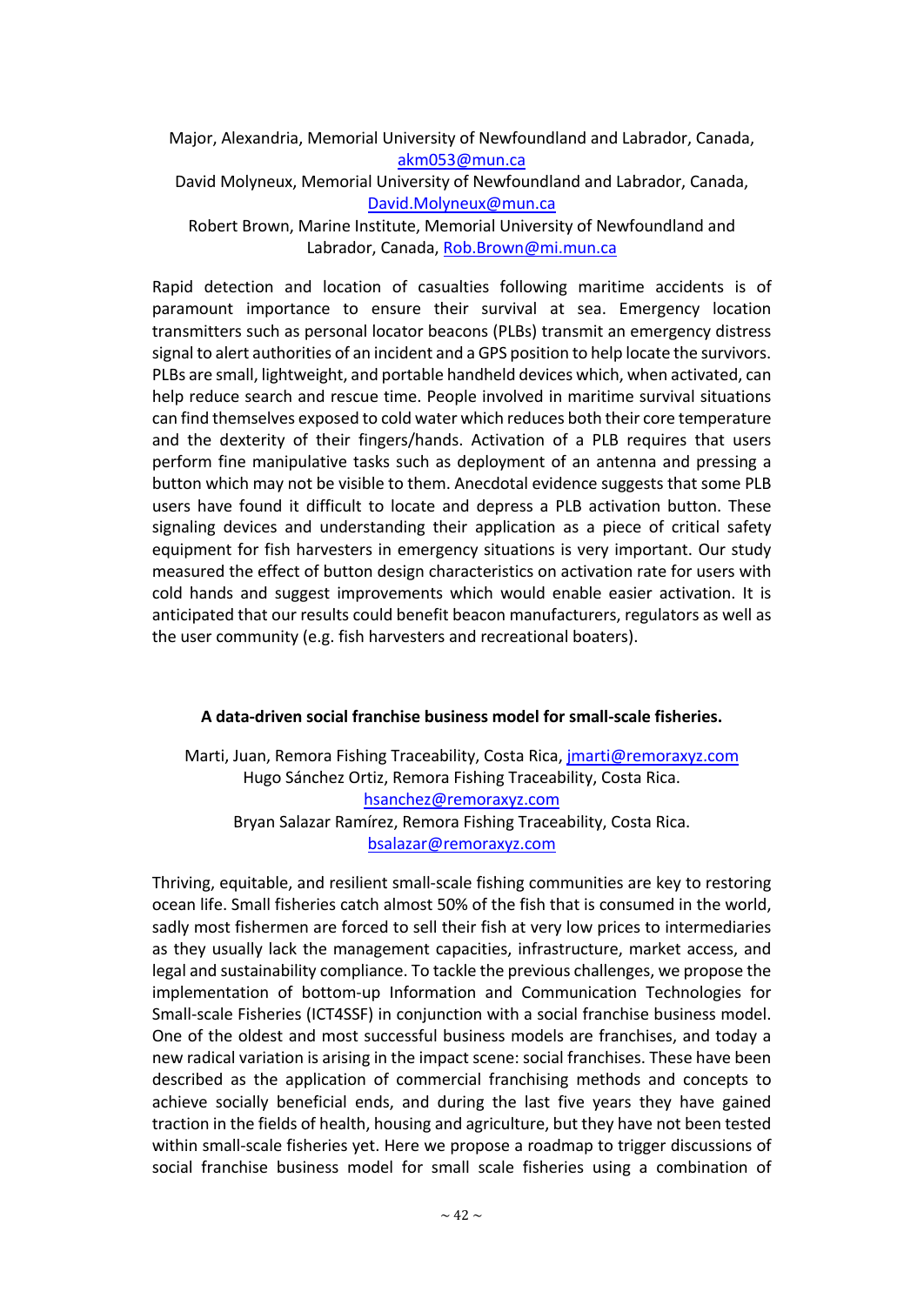infrastructure enhancement, capacity building, traceability technology, and market access, all financially justified in a profitable business. By connecting conscious consumers with premium quality, fair-trade, and responsibly-caught local seafood from the franchises, we believe that this business model has the potential to protect fish stocks for future generations while improving the livelihoods in rural fishing communities.

#### **The importance of human-fish relationships in Indigenous fisheries conservation**

Martin, Grace, Carlton University, Canada, gracemartin3@cmail.carleton.ca Walter Bezha Déljne ?ehdzo Got' ne (Elders Council) Déljne Got' ine Government, walter.bezha@gov.deline.ca Edward Reeves Déljnę ?ehdzo Got'jnę (Renewable Resources Board), drrc\_manager@gov.deline.ca Louise Chavarie, Norwegian University of Life Sciences, chavarie@ualberta.ca Kimberly Howland, Freshwater Institute Fisheries and Oceans Canada, kimberly.howland@dfo-mpo-gc.ca Yamin Janjua, Arctic Aquatic Research Division DFO Canada, muhammad\_janjua@dfo-mpo.gc.ca Deborah Simmons ?ehdzo Got'ınę Gots'é Nákedı (Sahtú Renewable Resources Board), director@srrb.nt.ca Johann Strube School of Public Policy and Administration Carleton University, jcs80@psu.edu Stephan Schott School of Public Policy and Administration Carleton University

stephanschott@cunet.carleton.ca

How can Indigenous conservation planning support sustainable small-scale fisheries and community wellbeing in the context of social, economic, and environmental change? The subsistence fishery from Sahtú (Great Bear Lake) in the Northwest Territories is a dietary staple in the Dene community of Délyne and is essential for its cultural and spiritual connection to land, water, and wildlife. In pre-colonial times, Déljne community members used stories and experience to maintain respectful relations with fish, but social-ecological changes in the Sahtú watershed have since led many to abandon fish harvesting as a livelihood. The Genome Canada 'FISHES' (Fostering Indigenous Small-scale fisheries for Health, Economy, and Food Security) project is researching ways to help ensure local and regional fisheries governance processes are equipped to support long-term community food sovereignty and address uncertainties associated with climate change. The partners will present Déline's approaches to fisheries monitoring and conservation, including how principles of Dene ts'ĮlĮ (ways of life, identity) including "?asį̃į godi hé gots'edi' ('all living things living together') have the potential to help sustain healthy Sahtú fish populations and the wellbeing of the community of Délyne into the future.

# **Recruitment and retention in Newfoundland and Labrador's fish processing sector (in the time of COVID-19)**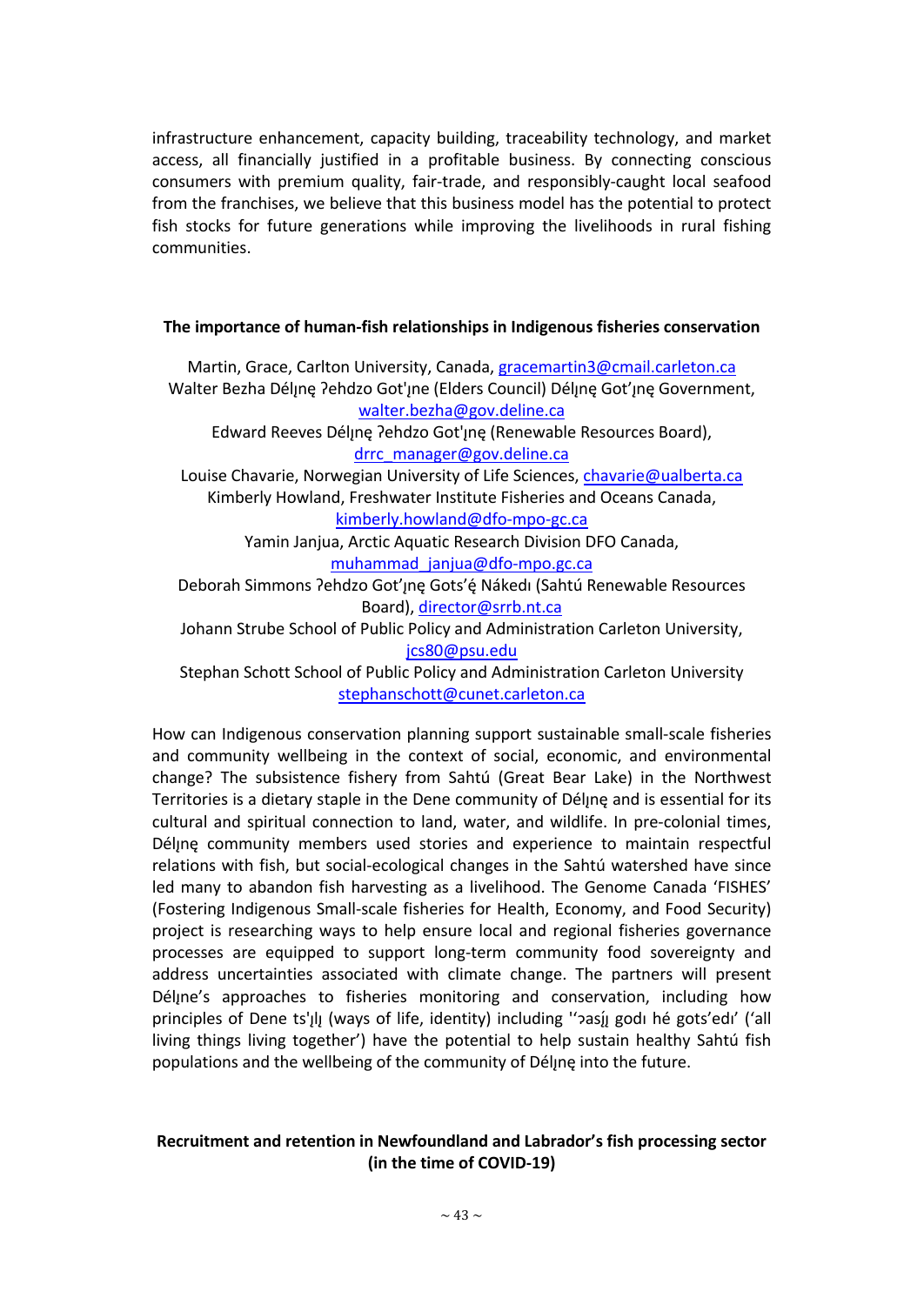Mather, Charles, Ocean Frontier Institute and Memorial University of Newfoundland and Labrador, Canada, cmather@mun.ca

Barb Neis, Ocean Frontier Institute and Department of Geography, Memorial University of Newfoundland and Labrador, bneis@mun.ca

Nicole Power, Ocean Frontier Institute and Department of Geography, Memorial University of Newfoundland and Labrador, npower@mun.ca

Maureen Anonsen, Ocean Frontier Institute and Department of Geography, Memorial University of Newfoundland and Labrador

- Steve Moyse, Ocean Frontier Institute and Department of Geography, Memorial University of Newfoundland and Labrador
- Maria Andree Lopez-Gomez, Ocean Frontier Institute and Department of Geography, Memorial University of Newfoundland and Labrador

Newfoundland and Labrador's fish processing sector has played a critical role in providing employment for people living in rural coastal communities. Since the 1990s, the number of processing plants and number of workers has declined significantly but as of 2019 the sector continued to provide employment for approximately one thousand five hundred seasonal workers. NL seafood processing faces a number of challenges related to current and future recruitment and retention of workers. These include an ageing workforce, changes in the structure and ownership patterns of the fish processing sector, low incomes, adverse working conditions, and employment uncertainty related to changes in the health of fish and shellfish stocks, their geographic distribution and consolidation of access to licenses and quota in the harvesting sector. The sector also has a history of serious occupational health and safety threats, with the ongoing COVID-19 pandemic adding a new threat to both health and employment. This paper presents some preliminary findings from a study of recruitment and retention of workers in NL seafood processing. Our methods include a review of grey and academic literature on the post-1990s history of NL processing with a focus on recruitment and retention and key relevant changes in NL's fish processing industry including ownership, markets and government policies; as well as key informant interviews with processors, industry representatives, and relevant government employees. The aim is to deepen and extend recent research in the area through research and dialogue with industry, labour and government. One of the central aims of our research is to draw attention to lessons learned from the effects of the COVID-19 pandemic on current and future labour recruitment needs and options in the sector.

# **Vulnerability to the viability of small-scale fisheries: are existing governance approaches and theories well-equipped for the transition?**

Miah, Md. Ruyel, University of Waterloo, Canada, mrmiah@uwaterloo.ca Prateep Kumar Nayak, University of Waterloo, Canada, pnayak@uwaterloo.ca

Despite contributing to food security, employment, poverty eradication, and community well-being, small-scale fisheries are neglected remain vulnerable to a range of challenges. In dealing with such vulnerabilities of small-scale fisheries, the governance of small-scale fisheries is varied and has been going through a significant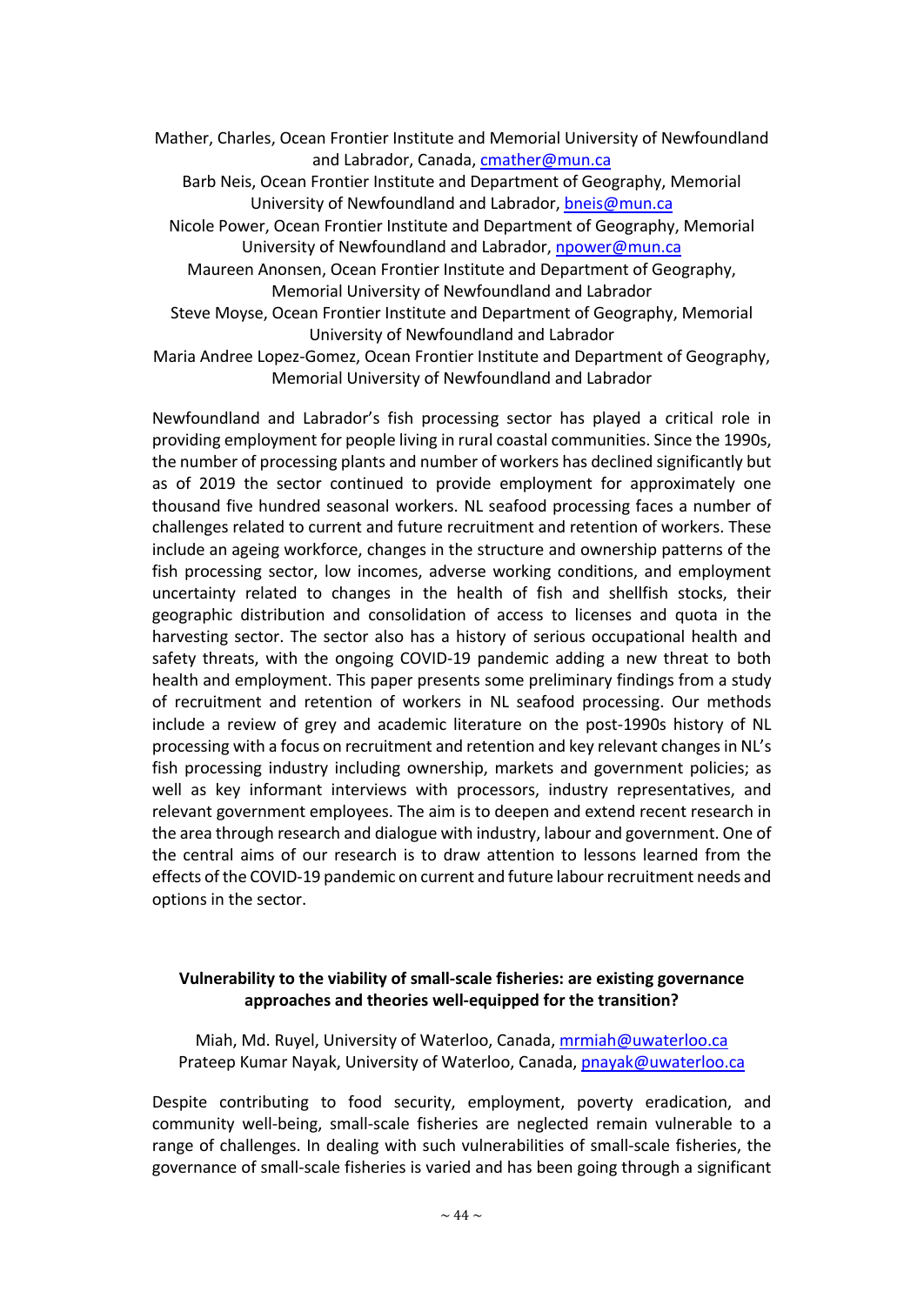change in thinking and approaches for the last 15-20 years. A number of theories and approaches have been established, such as co-management, good governance, and adaptive governance, to sustainably govern the common-pool resources, including small-scale fisheries. These approaches, along with the action of the governing institutions (including state, market and civil society), exert a huge influence on smallscale fishers' socio-economic outcome and resource sustainability. This study investigates how these theories or approaches see the vulnerability and viability of small-scale fisheries and whether these theories or approaches are well equipped to help transition small-scale fisheries from vulnerability to viability. A systematic literature review will be conducted to find out how different governance approaches address the vulnerability to the viability of small-scale fisheries. The study argues that a lack of understanding about the root causes of context/case-specific vulnerabilities and subsequent inappropriate governance actions accelerates the vulnerability and makes barriers in moving towards the viability of small-scale fisheries. Thus, the findings will contribute to the relevant literature areas by identifying the pros and cons of the existing approaches pertaining to small-scale fisheries governance. A concrete list of principles will be identified for enabling the transition of vulnerability to viability.

### **The success and failure of the Freshwater Fish Marketing Corporation on Lake Winnipeg and the next step for fishers to secure their rights to the market**

Palsson, Solmundur, University of Manitoba, Canada, SolmunderKarl.Palsson@umanitoba.ca Sam Murdock, Fisher River Cree Nation, s.murdock@fisher-river.ca

Between 1960s and 1980s many marketing boards were established around Canada and Manitoba. One of the objectives of these marketing boards were to protect the primary producers from the unequal nature of the market and to ensure that the surplus flowed back to the primary producers. The federal government in cooperation with few provinces established Freshwater Fish Marketing Corporation (FFMC) to put an end to fishers´ exploitation by bigger American importers in Inland waters. In FFMC, the fishers had a guaranteed buyer that secured fisher´s financial stability and freedom from internal and external competition. The FFMC is heavily embeeded in Manitoba´s food production and economy. However, in 2017, the Conservative government of Manitoba decided to opt-out of FFMC to favor a more competitive market in a neo-liberal fashion.

This paper explore how nested FFMC is in the Manitoba´s inland fishery and how FFMC supported both fisher´s freedom and financial security. Moreover, the paper will examine the right to the market and the fishers 'right to influence how their market is designed to support their own idea of the good life. As the right to the market is not just about financial gain, but important for food security and self-determination of many First Nations. In the end, the paper will detail the challenges that the newly established Freshwater fish Harvesters Association faces in their effort to turn FFMC into a Co-op.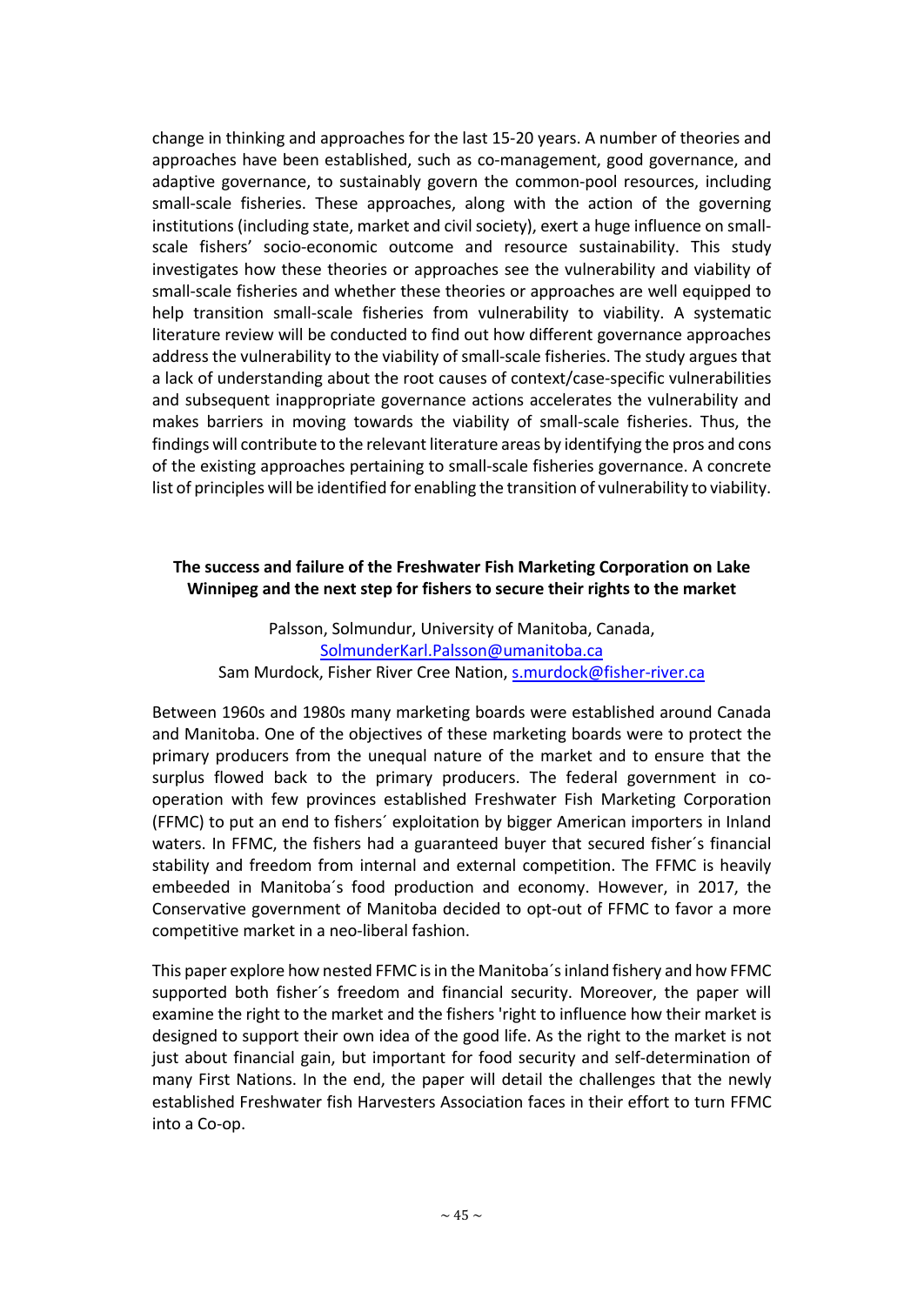# **Full spectrum sustainability and a theory of access: Integrating social benefits into fisheries governance**

```
Parlee, Courtenay, Grenfell Campus, Memorial University of Newfoundland, Canada, 
           Courtenay.Parlee@dfo-mpo.gc.ca
```
Paul Foley, Grenfell Campus, Memorial University of Newfoundland and Labrador María Andree López Gómez, Memorial University of Newfoundland and Labrador Md. Ruyel Miah, Memorial University of Newfoundland and Labrador Charles Mather, Memorial University of Newfoundland and Labrador Robert L. Stephenson, Fisheries and Oceans Canada and University of New Brunswick

The United Nations has identified access to and benefits from fisheries resources as key sustainable development challenges. The business-as-usual management approach focusing on a limited set of biological and economic considerations has not adequately addressed widespread global calls for governing the distribution of access and benefits effectively and equitably. Our paper develops a novel approach for incorporating social science analysis of the generation, distribution and maintenance of benefits into integrated full spectrum sustainability frameworks. To do so, our paper puts a full spectrum sustainability framework into conversation with Ribot and Peluso's influential Theory of Access framework, a political ecology framework which allows for a comprehensive understanding of who benefits from resources, and through what processes they are able to do so. Our paper proposes five immediate uses of these combined frameworks: (i) to facilitate the development of indicators around access and benefits; (ii) to help identify, organize and analyze social benefit data; (iii) to guide the development of cross-disciplinary representations of a system; (iv) to lay out potential trade-offs, cumulative impacts and changes to oceans governance; (v) and to help users respond to national and international objectives around the generation and distribution of benefits. In proposing novel ways of analyzing sustainable resource use in fisheries, our paper thus responds to management challenges associated with an expanding agenda and set of priorities, and growing policy interest in governance and management of the ocean for the benefit of coastal peoples and their communities.

#### **Lessons from Kelp Aquaculture: for Better Ocean Governance and Economies**

Reidlinger, Taylor, Royal Roads University, Ecotrust Canada, Taylor.Reidlinger@gmail.com

Aquaculture is central to conversations about the future of food and the ocean. Getting aquaculture right will depend strongly on decisions made for the blue economy and ocean governance. We are faced with an opportunity to create more sustainable and equitable food systems and coastal economies by designing these three ocean activities well.

There is a gap between where we are now and where we aspire to go. What information and priorities will guide the equitable, sustainable, and just use of coastal spaces, and the distribution of benefits derived from ocean resources?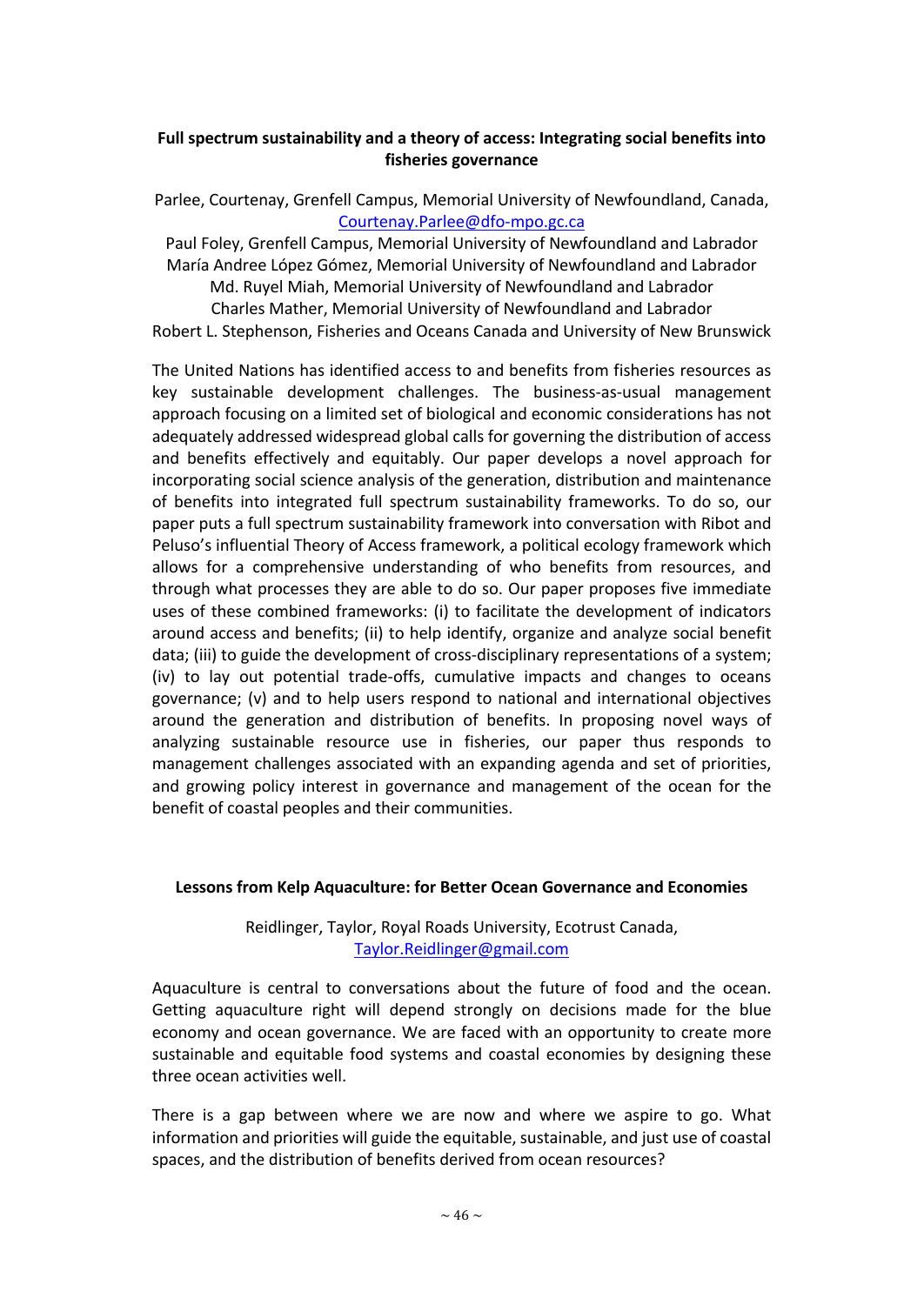This session – grounded in recent research – is aimed at stimulating conversations in response to this question. In 2020 I set out to understand why and how people are innovating in the marine food space. Throughout 2021 I conducted interviews in British Columbia and honed my focus to identify levers for change in kelp aquaculture. My focussed findings around kelp are embedded in broader narratives about our marine food system. In this session, I will share major themes that emerged from my research about marine food systems, as well as specific hurdles faced in Canadian plant aquaculture.

Aquaculture, blue economies, and ocean governance need to respond to rapidly changing social and environmental conditions. We also need alignment with our desired future social, economic, and environmental outcomes. Learning from lived experiences, we can move forward with greater knowledge about the immediate hurdles and longer-term change needed for coastal activities to support better global food systems, livelihoods, and well-being.

#### **An Inshore Fishery Model for the Arctic**

Schott, Stephan, Carlton University, The Hamlet of Gjoa Haven, The Taloyoak Hunters and Trappers Organization, Canada, stephanschott@cunet.carleton.ca

We discuss various factors to consider for a successful and locally beneficial inshore fishery operation in the Arctic. We base our analysis on harvest study data and interviews with local fishers for Usqsuqtuuq (Gjoa Haven) and Taloyoak, Nunavut, as well as available data on existing commercial operations in Cambridge Bay, Rankin Inlet and Pangnirtung, Nunavut. The paper identifies lessons learned, critical factors and requirements for successful and consistent operations, and how to deal with trade-offs between subsistence and commercial harvesting. We discuss various supply chain and processing options and compare them in terms of public expenditures, local multipliers, food inspection requirements, value added, food security aspects and the distribution of the returns from inshore fisheries. Finally, we discuss potential implementation strategies for various options including public infrastructure investments, the role of science and genomics, Indigenous Knowledge, ecocultural certification methods and biomonitoring to ensure sustainable and equitable management, distribution and use of inshore fisheries.

# **Enforcement of Fishing Occupational Health and Safety Standards: Challenges in Atlantic Canada**

Shan, Desai, Memorial University of Newfoundland and Labrador, Canada

Fishing is a hazardous occupation worldwide with a poor health and safety record. In Canada, in 2019, among 207 marine accidents reported to the Transportation Safety Board (TSB) of Canada, 29% involved fishing vessels. Commercial fishing has been on Canada's TSB Watch List for transportation safety since 2010. Like fisheries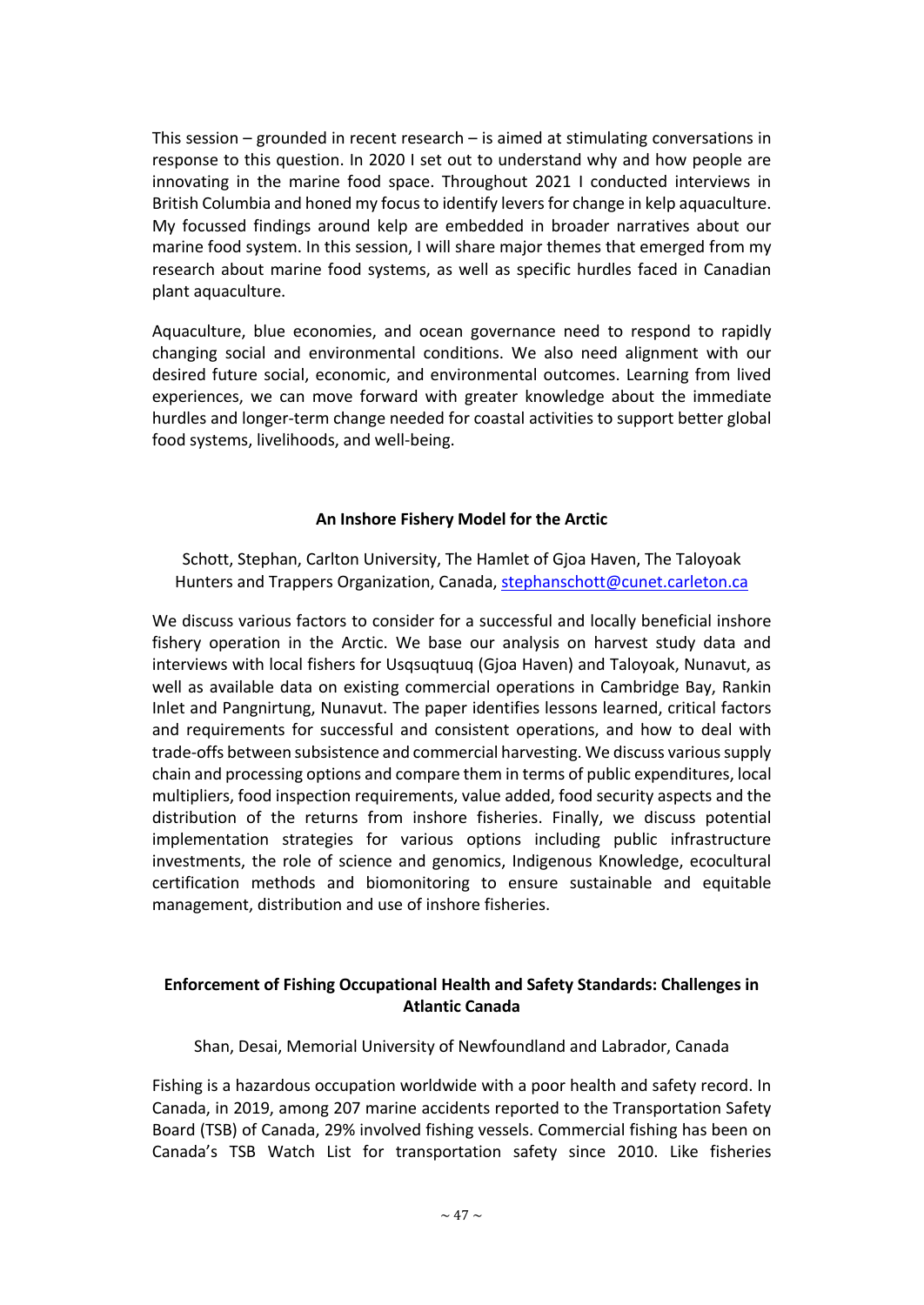governance more generally, governance of fishing health and safety is a wicked problem, which cannot be solved once and for all but tends to reappear. While there are no panaceas for improving fishing safety, improved regulation can help. In Canada, the federal government (Transport Canada Marine Safety) is responsible for providing a national regulatory framework that applies to the structural and operational safety of vessels and provincial governments are responsible for the workplace health and safety of crews while they are engaged in commercial fishing activities. In this context inconsistencies among standards and variability in levels of protection across fleets and provinces can exist and jurisdictional conflicts may occur. However, few studies have examined this problem.

To fill this research gap, guided by governance theory and drawing upon findings from a legal review of international, federal and provincial fishing OHS laws and regulations and a review of case law, this article identifies multiple OHS law regulatory and enforcement challenges in the Atlantic Canadian context. These challenges include: (1) fragmented OHS governance due to the division of powers between federal and provincial governments; (2) variation in OHS-related standards and protections between provinces with those from the provinces of Prince Edward Island and New Brunswick less protected than those from Nova Scotia and Newfoundland and Labrador; (3) evidence of jurisdictional disputes that can reduce the efficiency of enforcement and development of fishing OHS standards; and, (4) indications federalprovincial jurisdictional divisions may be impeding Canada's progress in ratifying and implementing international OHS instruments such as the C-188, Work in Fishing Convention of the International Labour Organization. These four challenges mean improving fishing occupational health and safety in Canada particularly is difficult. The paper proposes a regional fishing OHS initiative based on a partnership between the federal and provincial governments to establish harmonized fishing OHS standards as a way to potentially mitigate these challenges.

#### **Are targets really SMART-er? Challenging assumptions behind global ocean policies to realize fisheries equity**

Smith, Hillary, Duke University, USA, hillary.smith@duke.edu Anastasia Quintana, University of California Santa Barbara, anastasiaquintana@ucsb.edu Lisa Campbell, Duke University, lisa.m.campbell@duke.edu

Implementing global fisheries goals using policies is a messier process than the straightforward language of 'scaling down' implies. Unpacking policy mobility (what happens to policies when they 'move') is critical to understanding the implementation of global policies, including why many goals, including equity-related ones, remain unmet. Policy mobility is an interdisciplinary theoretical approach that emphasizes how policies move, who implements them and why, and how goals are transformed as they are enacted in place. In this paper, we 'follow the policy', tracing the movements of two globally mobile environmental policies with equity goals in oceans governance, one of which takes place in North America (Mexico). Following cases of national-level implementation of the Aichi Biodiversity Targets in Mexico and the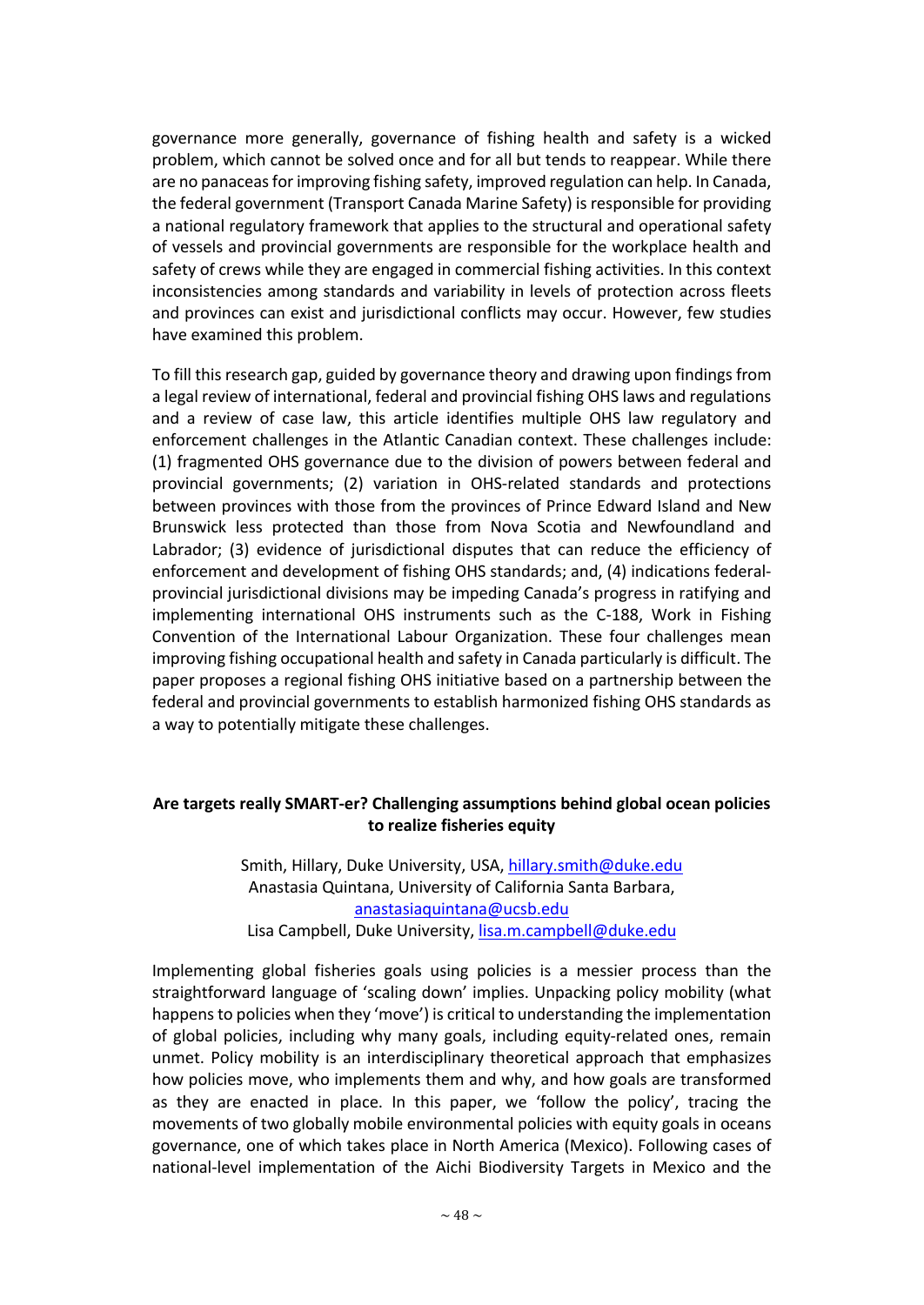Small-Scale Fisheries Guidelines in Tanzania, we show how flexibility and 'wiggle room' to determine implementation strategies and measures of progress in place can benefit equity. Yet targets typically aim to eliminate this 'wiggle room' in favor of universal, commensurable, and globally coherent means of tracking implementation. Right now, the Convention on Biological Diversity is negotiating the international biodiversity agenda for the next decade and the future status of equity goals is uncertain as difficult to measure goals like equity are poised to be either simplified, eliminated, or revised to be "SMART"-er (Specific, Measurable, Achievable, Realistic, and Time-bound)—strategies which amount to doubling down on targets. Based on our analysis, we call on the Convention of Biological Diversity to double down on equity, expanding the paradigm of targets themselves beyond business-as-usual policymaking.

#### **Moving Forward, Glancing Back: A Legal Perspective on Achieving a Flourishing Future for Small-Scale Fisheries**

#### Stanley, Nathan, nstanleynl@gmail.com

The United Nations General Assembly has designated 2022 as the International Year of Artisanal Fisheries and Aquaculture. It is an appropriate time to reflect on past models and decisions in fisheries governance to design a sustainable, viable model for small-scale fisheries in Canada moving forward.

The current legal regime for fisheries is immense and somewhat decentralized; regulations affecting fisheries participants are spread throughout our body of statutes. The legal aspect of fisheries governance is difficult to understand and navigate, and daunting to approach for those without legal knowledge. However, it is essential to work within this system to carve out a space for future fisheries governance. Unweaving these legal concepts and reweaving them with scientific assessment, lived experiences and knowledge, respect for the inherent rights of indigenous peoples, and a vision of sustainable and viable small-scale fisheries is necessary to move forward.

This contribution will discuss Canada's legal system as it relates to Atlantic Canadian fisheries, and how this legal structure can be communicated effectively to provide tools for researchers, fishers, and other marine space users to work with. It will discuss small-scale fisheries and how they fit into the domestic legal regime, and suggest a scheme for how such fisheries might be pursued in a way that prepares them for a flourishing future. This discussion will be supported by interactive governance theory, past examples of fisheries policies and their effects, and contemporary issues which provide insight on how fisheries could be managed going forward.

#### **The future of fisheries: SSF in a blue economy?**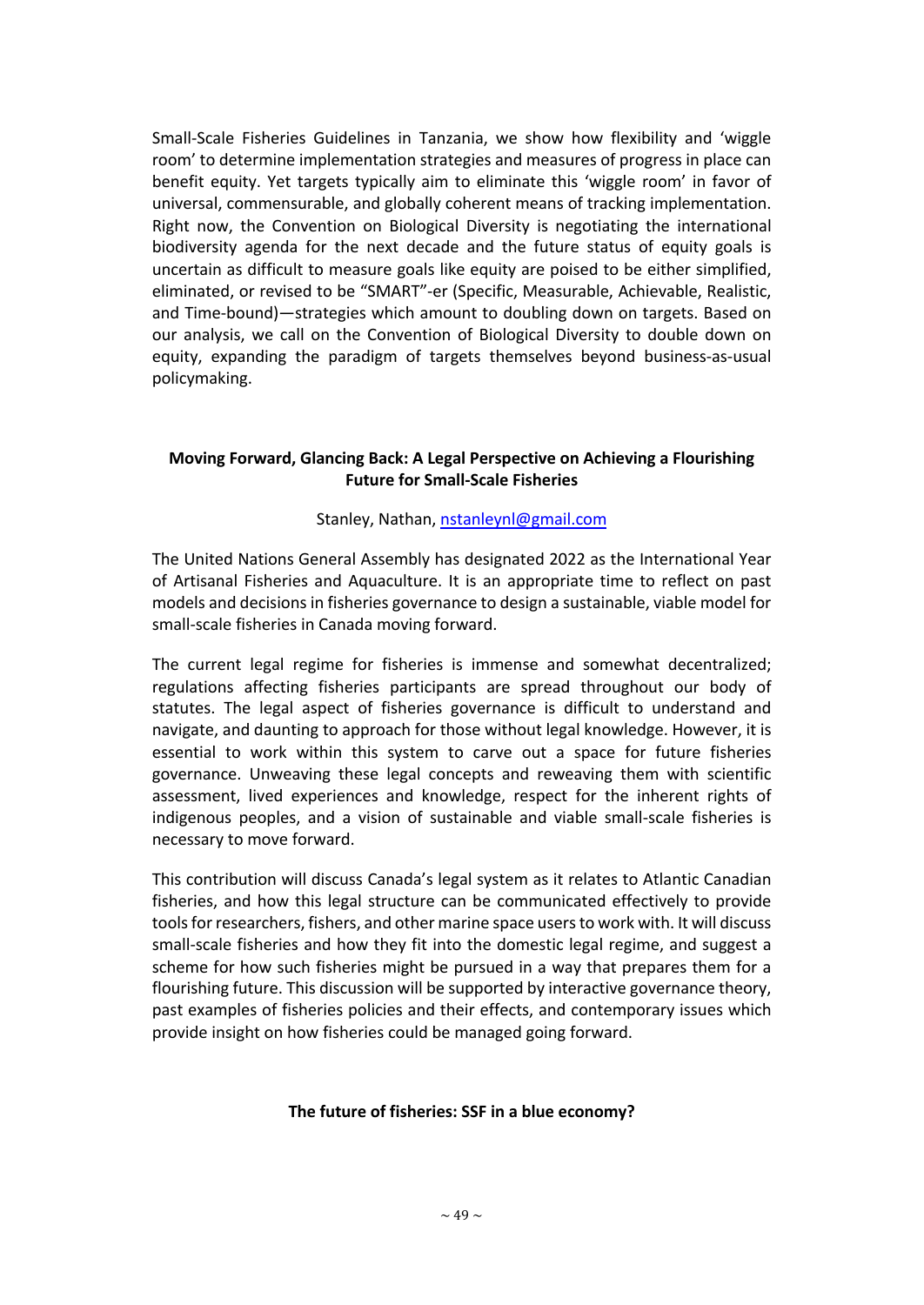# Stephenson, Robert, DFO and University of New Brunswick, Canada, robert.stephenson@dfo-mpo.gc.ca

The management of fisheries must change. There is an urgent need not only to correct some shortcomings of current management, but to shape fisheries in relation to climate change and to aspirations for a vibrant 'blue economy'. Many fisheries have been managed with emphasis on only a subset of ecological and economic objectives. This has resulted in insufficient consideration of some of social/cultural considerations, and a number of untracked and unintended consequences. The full scope of relevant considerations for future fisheries management is becoming clear (from developments such as full spectrum sustainability and the Sustainable Development Goals). Fisheries of the future will undoubtedly have to be managed (and will be audited) with other activities against a greater range of ecological, social/cultural, economic and institutional criteria, with higher standards and explicit consideration of trade-offs and cumulative effects. Improved management of fisheries, and other activities, suggests the need for some form of effective integrated management, (or marine spatial planning), and that, surely forms the basis for any notion of a 'blue economy'. This will test management, science and fishery participants, as it will require major changes in governance, in decision-making structures, in the information basis for management and in advisory processes. On the other hand, it offers an opportunity for more sustainable fisheries that contribute to better societal outcomes, and that can adapt to ecosystem and social change. It is predicted that, 'small-scale' fisheries, that have greater ties to communities, and can be adaptable, will be appreciated as an essential component of 'getting it right'.

# **Understanding the impact of global change on small-scale fisheries: key lessons to progress from vulnerability towards viability**

Stewart, Ian G., University of King's College, Halifax, Canada

The record around the world, including North America, is clear: offshore oil and gas exploration and development (including related shipping) poses substantial (and usually disproportionate) risks to small-scale fisheries. The science-based management tool of Impact Assessment is intended to identify and mitigate such risks, but faces serious challenges. This paper reports on recent research findings in particular on the current realities in Canada's Atlantic region for how small-scale fisheries are considered (or not) in Impact Assessment. It will also make forward looking recommendations for improvements, in light of political aspirations for expansion of offshore oil and gas development in the region. Given the cross-sectoral nature of Impact Assessment, this presentation will address three of the Congress' topics, respectively: Conservation, Governance and The Future.

#### **Getting Community Supported Fisheries Right**

Strobel, Sonia, Skipper Otto, sonia@skipperotto.ca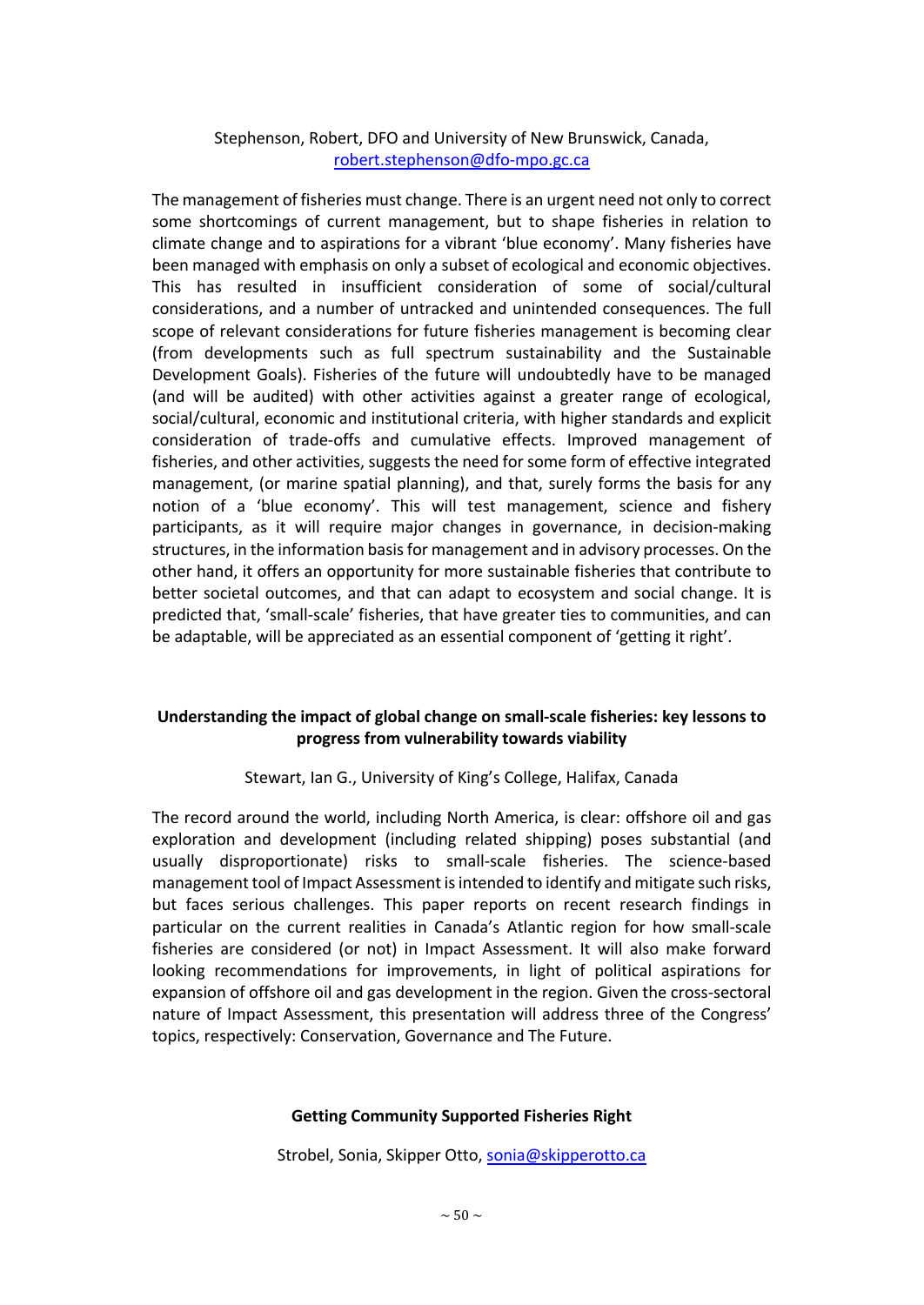Since the late 2000's, Community Supported Fisheries have proliferated around the world in an effort to connect small-scale fishers and their catch with local consumers. Although the model has enormous potential to build a thriving blue economy in coastal communities and build robust local food systems around the world, many of these enterprises struggle, founder, and fail for a variety of reasons. Skipper Otto Community Supported Fishery (CSF), founded in 2008, has been actively exploring the factors that determine the success of a CSF. They have developed a model that is unique among CSFs, one that is growing, and profitable without outside investment, allowing for a focus on conservation, reconciliation, food security, and preserving a fishing way of life in coastal communities. In this session, Skipper Otto will share what they've learned and collaborate with harvesters, researchers, and other attendees to continue getting the CSF model right.

#### **A Climate-Smart Fisheries Monitoring Framework for Guiding Adaptation in the Small-Scale Fisheries Sector**

Tamburello, Natascia, ESSA Technologies Ltd., ntamburello@essa.com Jimena Eyzaguirre, ESSA Technologies Ltd., jeyzaguirre@essa.com Darcy Pickard, ESSA Technologies Ltd., dpickard@essa.com

Climate change adaptation planning in the fisheries sector is often informed by predictive climate impact modelling but remains constrained by a lack of current information on evolving vulnerabilities and impacts. We summarize key outcomes from work on a 'climate-smart' fisheries monitoring framework initially developed for small-scale fisheries in the Caribbean as part of the Pilot Program on Climate Resilience, but designed to be applicable at a global scale. The framework outlines key indicators and metrics for systematically tracking climate change impacts across multiple ecological, social, and economic dimensions the fisheries sector as well as differing levels of monitoring capacity, which is often constrained in the communities where small-scale fishing takes place. We go on to discuss the importance of linking this monitoring data to adaptation decision-making and the need to leverage existing programs and partnerships to increase capacity for climate change monitoring and impact reduction in the face of limited adaptation resources. By adopting the monitoring guidance provided in this paper, regional fisheries management and adaptation practitioners will be better positioned to draw a line of sight between monitoring data, adaptation measures, and vulnerability reduction, which is also important in making the case for accessing global climate finance. We conclude by sharing key insights and lessons learned throughout our work in developing and disseminating this monitoring framework across the Caribbean region and draw parallels with how these might apply in the North American fisheries context.

#### **Understanding the roles of knowledge and learning in climate resilient small-scale fisheries**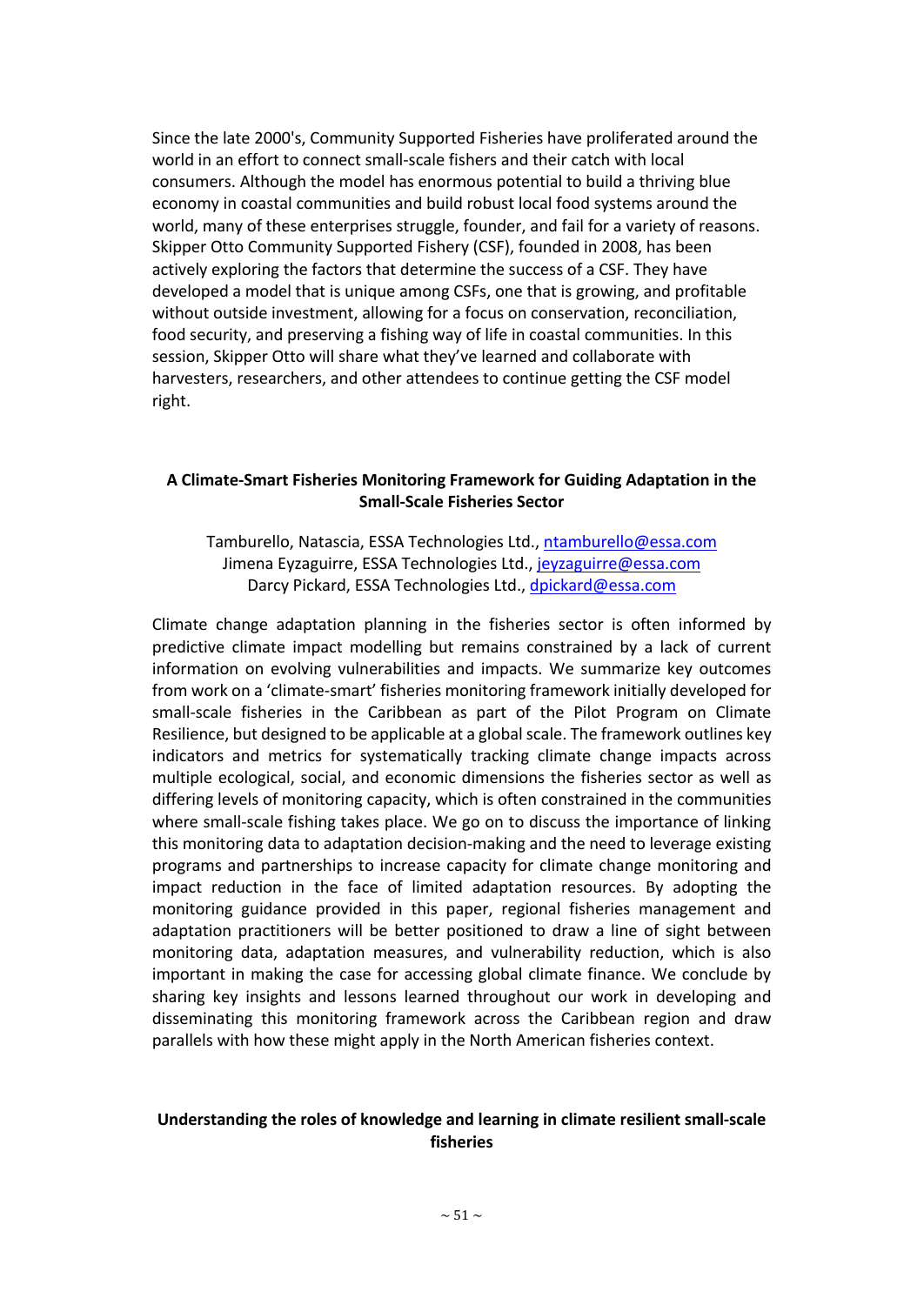Tokunaga, Kanae, Gulf Of Maine Research Institute, USA, ktokunaga@gmri.org Alba Aguion, University of Vigo, aaguion@uvigo.es

Jacob Eurich, University of California - Santa Barbara, *jacobeurich@ucsb.edu* Meghan Fletcher, University of California - Santa Barbara, mjfletcher@ucsb.edu

Anne Hollowed, NOAA NMFS Alaska Fisheries Science Center,

anne.hollowed@noaa.gov

Lily Zhao, University of California - Santa Barbara, lilyzhao@ucsb.edu Kathy Mills, Gulf of Maine Research Institute, kmills@gmri.org

Small-scale fisheries (SSF) often lack scientific data and information that can inform their climate adaptation and resilience planning. Even when climate-related information is available, spatial and temporal scales of such information may not be suitable for their decisions. Many SSF rely heavily on their lived experiences and indigenous or local knowledge to inform their decisions. This study synthesizes findings from global case studies of 15 fisheries, including 11 small-scale commercial, subsistence, and artisanal fisheries, that investigated the prominence of 38 ecological, socio-economic, and governance attributes of resilience, actions taken to build resilience, and SSF capacities to improve climate resilience. To understand how SSF with limited scientific data and information are building climate resilience, we examined i) roles of knowledge and learning-related attributes (diversity of knowledge sources, access to knowledge, learning capacity, and adaptive governance) in shaping resilience, ii) what other resilience attributes complement knowledge and learningrelated attributes, and iii) how indigenous or local ecological knowledge was integrated in resilience planning. We found that learning capacity and adaptive governance are important determinants of resilience in most cases. Preliminary findings also indicate that knowledge and learning-related attributes are often complemented by social capital and agency. Additionally, polycentric, equitable and inclusive, and multi-scale governance proved to be essential to the implementation of adaptive governance. SSF are often agile and responsive to changes and can activate and share indigenous and local ecological knowledge to adapt. Further, their longterm resilience planning may be enhanced by building better access to scientific knowledge.

#### **Geographic informational issues in marine spatial planning: Lessons from artisanal small-scale fisheries in Senegal.**

Trouillet, Brice, University of Nantes, France, Brice.trouillet@univ-nantes.fr Gaye, Ndickou, Cheikh Anta Diop University, Senegal, Seck, Aïchetou, Cheikh Anta Diop University, Senegal, Desse, Michel University of Nantes, France, Niang, Awa Cheikh Anta Diop University, Senegal, Fossi, Alexis, Pesc'art, Sète, France, Guineberteau, Thierry, University of Nantes, France, Kane, Alioune, Cheikh Anta Diop University, Senegal, Pourinet, Laurent, University of Nantes, France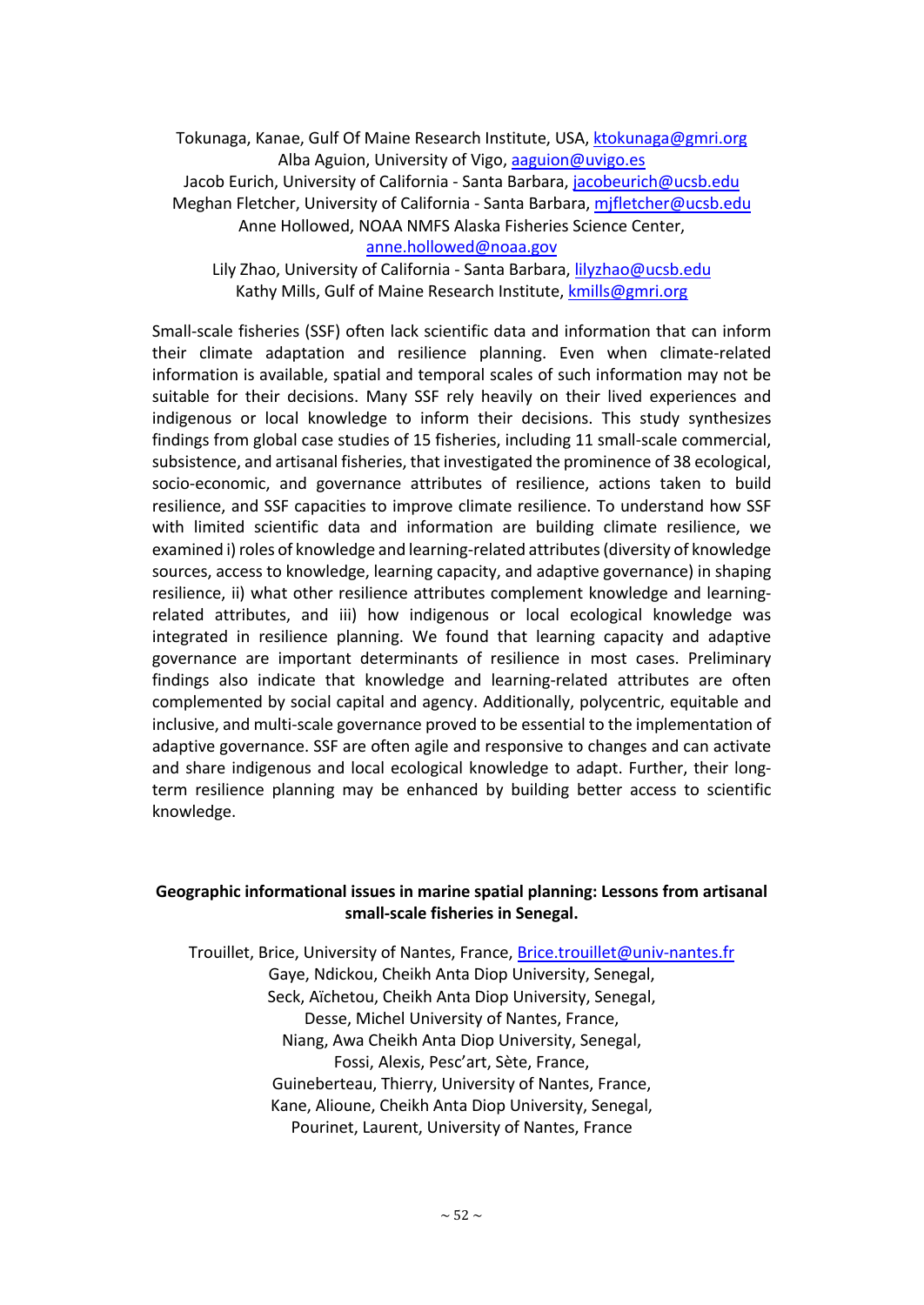Geographical information (GI) is essential in Marine Spatial Planning (MSP) process, but its role is still little discussed. Yet, from its construction to its dissemination, GI implies a series of choices which are far from being 'objective' or neutral. This presentation examines the role of GI and associated geo-technologies in MSP. Based on an empirical investigation developed within three fisheries-related case studies in Senegal (the St-Louis region, the Kayar MPA and the Saloum delta), the study shows a fairly wide range of informational issues related to MSP, from which we sum-up three main results. Firstly, there is a chronic lack of GI in general, and there is a particular need to better document fisheries and their interactions with competing uses (especially in regard to the development of the offshore oil and gas activity). Secondly, the ways of capturing and representing data on fisheries can be diverses. Finally, it appears very important to be able to reconstruct the dynamics of human activities over a longer period of time, and to broaden the way fisheries are considered beyond the economic lens. It is therefore necessary to take a closer look at the way in which the diverse and complex 'reality' of fisheries is coded, translated and transcribed into GI that can be simplifying and embedded into MSP processes.

#### **Exploring perceptions of commercial fisher representation in management: A case study of the North Atlantic right whale UME, 2017-2021**

Victoria Cullen, Dalhousie University, Victoria.Cullen@dal.ca Wilf Swartz, Dalhousie University, wilf.swartz@dal.ca

There is a growing recognition of the importance of involving stakeholders in marine governance and management to enable the inclusion of the knowledge and interests of those whose livelihoods are directly linked to the marine ecosystems. This study aims to understand the perceptions of fish harvester organizations as mechanisms to represent the interests of commercial fish harvesters during a resource use conflict in Atlantic Canada. It employs a case study approach, utilising semi-structured interviews and qualitative analysis to evaluate the perceptions of fisher representation during the development of the mitigation measures to protect the critically endangered North Atlantic right whale from fishing gear entanglements. The North Atlantic right whale population have faced an Unusual Mortality Event (UME) with 34 confirmed fatalities since 2017, with human interaction by gear entanglements and vessel strikes as the leading cause of death. This case study has been selected for its urgency and the consequences of the mitigation measures on the operations of commercial lobster and snow crab fish harvesters throughout the Gulf of St. Lawrence. It is argued that the effective participation of fish harvesters in the design and implementation of mitigation measures can contribute to improved outcomes, whereby fishers can contribute to measures that are reflective of local priorities. The outcomes of this study indicate that there is a clear and valuable role for fisheries organization in the governance of Atlantic Canadian fisheries, but that strategic efforts are needed to overcome barriers of distrust and poor governance.

#### **Coastal People Need to Helm the Blue Economy**